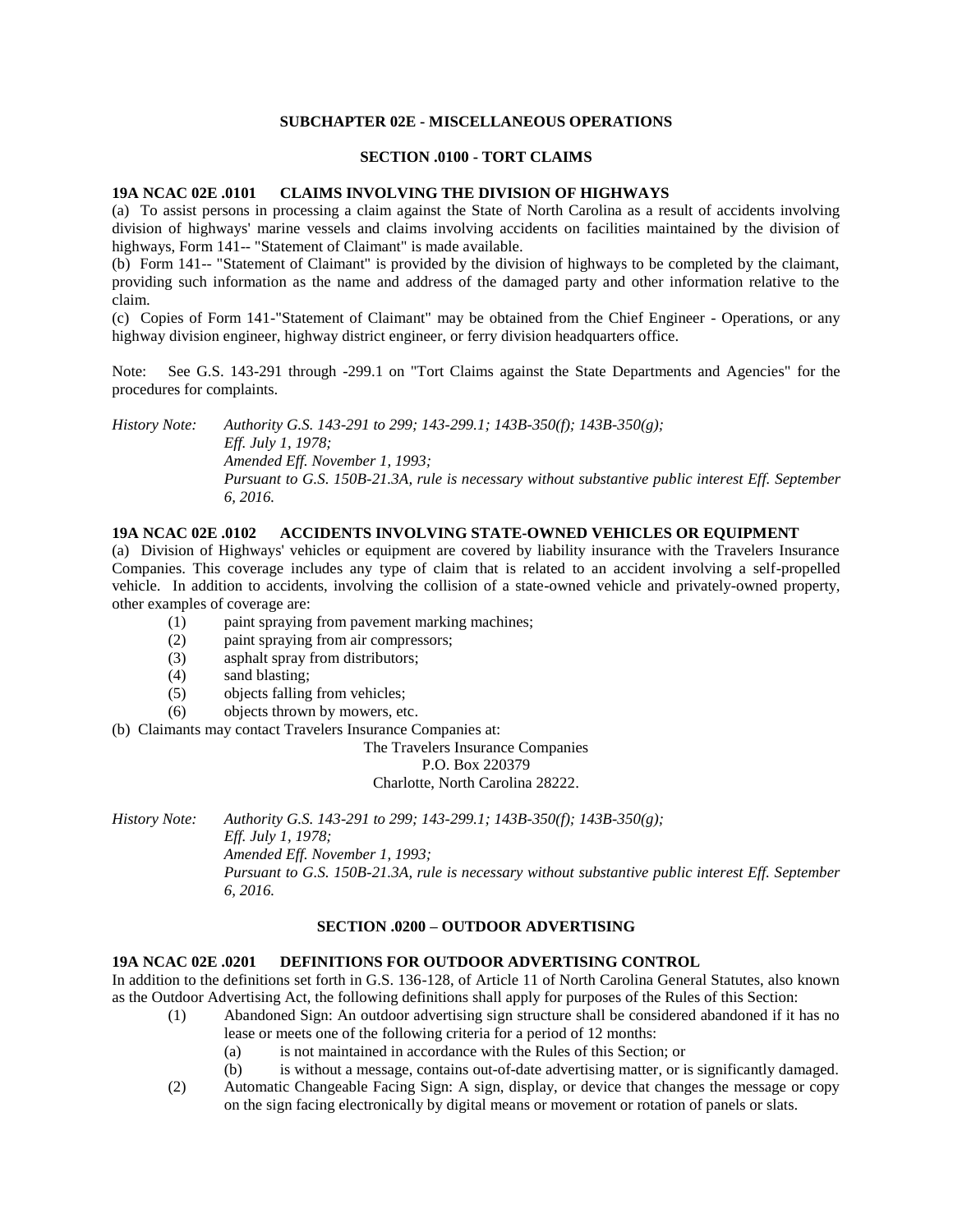- (3) Blank Sign: A sign structure that contains no message or only a telephone number advertising its availability.
- (4) Comprehensive Zoning: Zoning by local zoning authorities of each parcel of land under the jurisdiction of the local zoning authority placed in a zoning classification pursuant to a comprehensive plan, or reserved for future classification. A comprehensive plan means a development plan that guides decisions of the local zoning authority relating to zoning and the growth and development of the area. Even if comprehensively enacted, the following criteria shall determine whether a zoning is enacted to permit outdoor advertising:
	- (a) the zoning classification provides for commercial or industrial activity only incidental to other primary land uses;
	- (b) the commercial or industrial activities are permitted only by variance or special exceptions; or
	- (c) the zoning constitutes spot or strip zoning. "Spot zoning" or "strip zoning" is zoning designed primarily for the purpose of permitting outdoor advertising signs in an area that would not otherwise permit outdoor advertising.
- (5) Conforming Sign: A sign legally erected in a zoned or unzoned commercial or industrial area that meets all requirements of the rules of this Section and Article 11 of Chapter 136 of NC General Statutes.
- (6) Controlled Access Highway: A highway on which entrance and exit accesses are allowed only at designated points.
- (7) Controlled Route: Any interstate or federal-aid primary highway as it existed on June 1, 1991, and any highway that is or becomes a part of the National Highway System (NHS).
- (8) Destroyed or Significantly Damaged Sign: A sign that has sustained damage by more than 50 percent as determined by the criteria set forth in Rule .0225(f) of this Section by factors other than tortious or criminal acts, including vandalism. An example of a destroyed sign includes a sign damaged by wind.
- (9) Dilapidated Sign: A sign that fails to be in the same form as originally constructed, or that fails to perform its intended function of conveying a message. Characteristics of a dilapidated sign include structural support failure, a sign not supported as originally constructed, panels or borders missing or falling off, intended messages cannot be interpreted by the motoring public, or a sign that is blocked by overgrown vegetation outside the highway right of way.
- (10) Directional Sign: A sign that contains navigational information about public places owned or operated by federal, State, or local governments or their agencies; publicly or privately owned natural phenomena, historic, cultural, scientific, educational, and religious sites; and areas of natural scenic beauty or naturally suited for outdoor recreation. Directional and other official signs and notices include:
	- (a) Public Service Sign: A sign located on a school bus stop shelter that meets all the following requirements:
		- (i) identifies the donor, sponsor or contributor of a shelter;
		- (ii) is located on a school bus shelter that is authorized or approved by city, county, or state law, regulation, or ordinance, and at places approved by the city, county, or state agency controlling the highway involved;
		- (iii) contains only safety slogans that shall occupy not less than 60 percent of the area of the sign;
		- (iv) does not exceed 32 square feet in area; and
		- (v) contains not more than one sign facing in any one direction.
	- (b) Public Utility Sign: A warning sign, informational sign, notice or other marker erected and maintained by publicly or privately owned utilities.
	- (c) Service Club and Religious Notices: Any sign or notice that relates to meetings of nonprofit service clubs, charitable associations, or religious services. These signs shall not exceed eight square feet in area.
- (11) Discontinued Sign: A sign no longer in existence or a sign of which any part of a sign face is missing more than 180 days. In some cases, a sign may be both discontinued and dilapidated.
- (12) Fully Controlled Access Highway: A divided highway for through traffic that persons, including the owners or occupants of abutting lands have no right of access except at the points and in the manner determined by the Department of Transportation.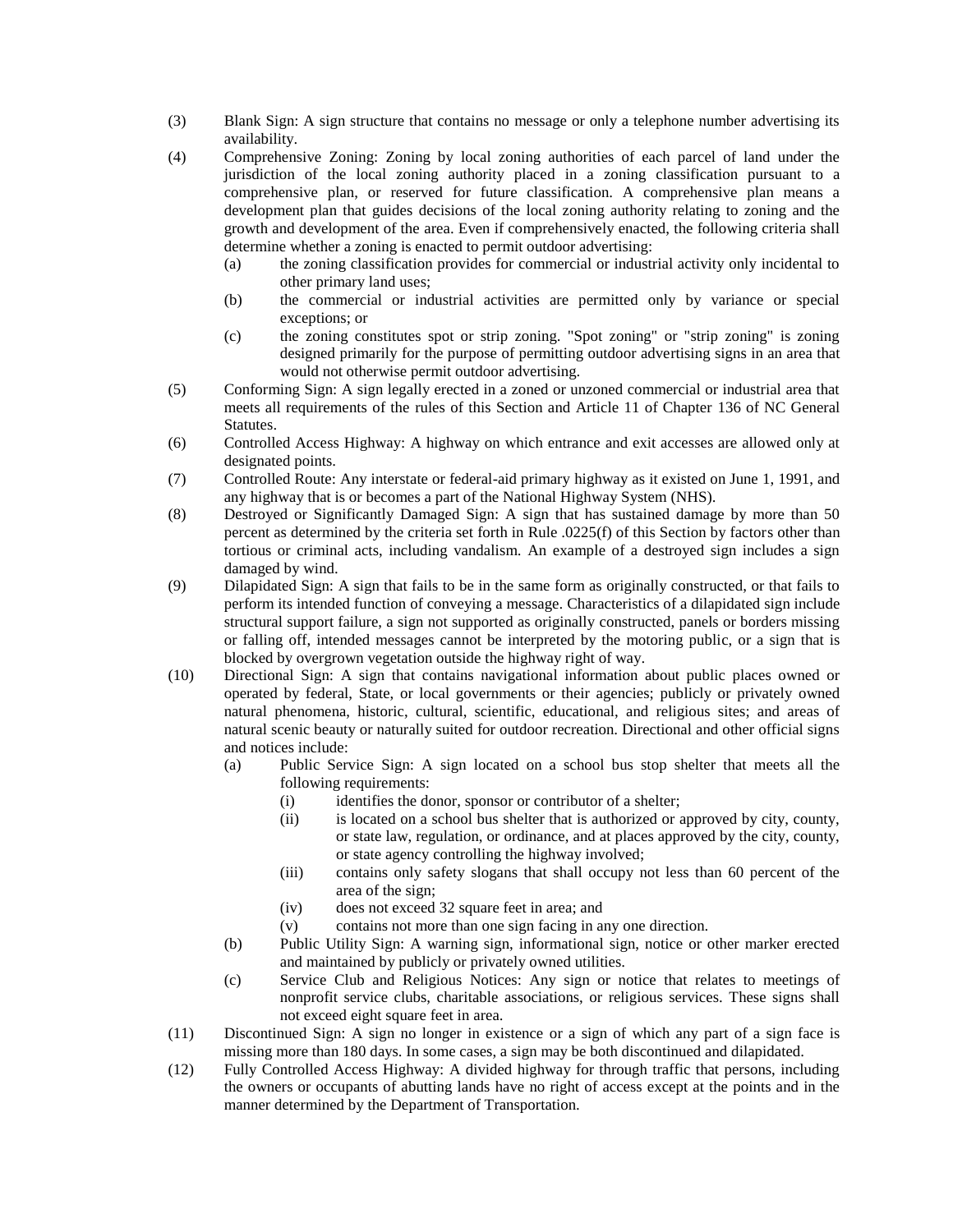- (13) Highway: A highway that is designated as a part of the interstate or federal-aid primary highway system as of June 1, 1991, or any highway which is or becomes a part of the National Highway System. A highway shall be a part of the National Highway System on the date the location of the highway has been approved by federal authorities.
- (14) Lease: An agreement by which possession or use of land or interests therein is given for a specified purpose and period of time, and which is a contract under North Carolina laws.
- (15) Main Traveled Way or Traveled Way: Part of a highway on which through traffic is carried, exclusive of paved shoulders. In the case of a divided highway, the traveled way of each of the separated roadways for traffic in opposite directions is a traveled way. It does not include frontage roads, turning roadways, or parking areas.
- (16) Nonconforming Sign: A non-conforming sign means as defined in G.S. 136-128(2a).
- (17) Official Sign or Notice: A sign or notice erected and maintained by public officers or public agencies within their territorial or zoning jurisdictions and pursuant to and in accordance with federal, State or local law for the purpose of carrying out an official duty or responsibility. Official signs and notices include historical markers authorized by state law and erected by state or local government agencies or nonprofit historical societies.
- (18) On-premise Sign: A sign that advertises the sale or lease of property upon which it is located or that advertises an activity conducted or product for sale on the property upon which it is located. An on-premise sign may not be converted to a permitted outdoor advertising sign unless it meets all rules in effect at the time of the conversion request. An on-premise sign shall be located on property contiguous to the property on which the activity is located. Tracts not considered to be contiguous include:
	- (a) tracts of land separated by a federal, State, city, or public access maintained road;
	- (b) tracts of land not under common ownership; or
	- (c) tracts of land held in different estates or interests.
- (19) Parkland: Any publicly-owned land that is designated or used as a public park, recreation area, wildlife or waterfowl refuge or historic site.
- (20) Permit Holder: A permit holder is the sign owner and the entity whose name is on the approved outdoor advertising permit application as "Permit Holder or Sign Owner".
- (21) Salvageable Sign Components: Components of the original sign structure prior to the damage that can be repaired or replaced on site by the use of labor only. If any materials, other than nuts, bolts, nails or similar hardware, are required in order to repair a component, the component is not considered to be salvageable.
- (22) Scenic Area: Any area of particular beauty or historical significance as determined by the federal, State, or local official having jurisdiction thereof, and includes interests in land which have been acquired for the restoration, preservation and enhancement of beauty.
- (23) Scenic Byway: A scenic byway designated by the Board of Transportation, regardless of whether the route so designated was part of the interstate or federal-aid primary highway system as of June 1, 1991, or any highway that is or becomes a part of the National Highway System.
- (24) Sign: Any outdoor sign, sign structure, display, light, device, figure, painting, drawing, message, placard, poster, billboard, or other object which is designed, intended, or used to advertise or inform. A sign includes any of the parts or material of the structure, such as beams, poles, posts, and stringers, the only eventual purpose of which is to display a message or other information for public view. For purposes of these rules, the term "sign" and its definition shall be interchangeable with the following terms: outdoor advertising, outdoor advertising sign, outdoor advertising structure, outdoor advertising sign structure, sign structure, and structure.
- (25) Sign Not Conforming to State Standards: a sign which was legally erected but does not conform to the zoning, size, lighting, and spacing criteria established in Rule .0203 of this Section promulgated at a later date, or a sign which was legally erected but later fails to conform to the zoning, size, lighting, and spacing criteria established in Rule .0203 of this Section.
- (26) Sign Face: The part of the sign, including trim and background, that contains the message or informative contents.
- (27) Sign Location: A sign location is the latitude and longitude as determined by recreational grade global position system (GPS) equipment with imagery reference. The location shall be determined and listed on each outdoor advertising permit application by DOT personnel.
- (28) Sign Owner: A sign owner is the owner of the physical sign structure.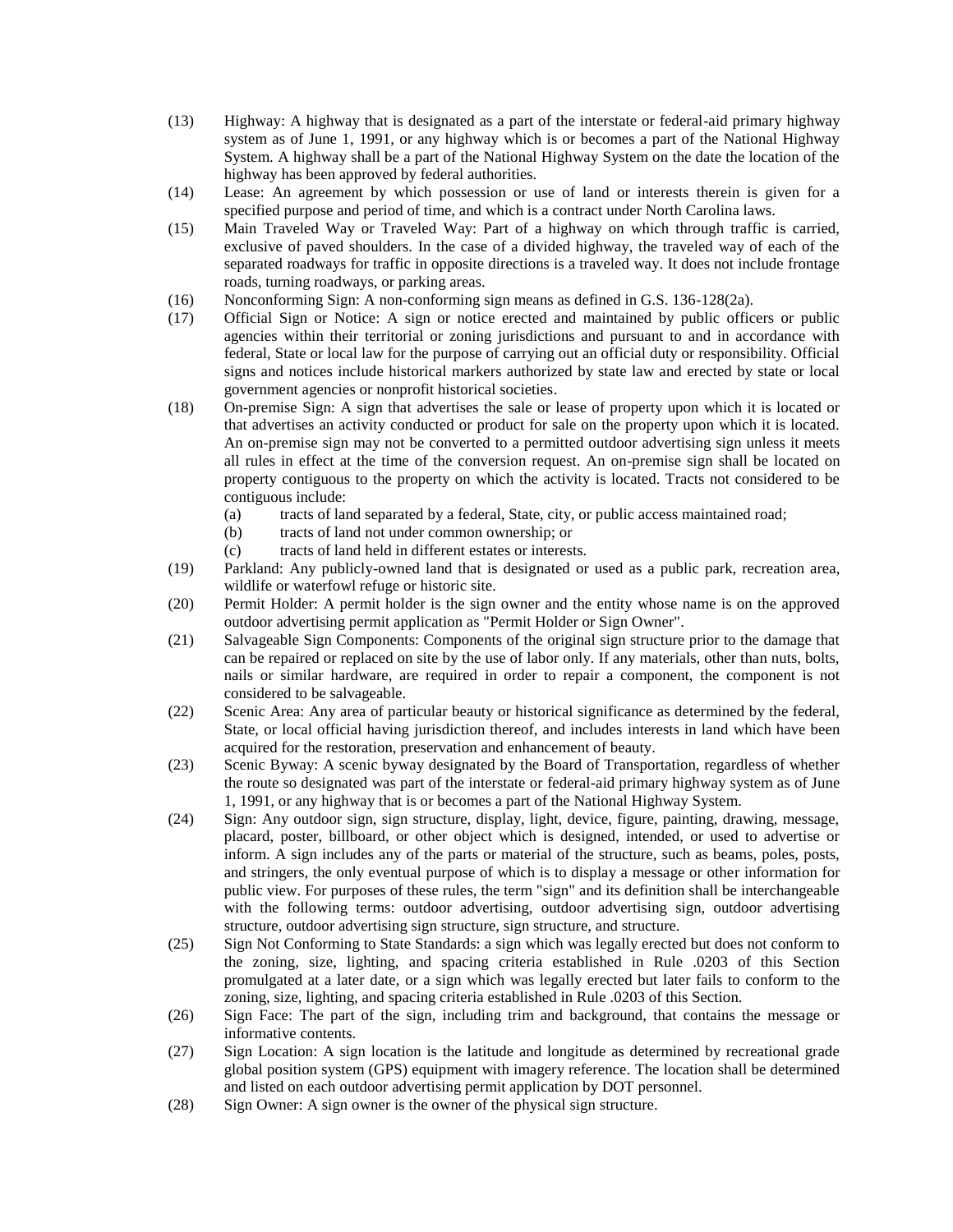- (29) Unzoned Commercial or Industrial Area: An area that is not zoned by State or local law, regulation, or ordinance, and that is within 660 feet of the nearest edge of the right of way of the interstate or federal-aid primary system or NHS, in which there is at least one commercial or industrial activity that meets all requirements specified in Rule .0203(5) of this Section.
- (30) Zoned Commercial or Industrial Area: An area that is zoned for business, industry, commerce, or trade pursuant to a State or local zoning ordinance or regulation. Local zoning action shall be taken pursuant to the state's zoning enabling statute or constitutional authority. Zoning that is not part of comprehensive zoning or that is created to permit outdoor advertising structures shall not be recognized as valid zoning for purposes of the Outdoor Advertising Control Act and the rules promulgated thereunder, unless the land is developed for commercial or industrial activity as defined in Rule .0203(5) of this Section.
- *History Note: Authority G.S. 136-130; Eff. July 1, 1978; Amended Eff. August 1, 2000; December 1, 1993; March 1, 1993; December 1, 1990; January 1, 1984; Readopted Eff. January 1, 2021.*

# **19A NCAC 02E .0202 AGREEMENT**

The Department of Transportation has entered into an agreement with the United States Department of Transportation relating to the control of outdoor advertising in areas adjacent to the interstate and federal-aid primary highway systems or NHS in accordance with Section 131 (b) of Title 23 of the United States Code and Part 750 of Title 23 of the Code of Federal Regulations. To the extent that these federal regulations and subsequent amendments and editions are more restrictive than North Carolina Department of Transportation rules, these federal regulations control and are expressly incorporated by reference as part of this section. A copy of this agreement may be obtained from the Office of the Chief Engineer free of charge. Copies of Title 23 of the United States Code of Federal Regulations are available at the following website: https://www.ecfr.gov.

*History Note: Authority G.S. 136-138; 143B-350(f); 150B-21.6; Eff. July 1, 1978; Amended Eff. December 1, 2012; August 1, 2000; November 1, 1993; December 1, 1990; June 15, 1981; Readopted Eff. January 1, 2021.*

### **19A NCAC 02E .0203 OUTDOOR ADVERTISING ON CONTROLLED ROUTES**

Except for those signs set forth in G.S. 136-129(1), (2), (2a), and (3), this Rule shall apply to the erection and maintenance of outdoor advertising signs in all zoned and unzoned commercial and industrial areas located within 660 feet of the nearest edge of the right of way of the controlled route.

- (1) Signs shall be configured and sized as follows:
	- (a) the maximum area for any one sign shall be 1,200 square feet with a maximum height of 30 feet and maximum length of 60 feet. All measurements shall include any border and trim, but shall exclude the base or apron, embellishments, embellished advertising space, supports, and other structural members;
	- (b) the maximum size limitations shall apply to each side of a sign structure. Signs placed back-to-back, side-to-side, or in V-type construction with no more than two displays to each facing shall be considered as one sign. The maximum size limitations shall apply to each facing of a sign structure;
	- (c) Side-by-side signs shall be structurally tied together to be considered as one sign structure;
	- (d) V-type and back-to-back signs shall not be considered as one sign if located more than 15 feet apart at their nearest points;
	- (e) the height of any portion of the sign structure, excluding cutouts or embellishments, as measured vertically from the adjacent edge of pavement of the main traveled way shall not exceed 50 feet; and
	- (f) Double-decking of sign faces so that one is on top of the other is prohibited.
- (2) Signs shall be spaced as follows: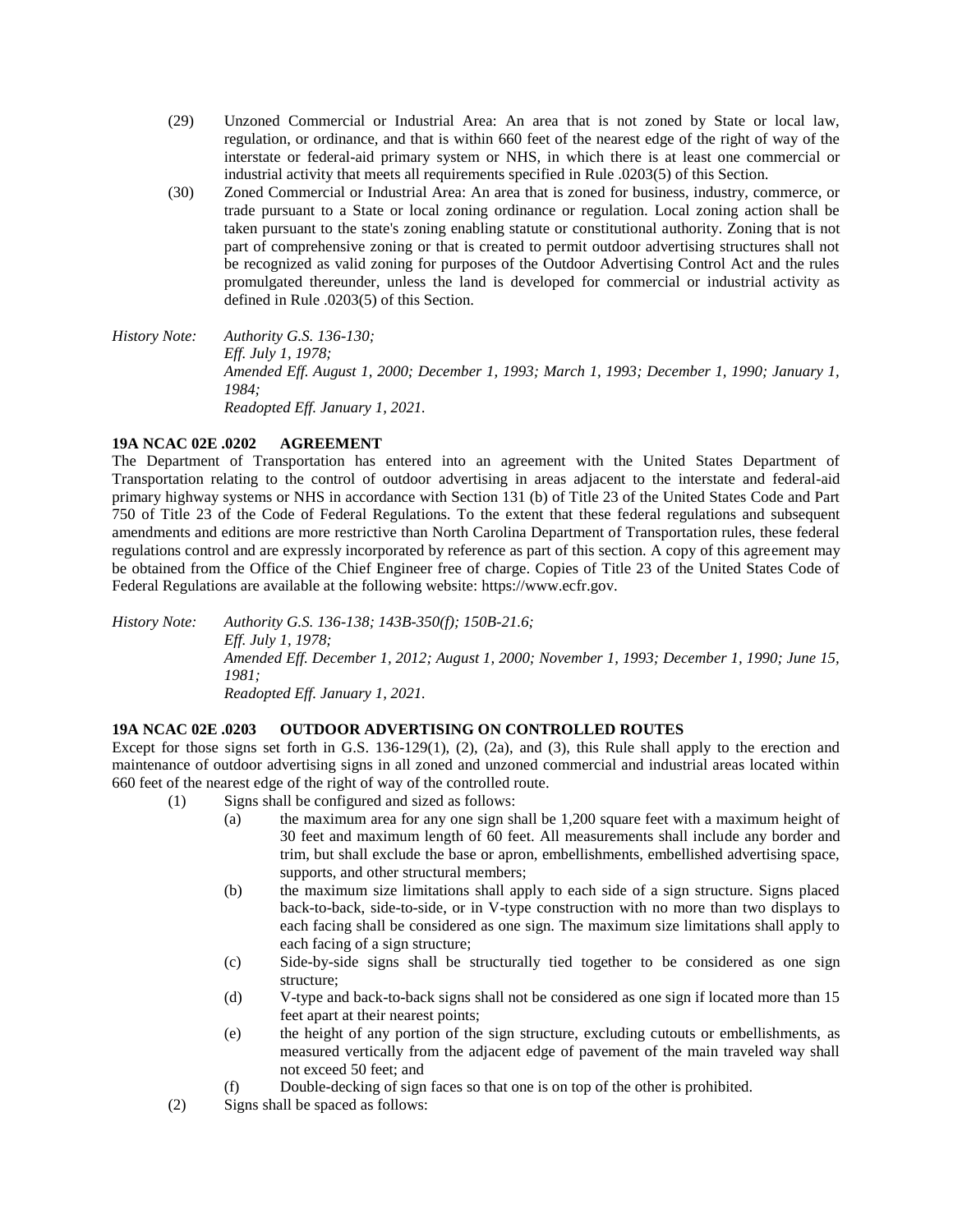- (a) Signs shall not be located in a manner to obscure, or otherwise physically interfere with the effectiveness of any traffic sign, signal, or device, or to obstruct or physically interfere with a driver's view of approaching, merging, or intersecting traffic;
- (b) Controlled Routes with Fully Controlled Access:
	- (i) No two structures shall be spaced less than 500 feet apart;
		- (ii) Outside the corporate limits of towns and cities, no structure may be located within 500 feet of an interchange, collector distributor, safety rest area or information center regardless of whether the main traveled way is within or outside the town or city limits. The 500 feet spacing shall be measured from the point at which the pavement widens for a ramp and the direction of measurement shall be along the edge of pavement away from the interchange, collector distributor, safety rest area or information center. In those interchanges where a quadrant does not have a ramp, the 500 feet for the quadrant without a ramp shall be measured along the outside edge of main traveled way for highways as follows:
			- (A) Where a route is bridged over a fully controlled access highway, the 500 foot measurement shall begin on the outside edge of pavement of the fully controlled access highway at a point below the edge of the bridge. The direction of measurement shall be along the edge of pavement away from the interchange;
			- (B) Where a fully controlled access highway is bridged over another route, the 500 foot measurement shall be made from the end of the bridge in the quadrant. The direction of measurement shall be along the edge of main traveled way away from the bridge; and
			- (C) Where the routes involved are both fully controlled access highways, measurements on both routes shall be made according to (A) or (B) of this Subitem, whichever applies. Should there be a situation where there is more than one point at which the pavement widens along each road within a quadrant, the measurement shall be made from the pavement widening which is farthest from the intersecting roadways.
- (c) Controlled Routes Without Fully Controlled Access:
	- (i) outside of incorporated towns and cities no two structures shall be spaced less than 300 feet apart; and
	- (ii) within incorporated towns and cities no two structures shall be spaced less than 100 feet apart.
- (d) The rules of this Section regarding spacing between sign structures shall not apply to structures separated by buildings or other obstructions where only one sign facing located within the distances set forth in the rules of this Section is visible from the highway at any one time;
- (e) Official signs, on-premise signs, or structures that are not lawfully maintained shall not be included, nor shall measurements be made from them for purposes of determining compliance with spacing requirements; and
- (f) The minimum distance between structures shall be measured along the nearest edge of the main traveled way between points opposite the signs along each side of the highway and shall apply only to structures located on the same side of the highways.
- (3) Signs shall meet the following lighting requirements:
	- (a) No sign shall contain, include, or be illuminated by any flashing, intermittent, or moving light or lights, including animated or scrolling advertising except as allowed by Item (4) of this Rule or it is giving public service information, such as time, date, temperature, or weather;
	- (b) No light emitted or reflected off of a sign shall be of an intensity or brilliance as to cause glare or to impair the vision of a driver, or which otherwise interfere with the operation of a motor vehicle;
	- (c) No sign shall be so illuminated that it interferes with the effectiveness of, or obscures an official traffic sign, device, or signal; and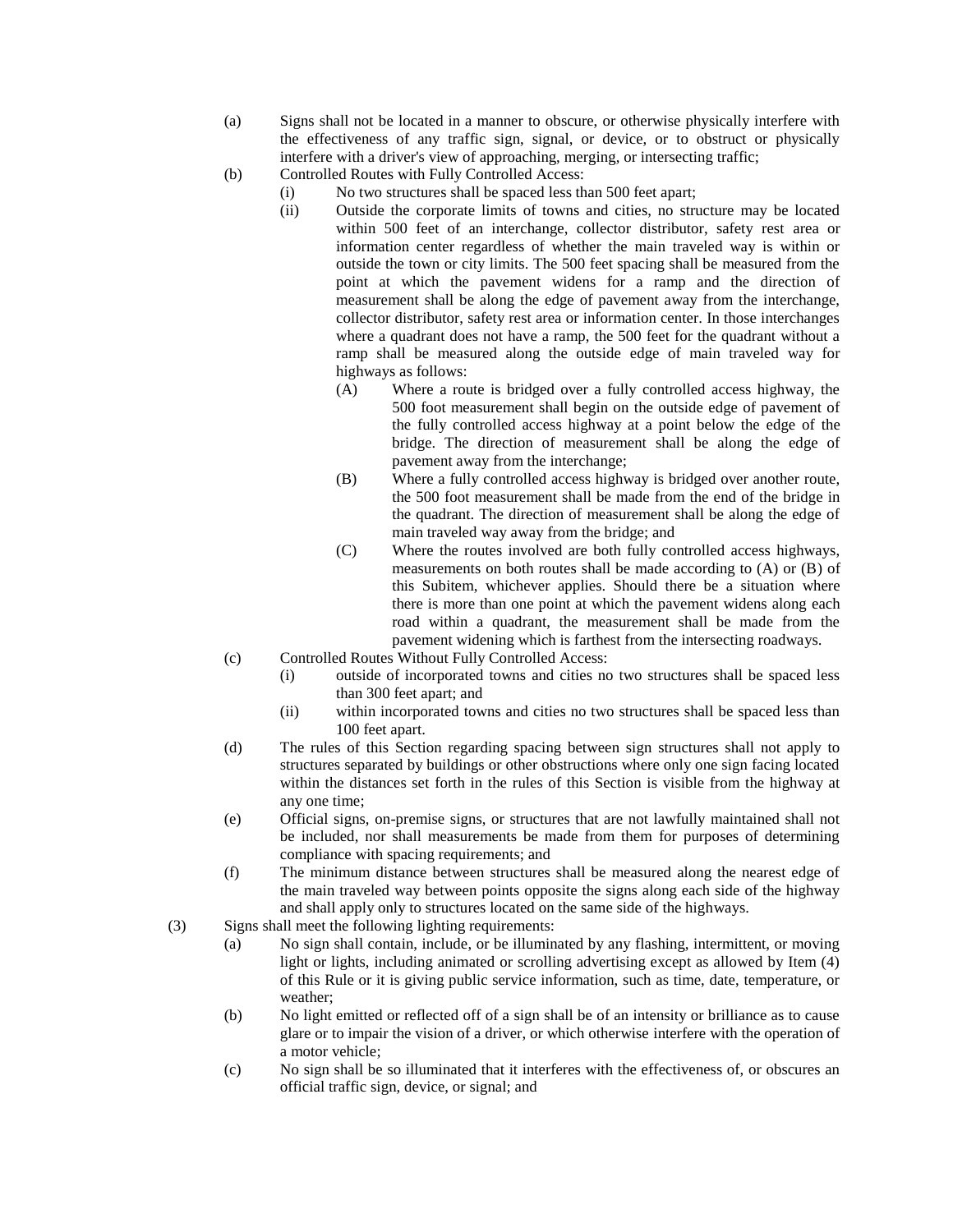- (d) All sign lighting shall be subject to any other provisions relating to lighting of signs applicable to all highways under the jurisdiction of the State, including G.S. 136-32.2.
- (4) Automatic changeable facing signs shall meet the following requirements:
	- (a) the sign does not contain or display flashing, intermittent, or moving lights, including animated or scrolling advertising;
	- (b) the changeable facing remains in a fixed position for at least eight seconds;
	- (c) if a message is changed electronically, it must be accomplished within an interval of two seconds or less;
	- (d) the sign is not placed within 1,000 feet of another automatic changeable facing sign on the same side of the highway;
	- (e) the 1000-foot distance is measured along the nearest edge of the pavement and between points opposite the signs along each side of the highway;
	- (f) a legally conforming structure may be modified to an automatic changeable facing structure as set forth in Rule .0225 of this Section. Signs not conforming to State standards shall not be modified to an automatic changeable facing:
	- (g) the sign must contain a default design that will freeze the sign in one position if a malfunction occurs; and
	- (h) the sign application meets all permitting requirements as set forth in Rule .0206 of this Section.
- (5) Unzoned commercial or industrial area qualification for signs shall meet the following requirements:
	- (a) To qualify an area unzoned commercial or industrial for the purpose of outdoor advertising control, one or more commercial or industrial activities shall meet all of the following criteria prior to submitting an outdoor advertising permit application:
		- (i) The activity shall maintain all necessary business licenses as may be required by applicable state, county, or local law or ordinances;
		- (ii) The property used for the activity shall be listed for ad valorem taxes with the county and municipal taxing authorities as required by law;
		- (iii) The activity shall be connected to utilities, including power, telephone, water, and sewer, or septic service;
		- (iv) The activity shall have vehicular access and generate traffic:
		- (v) The activity shall have a building designed with a permanent foundation, built or modified for its current commercial or industrial use, and the building must be located within 660 feet from the nearest edge of the right of way of the controlled route. Where a mobile home or recreational vehicle is used as a business or office, the following conditions and requirements also apply;
			- (A) the mobile home unit or recreational vehicle shall meet the North Carolina State Building Code criteria for commercial or business use;
			- (B) a self-propelled vehicle shall not qualify for use as a business or office for the purpose of these rules;
			- (C) all wheels, axles, and springs shall be removed;
			- (D) the unit shall be permanently secured on piers, pad, or foundation; and
			- (E) the unit shall be tied down in accordance with local, state, or county requirements.
		- (vi) The commercial or industrial activity must be in operation a minimum of six months prior to the date of submitting an application for an outdoor advertising permit;
		- (vii) The activity shall be open to the public during hours for that type of activity, but not less than 20 hours per week;
		- (viii) One or more employees shall be available to serve customers whenever the activity is open to the public; and
		- (ix) The activity shall be visible and recognizable as commercial or industrial from the main travel way in a vehicle traveling at the posted speed of the controlled route for 12 months of a year.
	- (b) Each side of the controlled route shall be considered separately. All measurements shall begin from the outer edges of buildings where business is conducted including parking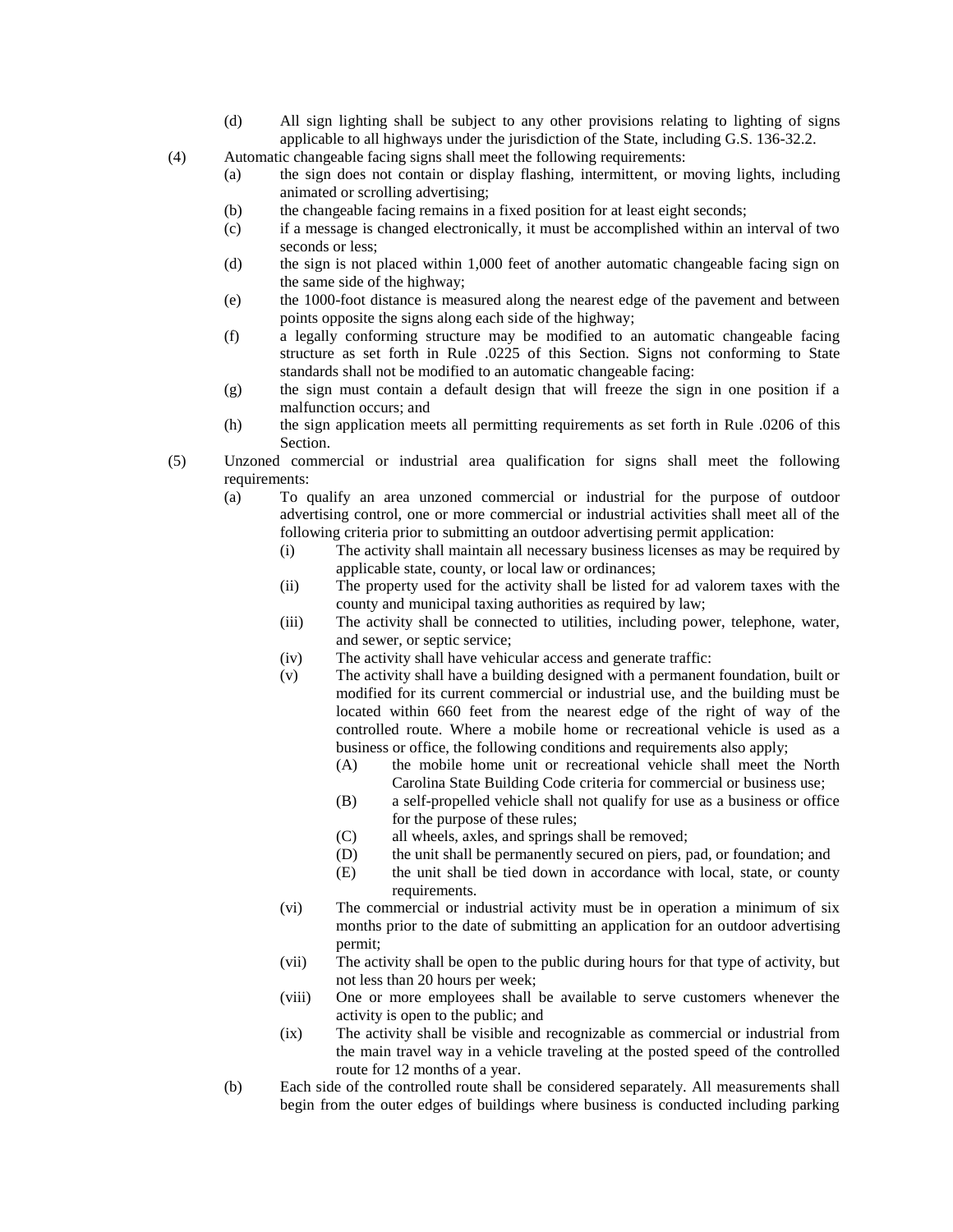lots, storage, or processing areas of the commercial or industrial activity, not from the property line of the activity, and shall be along the nearest edge of the main traveled way of the controlled route.

- (c) The proposed sign location must be within 600 feet of the activity.
- (d) To qualify an area as unzoned commercial or industrial for the purpose of outdoor advertising control, none of the following activities shall be recognized:
	- (i) outdoor advertising structures;
	- (ii) on-premise or on-property signs defined by Rule .0201(18) of this Section if the on-premise sign is the only part of the commercial or industrial activity that is visible from the main-traveled way;
	- (iii) agricultural, forestry, ranching, grazing, farming, and related activities, including temporary wayside fresh produce stands;
	- (iv) transient or temporary activities;
	- (v) activities more than 660 feet from the nearest edge of the right of way;
	- (vi) activities conducted in a building used as a residence;
	- (vii) railroad tracks and minor sidings;
	- (viii) any outdoor advertising activity or any other business or commercial activity carried on in connection with an outdoor advertising activity; and
	- (ix) illegal junkyards, as defined in G.S. 136-146, and nonconforming junkyards as set out in G.S. 136-147.
- *History Note: Authority G.S. 136-130;*

*Eff. July 1, 1978; Amended Eff. August 1, 2000; November 1, 1993; December 1, 1990; November 1, 1988; Readopted Eff. January 1, 2021.*

### **19A NCAC 02E .0204 LOCAL ZONING AUTHORITIES**

Local zoning authorities may certify to the Board of Transportation when they have established effective control within zoned commercial and industrial areas, through regulations or ordinances with respect to size, lighting and spacing of outdoor advertising signs consistent with the intent of the Highway Beautification Act of 1965, Section 131 of Title 23 of the United States Code, and with customary use. Upon authorization from the Chief Engineer to the local zoning authority, the size, lighting and spacing requirements set forth in G.S. 136 Articles 11 and 11A or 19A NCAC 02E .0200, will not apply to those areas and the local zoning authority shall be authorized to issue permits for the erection and maintenance of outdoor advertising signs.

*History Note: Authority G.S. 136-130; Eff. July 1, 1978; Amended Eff. December 1, 2012; November 1, 1993.*

#### **19A NCAC 02E .0205 PERMITS REQUIRED**

*History Note: Authority G.S. 136-130; 136-133; Eff. July 1, 1978; Amended Eff. June 15, 1981; Repealed Eff. November 1, 1993.*

#### **19A NCAC 02E .0206 APPLICATIONS**

(a) An application for an outdoor advertising permit shall be made on NCDOT form OA-1, which may be obtained at any District Office. Upon completion, the application shall be submitted to the district office for the district where the proposed site is located. The application shall include the following attachments:

- (1) A written lease or written proof of interest in the land where a sign is proposed to be constructed. An applicant may delete information pertaining to term and amount of lease;
- (2) A right of entry form to provide the right of entry from the property owner or adjacent property owners to allow DOT personnel to enter upon property when necessary for the enforcement of the Outdoor Advertising Control Act or these rules;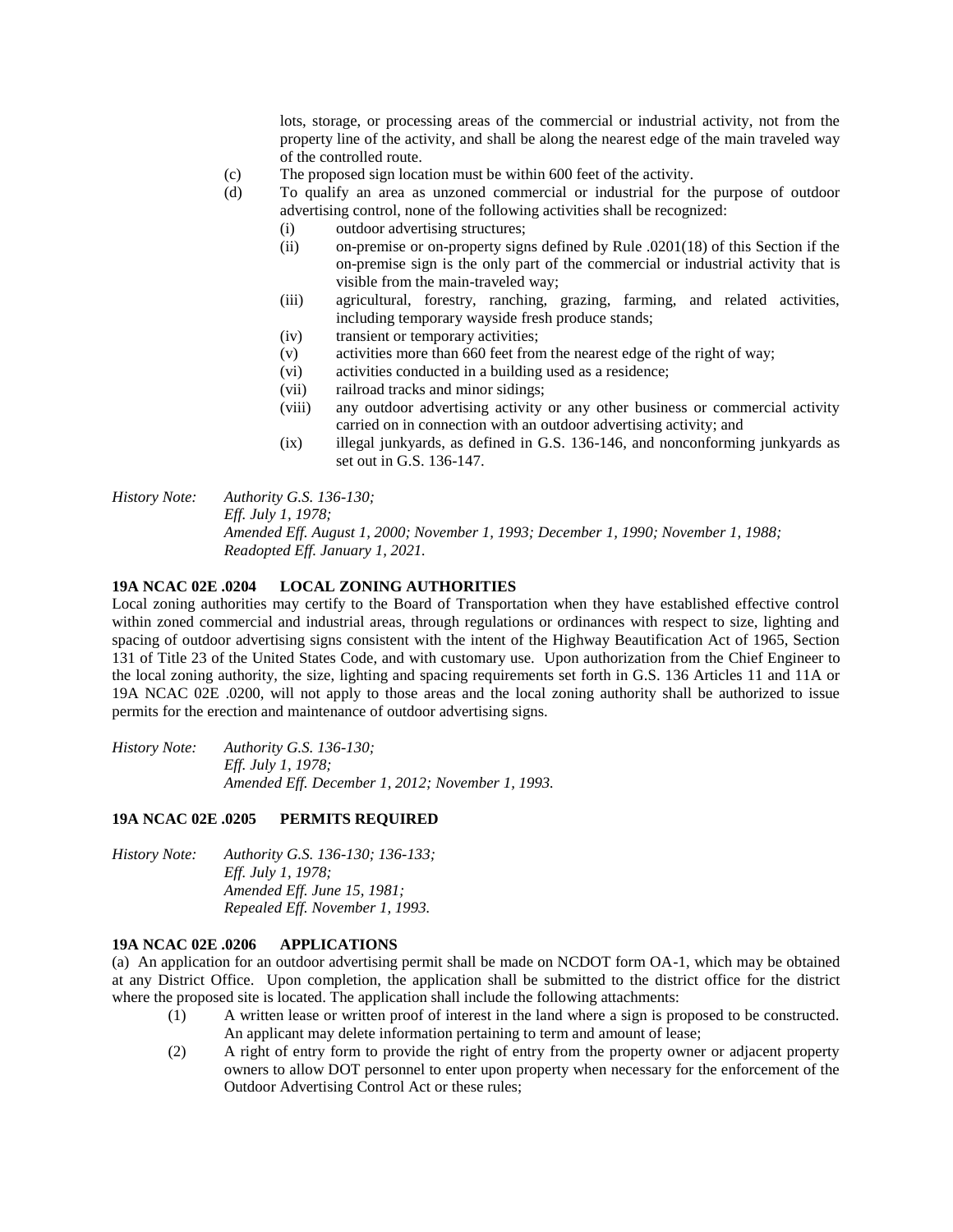- (3) If zoned, a written statement from the local zoning authority indicating the present zoning of the parcel and its effective date. Upon request of the district engineer, the applicant shall submit copies of minutes from the appropriate zoning authority pertinent to the zoning action;
- (4) If the area is an unzoned commercial or industrial area, a copy of the documentation confirming that the requirements under .19A NCAC 02E .0203(5)(a)(i) and (ii) have been met;
- (5) A sign permit of zoning permit, if required by the local government having jurisdiction over the proposed location;
- (6) A written certification from the sign owner indicating there has been no misrepresentation of any material facts regarding the permit application, or other information supplied to acquire a permit; and
- (7) The initial nonrefundable permit fee.

(b) Any omission of attachments or certification required in Items (1) through (7) in this Rule may cause the rejection of the application. If the application is incomplete, the entire application package, including application fee, shall be returned to the applicant.

*History Note: Authority G.S. 136-130; Eff. July 1, 1978; Amended Eff. August 1, 2000; November 1, 1993; December 1, 1990; June 15, 1981.*

# **19A NCAC 02E .0207 FEES AND RENEWALS**

(a) All applicable fees shall be paid by the permit holders for each permit requested.

(b) An initial nonrefundable fee of one hundred twenty dollars (\$120.00) per outdoor advertising structure shall be submitted with each new permit application.

(c) An annual non-refundable renewal fee of sixty dollars (\$60.00) per sign structure shall be paid by the permit holders on or before April 15 of each year.

(d) The Division of Highways of the Department of Transportation shall send an invoice for the annual renewal fee to each permit holder with a permit. For a renewal to be approved, the permit holder must submit the signed invoice along with the renewal fee. If requested, the permit holder shall provide a valid lease or other proof of interest in the land where the sign is located. Failure to submit this documentation within 30 days of written request from the District Engineer's office by certified mail shall subject the permit to revocation under 19A NCAC 02E .0210(4).

*History Note: Authority G.S. 136-130; 136-133; Eff. July 1, 1978; Amended Eff. November 1, 1993; October 1, 1991; December 1, 1990; July 1, 1986; Temporary Amendment Eff. November 16, 1999; Amended Eff. August 1, 2000; Readopted Eff. January 1, 2021.*

### **19A NCAC 02E .0208 PERMIT AND PERMIT EMBLEM**

(a) Permits shall be issued for signs that are in compliance with all federal, State, or local laws pertaining to outdoor advertising structures by the Division of Highways of the Department of Transportation upon application, approval, and the payment of the initial permit fee as defined in Rule .0207 of this Section.

(b) The erection of new outdoor advertising structures shall not commence until a permit has been approved and the emblem issued. All construction of the outdoor advertising structure, except sign faces, shall be completed within 180 days of the approval of the permit. If the outdoor advertising structure, except sign faces, is not constructed within 180 days from the date of approval of the permit and issuance of the emblem then any intervening rule change shall apply to the sign structure. During the 180 day period, the new outdoor advertising structure shall be considered in existence for the purpose of spacing of adjacent signs as set out in Rule .0203 of this Section.

(c) The permit holder shall notify the appropriate office as provided in the permit by certified mail, return receipt requested, within 10 days after the outdoor advertising structure is completed. Upon completion of the construction and prior to notifying the appropriate District Engineer's Office, the permit holder shall affix the following information to the outdoor advertising structure in a position as to be visible from the main-traveled way of the controlled route:

- (1) the emblem, with a Department-issued identification number; and
- (2) the name of the person, firm or corporation owning or maintaining the outdoor advertising structure.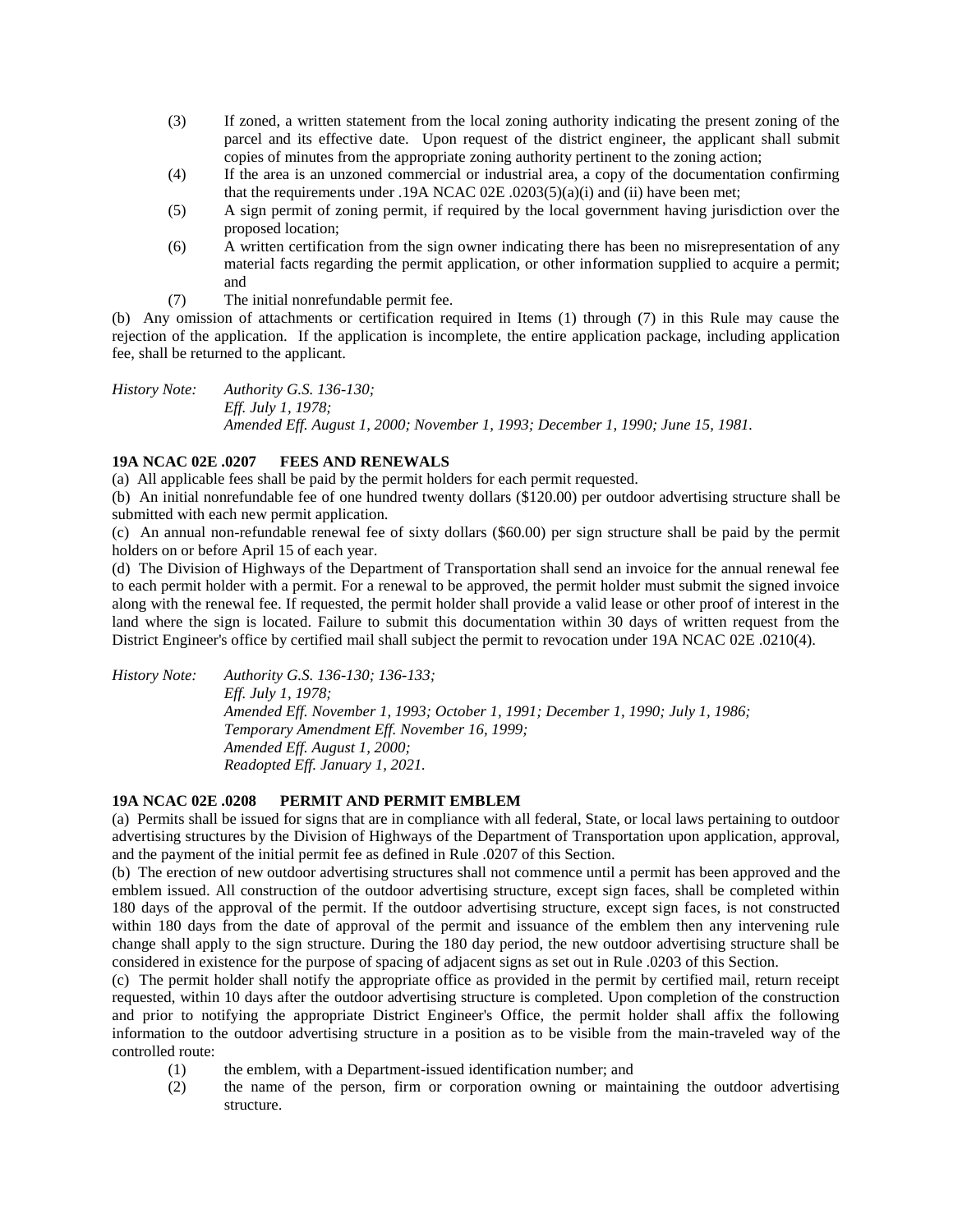(d) Within 90 days after receiving notice that an outdoor advertising structure is complete, the appropriate District Engineer's office shall inspect the structure. If the structure fails to comply with the Outdoor Advertising Control Act or the rules in this Section, the District Engineer's office shall advise the permit holder by certified mail of the manner in which the structure fails to comply. The permit holder shall have 30 days from receipt of the notice to either bring the structure into compliance or have it removed.

(e) Replacements for emblems that are missing or illegible may be obtained from the district engineer's office by submitting a written request accompanied by a copy of the permit application that approved the original emblem.

*History Note: Authority G.S. 136-130; 136-133; Eff. July 1, 1978; Amended Eff. August 1, 2000; November 1, 1993; December 1, 1990; Readopted Eff. January 1, 2021.*

### **19A NCAC 02E .0209 TRANSFER OF PERMIT/CHANGE OF ADDRESS**

(a) Within 30 days after ownership of a permitted outdoor advertising sign is transferred, the previous or new owner shall submit a written notice, signed by the transferring owner and notarized, to the District Engineer's office for the county in which the sign is located.

(b) A permit holder must provide the appropriate District Engineer's office with written notice of any change of address within 30 days of the address change.

(c) Should a permit holder fail to provide written notice of a transfer of permit or change of address, a revocation of a permit for one of the reasons specified in Rule .0210 of this Section shall stand and shall not be affected by failure to notify the District Engineer's office of the changes.

*History Note: Authority G.S. 136-130; Eff. July 1, 1978; Amended Eff. August 1, 2000; November 1, 1993; Readopted Eff. January 1, 2021.*

## **19A NCAC 02E .0210 REVOCATION OF OUTDOOR ADVERTISING PERMIT**

The appropriate District Engineer's office shall revoke a permit for a lawful outdoor advertising structure based on any of the following:

- (1) mistake of facts by the issuing District Engineer's office for which had the correct facts been known, he or she would not have issued the outdoor advertising permit;
- (2) misrepresentations of any facts made by the permit holder and on which the District Engineer's office relied in approving the outdoor advertising permit application;
- (3) misrepresentation of facts to any regulatory authority with jurisdiction over the sign by the permit holder, the permit applicant, or the owner of property on which the outdoor advertising structure is located;
- (4) failure to pay annual renewal fees or provide the documentation requested under Rule .0207 of this Section;
- (5) failure to construct the outdoor advertising structure, except all sign faces, within 180 days from the date of issuance of the outdoor advertising permit in accordance with Rule .0208 of this Section;
- (6) a determination upon inspection of an outdoor advertising structure that it fails to comply with the Outdoor Advertising Control Act or the rules in this Section;
- (7) any alteration of an outdoor advertising structure for which a permit has previously been issued which would cause that outdoor advertising structure to fail to comply with the provisions of the Outdoor Advertising Control Act or the rules of this Section;
- (8) alterations to a sign not conforming to State standards other than reasonable repair and maintenance as defined in Rule .0225(c) of this Section. For purposes of this Rule, alterations include:
	- (a) enlarging a dimension of the sign facing or raising the height of the sign;
	- (b) changing the material of the sign structure's support;
	- (c) adding a pole or poles; or
	- (d) adding illumination;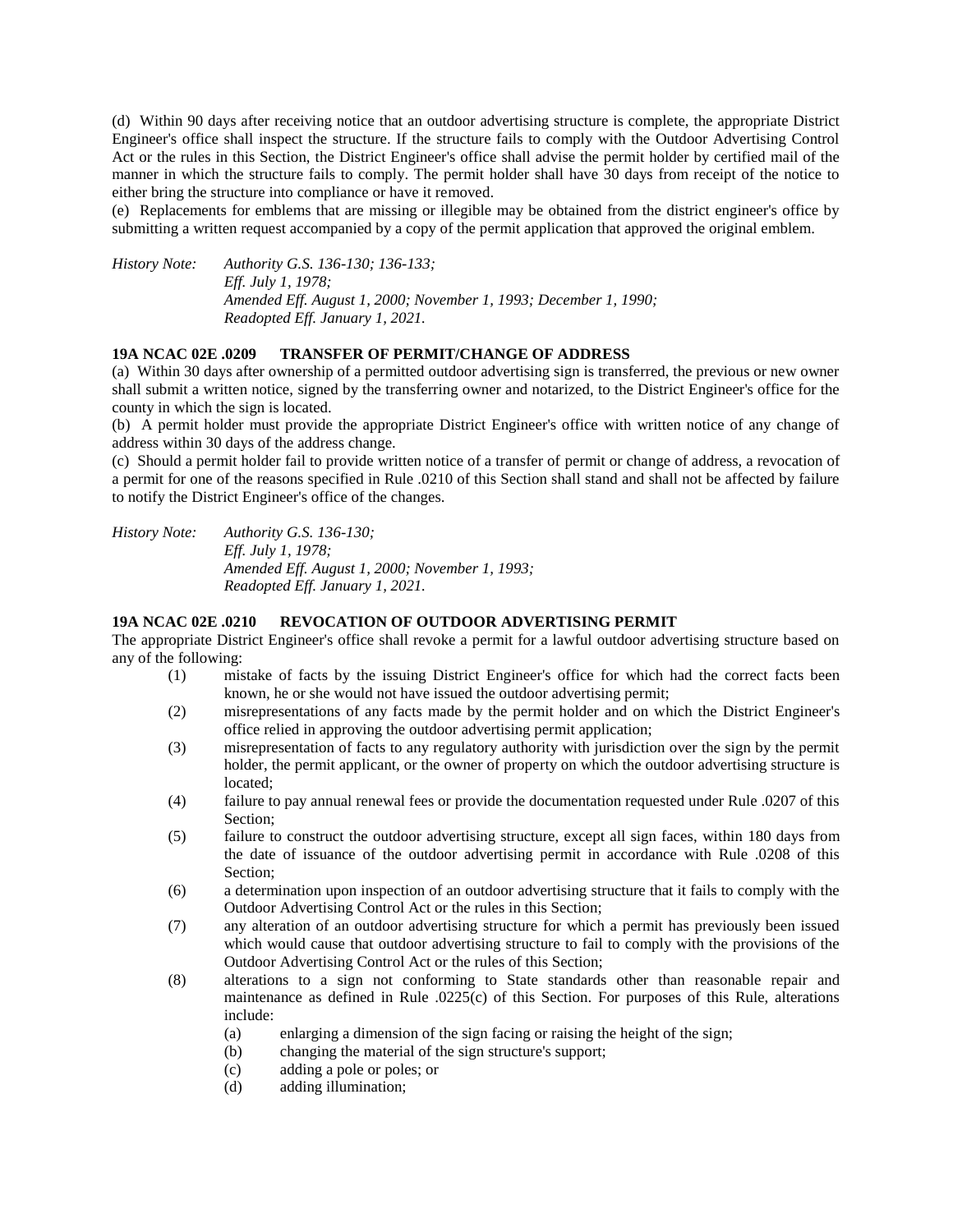- (9) failure to affix the emblem as required by Rule .0208 of this Section or failure to maintain the emblem so that it is visible from the main-traveled way or controlled route;
- (10) failure to affix the name of the person, firm, or corporation owning or maintaining the outdoor advertising sign to the sign structure in sufficient size to be visible as required by Rule .0208 of this Section;
- (11) unlawful destruction or illegal cutting of trees, shrubs or other vegetation within the right-of-way of any State-owned or State-maintained highway as specified in G.S. 136-133.1(i);
- (12) unlawful use of a controlled access facility for purposes of repairing, maintaining, or servicing an outdoor advertising sign where the unlawful violation was conducted actually or by design by the permit holder, the lessee or advertiser employing the sign, the owner of the property upon which the sign is located, or any of their employees, agents, or assigns, including independent contractors hired by any of the above and meets either of the following:
	- (a) involved the use of highway right of way for the purpose of repairing, servicing, or maintaining a sign including stopping, parking, or leaving any vehicle whether attended or unattended, on any part or portion of the right of way except as authorized by the Department of Transportation, including activities authorized by the Department for selective vegetation removal pursuant to G.S. 136-131.1, G.S. 136-131.2 and G.S. 136- 133.4. Access from the highway main travel way shall be allowed only for surveying or delineation work in preparation for and in the processing of an application for a selective vegetation removal permit; or
	- (b) involved crossing the control of access fence to reach the sign structure, except as authorized by the Department, including those activities referenced in Sub-Item (a) of this Item;
- (13) maintaining a blank sign for a period of 12 consecutive months;
- (14) maintaining an abandoned, dilapidated, or discontinued sign;
- (15) a sign that has been destroyed or significantly damaged as determined by Rule .0201(8) and (29) of this Section;
- (16) moving or relocating a sign not conforming to State standards that changes the location of the sign;
- (17) failure to erect, maintain, or alter an outdoor advertising sign structure in accordance with the North Carolina Outdoor Advertising Control Act, codified in G.S. 136, Article 11, or the rules of this Section; and
- (18) failure to comply with all the requirements specified in a vegetation removal permit if such failure meets the standards of G.S. 136-133.1(i).

*History Note: Authority G.S. 136-93; 136-130; 136-133; 136-133.1(i); 136-133.4(e); Eff. July 1, 1978; Amended Eff. August 1, 2000; May 1, 1997; November 1, 1993; March 1, 1993; October 1, 1991; December 1, 1990; Temporary Amendment Eff. March 1, 2012; Amended Eff. November 1, 2012; Readopted Eff. January 1, 2021.*

### **19A NCAC 02E .0211 DENIAL OF PERMIT**

*History Note: Authority G.S. 136-130; Eff. July 1, 1978; Amended Eff. August 1, 2000; November 1, 1993; December 1, 1990; June 15, 1981; Temporary Repeal Eff. March 1, 2012; Repealed Eff. November 1, 2012.*

# **19 NCAC 02E .0212 NOTICE GIVEN FOR REVOKING PERMIT**

(a) Prior to the revocation of an outdoor advertising permit, the District Engineer's office shall send the permit holder a notice of violation by certified mail of the alleged violation under Rule .0210 of this Section. The permit holder shall bring the sign into compliance, if permissible by these Rules, within 30 days of receipt of the notification, or provide information concerning the alleged violation to the District Engineer's office to be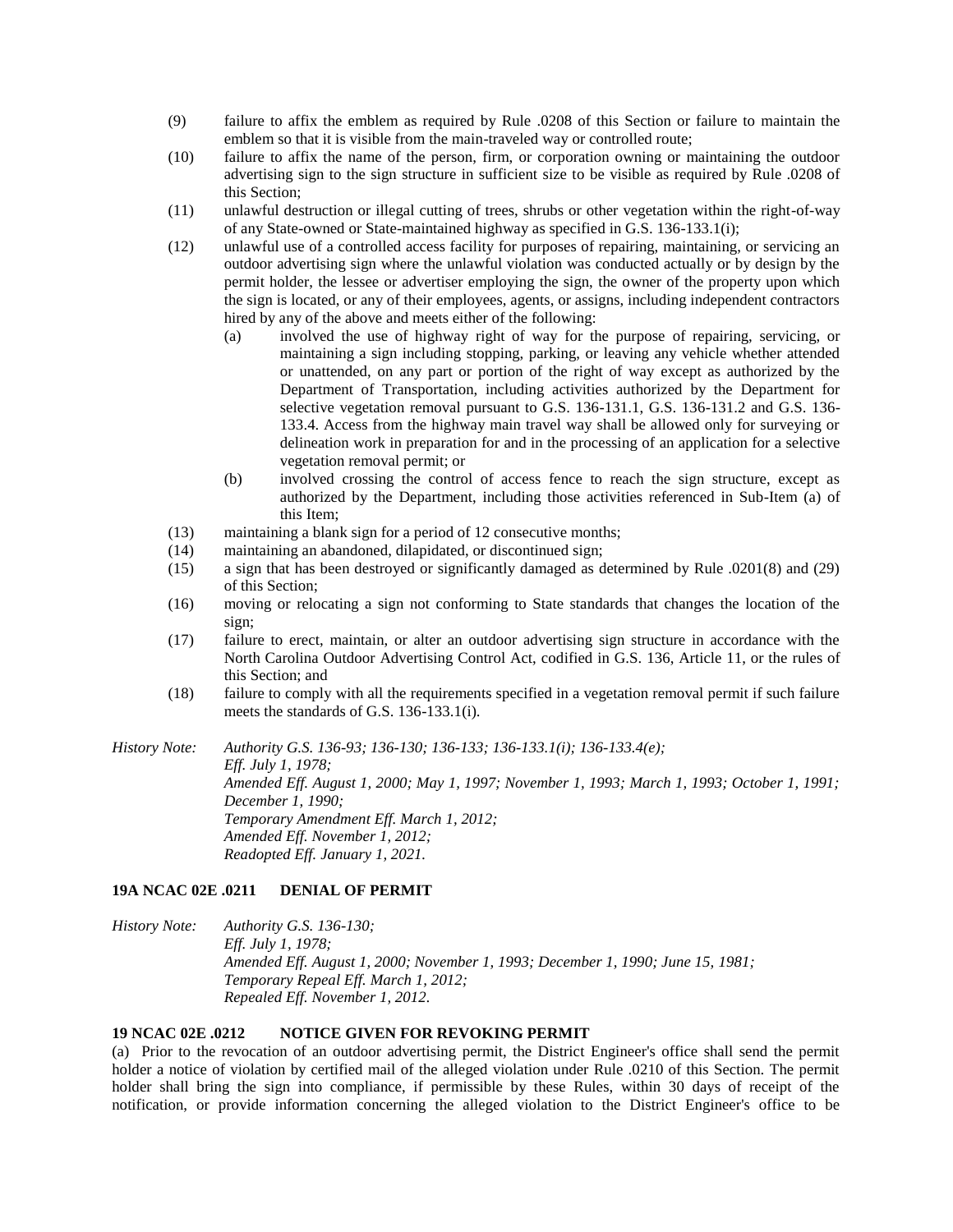considered prior to the revocation. The District Engineer's office shall consider the information provided by the permit holder prior to any revocation of a permit.

(b) If the permit holder does not bring the sign into compliance after 30 days, if permissible by these Rules, and the District Engineer determines that a violation has occurred as set forth in Rule .0210 of this Section, he or she shall send the permit holder a notice of revocation by certified mail, return receipt requested. The notification shall include the following information:

- (1) the factual and statutory or regulatory basis for the revocation;
- (2) a copy of the rules of this Section; and
- (3) a statement that is unlawful and a nuisance in accordance with G.S. 136-134.

(c) Upon receipt of the notice of revocation, the permit holder shall either remove or bring the outdoor advertising structure into compliance with the Outdoor Advertising Act and rules of this Section within 30 days. If the permit holder or site owner fails to do so, the Department shall remove the outdoor advertising structure at the expense of the permit holder.

(d) An outdoor advertising structure cannot be made to conform to the Outdoor Advertising Control Act or these Rules when the permit is revoked under 19A NCAC 02E .0210(2), (3), (11), or (12).

*History Note: Authority G.S. 136-130; 136-134; Eff. July 1, 1978; Amended Eff. August 1, 2000; November 1, 1993; December 1, 1990; June 15, 1981; Readopted Eff. January 1, 2021.*

# **19A NCAC 02E .0213 APPEAL OF DECISION OF DISTRICT ENGINEER'S OFFICE TO SEC. OF TRANS.**

(a) Should any permit applicant, permit holder, or sign owner disagree with a decision of the appropriate District Engineer's office pertaining to the denial or revocation of a permit for outdoor advertising or the determination that an outdoor advertising structure is illegal, the permit applicant, permit holder, or sign owner may appeal to the Secretary of Transportation in accordance with this Rule.

(b) Within 30 days from the time of the receipt of the decision of the District Engineer's office, the permit applicant, permit holder, or sign owner shall submit a written appeal to the Secretary of Transportation setting forth the facts and arguments upon which the appeal is based. The appeal shall be sent to the Secretary by certified mail, return receipt requested, with a copy to the District Engineer's office.

(c) Upon receipt of the written appeal, the Secretary of Transportation shall review the written appeal and the District Engineer's office's decision, as well as any available documents, exhibits, or other evidence bearing on the appeal, and shall render the final agency decision, supported by findings of fact and conclusions of law. The final agency decision shall be served upon the appealing party by certified mail, return receipt requested, no later than 90 days after the Secretary receives the written appeal. A copy of the final agency decision shall also be mailed to the District Engineer's office.

(d) Judicial review of the final agency decision is governed by G.S. 136-134.1.

*History Note: Authority G.S. 136-130; 136-133; 136-134; Eff. July 1, 1978; Amended Eff. August 1, 2000; November 1, 1993; November 1, 1991; June 15, 1981; Readopted Eff. January 1, 2021.*

# **19A NCAC 02E. 0214 STANDARDS FOR DIRECTIONAL SIGNS**

(a) For the purposes of this Section, the following directional signs shall be prohibited:

- (1) signs that are erected or maintained upon trees or painted or drawn upon rocks or other natural features;
- (2) signs that move or have any animated or moving parts;
- (3) signs located in rest areas, parklands, or scenic areas.
- (b) For the purposes of this Section, the following size requirements shall be permissible:
	- (1) No directional sign shall exceed the following limits:
		- (A) maximum area 150 square feet;
		- (B) maximum height 20 feet; and
		- (C) maximum length 20 feet.
	- (2) all dimensions include border and trim, but exclude supports.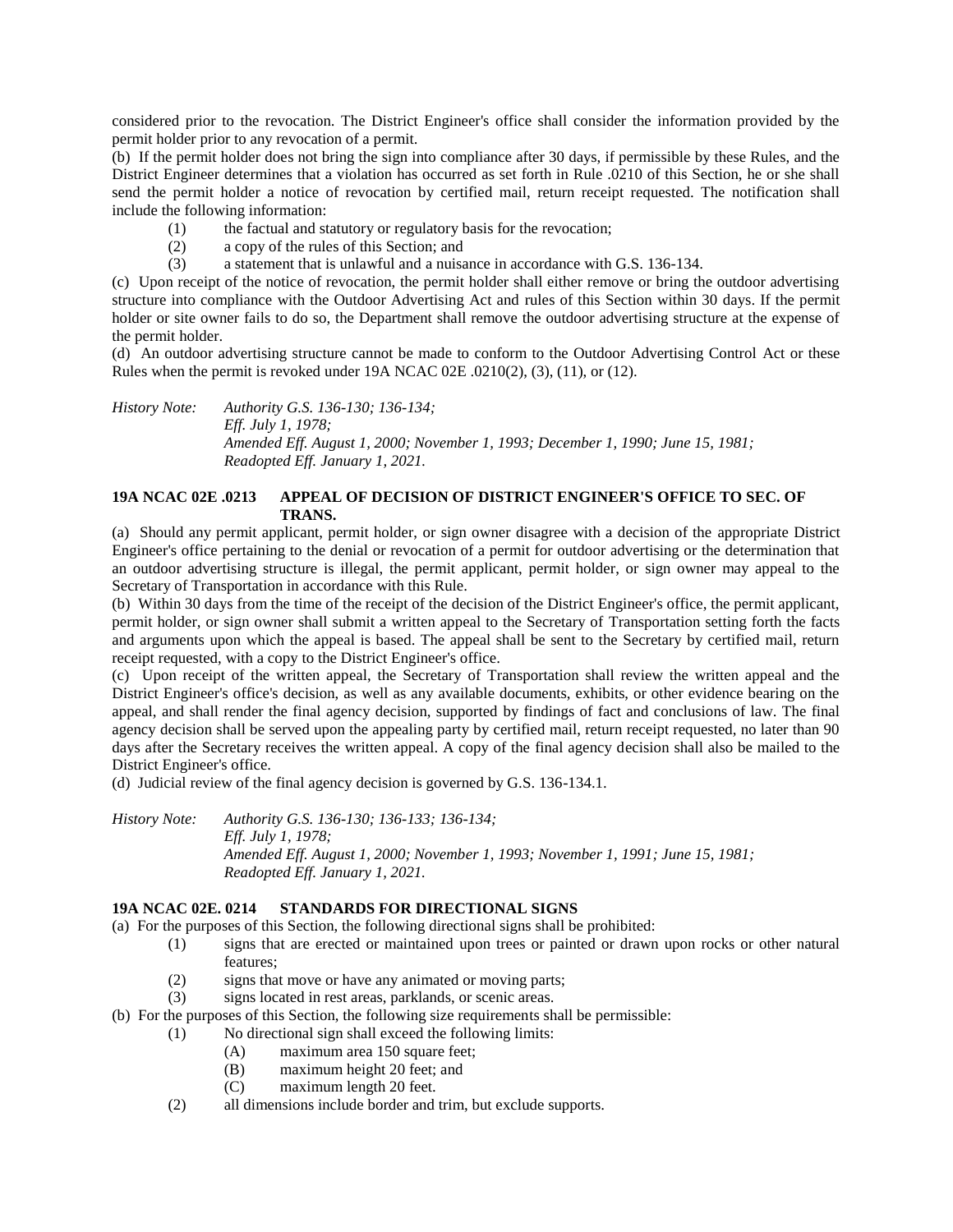- (c) Directional signs may be illuminated, subject to the following:
	- (1) signs that contain, include, or are illuminated by any flashing, intermittent, or moving light or lights shall be prohibited;
	- (2) signs that are not shielded so as to prevent beams or rays of light from being directed at any portion of the traveled way of an interstate or primary highway or National Highway System (NHS) route or that are of such intensity or brilliance as to cause glare or to impair the vision of the driver of any motor vehicle, or that otherwise interfere with the operation of a motor vehicle shall be prohibited; and
	- (3) no sign may be so illuminated as to interfere with the effectiveness of or obscure an official traffic sign, device, or signal.
- (d) The spacing of signs shall be determined as follows:
	- (1) each location of a directional sign must be approved by the District Engineer's office;
	- (2) no directional sign may be located within 2,000 feet of an interchange, or intersection at grade along the interstate system or other controlled access highways (measured along the highway from the nearest point of the beginning or ending of pavement widening at the exit from or entrance to the main-traveled way);
	- (3) no directional sign may be located within 2,000 feet of a rest area, parkland, or scenic area;
	- (4) no two directional signs facing the same direction of travel shall be spaced less than one mile apart;
	- (5) No more than three directional signs pertaining to the same activity and facing the same direction of travel may be erected along a single route approaching the activity;
	- (6) directional signs located adjacent to the interstate system shall be within 75 air miles of the activity; and
	- (7) directional signs located adjacent to the primary system shall be within 50 air miles of the activity.

(e) The message on directional signs shall be limited to the identification of the attraction or activity and directional information useful to the traveler in locating the attraction, such as mileage, route number, or exit numbers.

(f) For directional signs for privately-owned activities, the activity shall meet both of the following criteria:

- (1) privately-owned activities or attractions eligible for directional signing are limited to the following: natural phenomena, scenic attractions; historic, educational, cultural, scientific, and religious sites; and outdoor recreational areas: and
- (2) privately-owned attractions or activities must be nationally or regionally known. For purposes of this Rule, the following meanings shall apply:
	- (A) national known means the attraction has drawn attention through various forms of media within the continental United States; and
	- (B) regionally known means the attraction is known in a specific region of the State such as the mountains, piedmont, or coastal region, through published articles or paid advertisements available to a regional audience.

*History Note: Authority G.S. 136-129; 136-130; Eff. July 1, 1978; Amended Eff. August 1, 2000; November 1, 1993; Readopted Eff. January 1, 2021.*

## **19A NCAC 02E .0215 PERMITS FOR DIRECTIONAL SIGNS**

(a) A permit shall be required for the construction or maintenance of any directional sign permitted by Rule .0214 of this Section, except that no permit shall be required to erect or maintain directional signs to religious sites or for the construction and maintenance of official signs and notices, public utility signs, service club and religious notices, and public service signs, as defined by Rule .0201 (10)(a), (b), (c), and (18) of this Section.

(b) An application for a directional sign shall be made according to Rule .0206 of this Section with the exception the initial fee shall be forty dollars (\$40.00) paid with each application for a permit.

(c) An annual renewal of each permit shall be made according to Rule .0207 of this Section with the exception the renewal fee shall be thirty dollars (\$30.00) and shall be required to maintain such directional signs.

*History Note: Authority G.S. 136-130; 136-133; Eff July 1, l978; Amended Eff. November 1, 1993; July 1, 1986, March 1, 1983, June 15, 1981;*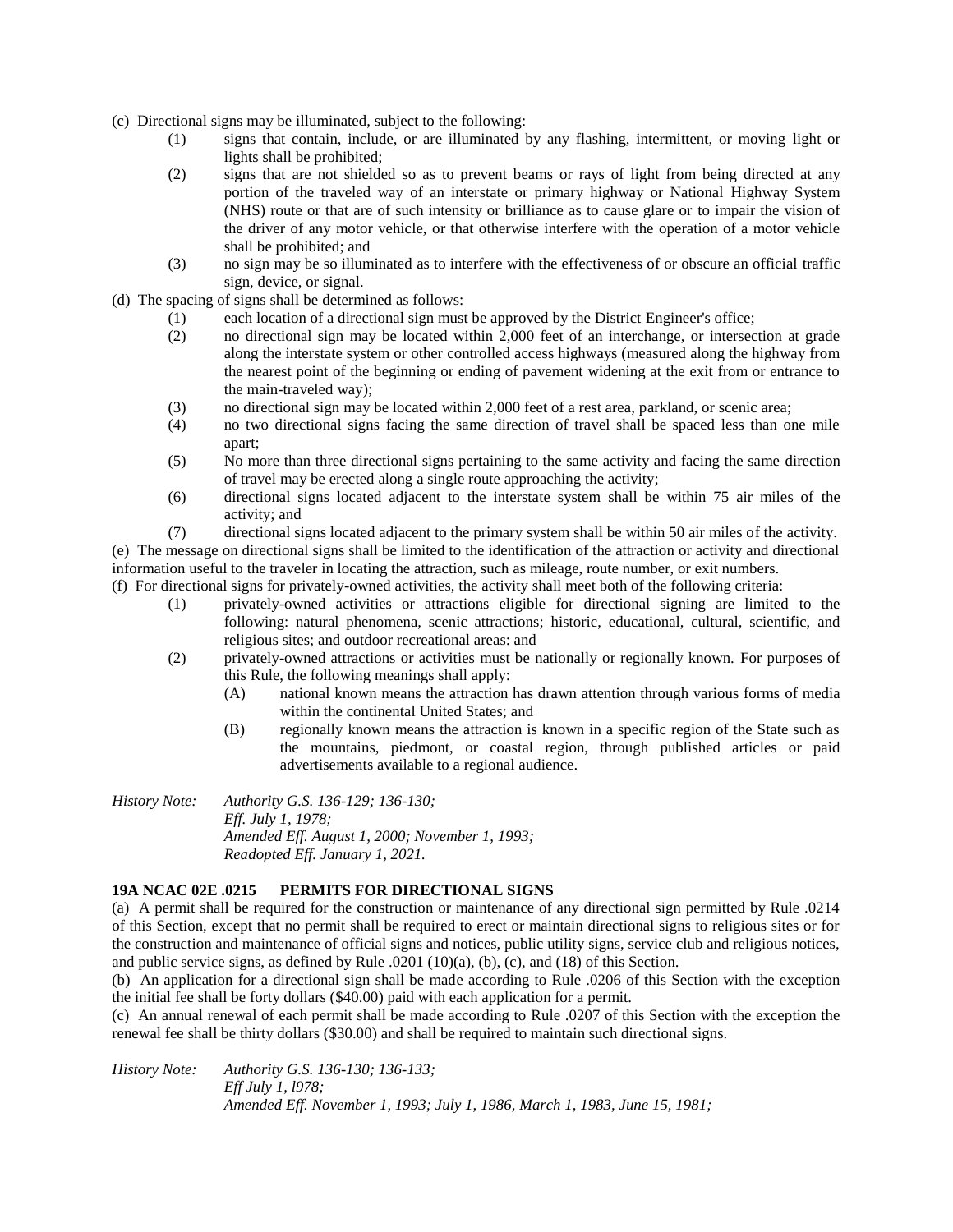*Temporary Amendment Eff. November 1, 1999; Amended Eff. August 1, 2000; Readopted Eff. January 1, 2021.*

#### **19A NCAC 02E .0216 SPECIFIC SERVICE SIGNING (LOGO) PROGRAM**

The Specific Service Signing Program, hereinafter "Program", provides eligible businesses with the opportunity to be listed on official signs within the right-of-way of fully controlled access highways. The Traffic Engineering and Safety Systems Branch is responsible for administering the program and receiving requests for information concerning the Program. Requests for information may be directed to the State Traffic Engineer, Division of Highways, Department of Transportation, 1561 Mail Service Center, Raleigh, NC 27699-1561. Division Engineers, for the division in which the interchange is located, are responsible for receiving and distributing applications and copies of policies and procedures, executing agreements and administering the agreements.

*History Note: Authority G.S. 136-89.56; 136-137; 136-139; 143B-346; 143B-348; 143B-350(f); 23 C.F.R. 750, Subpart A; 23 U.S.C. 131(f); Eff. April 1, 1982; Amended Eff. April 1, 1994; October 1, 1993; October 1, 1991; Temporary Amendment Eff. October 13, 2003; Amended Eff. January 1, 2004; Pursuant to G.S. 150B-21.3A, rule is necessary without substantive public interest Eff. September 6, 2016.*

## **19A NCAC 02E .0217 SPECIFIC INFORMATION PROGRAM DEFINITIONS 19A NCAC 02E .0218 LOCATION OF PANELS**

*History Note: Authority G.S. 136-89.56; 136-137; 136-139; 143B-346; 143B-348; 143B-350(f); 24 C.F.R. 750, Subpart A; 23 U.S.C. 131(f); Eff. April 1, 1982; Amended Eff. August 1, 1998; September 1, 1984; April 1, 1994; October 1, 1993; October 1, 1991; April 1, 1986; November 1, 1985; Temporary Repeal Eff. October 13, 2003; Repealed Eff. January 1, 2004.*

# **19A NCAC 02E .0219 ELIGIBILITY FOR PROGRAM 19A NCAC 02E .0220 COMPOSITION OF BUSINESS PANELS AND LOGO SIGNS**

*History Note: Authority G.S. 136-89.56; 136-137; 136-139; 143B-346; 143B-348; 143B-350(f); 23 C.F.R. 750, Subpart A; 23 U.S.C. 131(f); Eff. April 1, 1982; Amended Eff. August 1, 1998; April 1, 1994; October 1, 1993; December 1, 1992; October 1, 1991; November 1, 1987; Temporary Amendment Eff. October 13, 2003; Amended Eff. October 1, 2014; January 1, 2004; Expired Eff. October 1, 2016 pursuant to G.S. 150B-21.3A.*

# **19A NCAC 02E .0221 LOGO PROGRAM FEES**

(a) All logo signs, to which individual Logo Signing Program business panels are attached, shall be constructed, owned, and maintained by the Department. The participating logo business shall pay an annual fee as set forth in this Rule.

(b) The annual fee for participation in the Logo program shall be three hundred dollars (\$300.00) for each mainline, ramp, and trailblazer panel. Every participating business shall have a contract that automatically renews annually.

(c) The participating logo business shall provide a new or renovated business panel when necessary due to damages caused by acts of vandalism, accidents, or natural causes including natural deterioration. If the Department replaces a business panel on a logo sign or removes or masks a business panel because of seasonal operation, there shall be no additional charge to the business.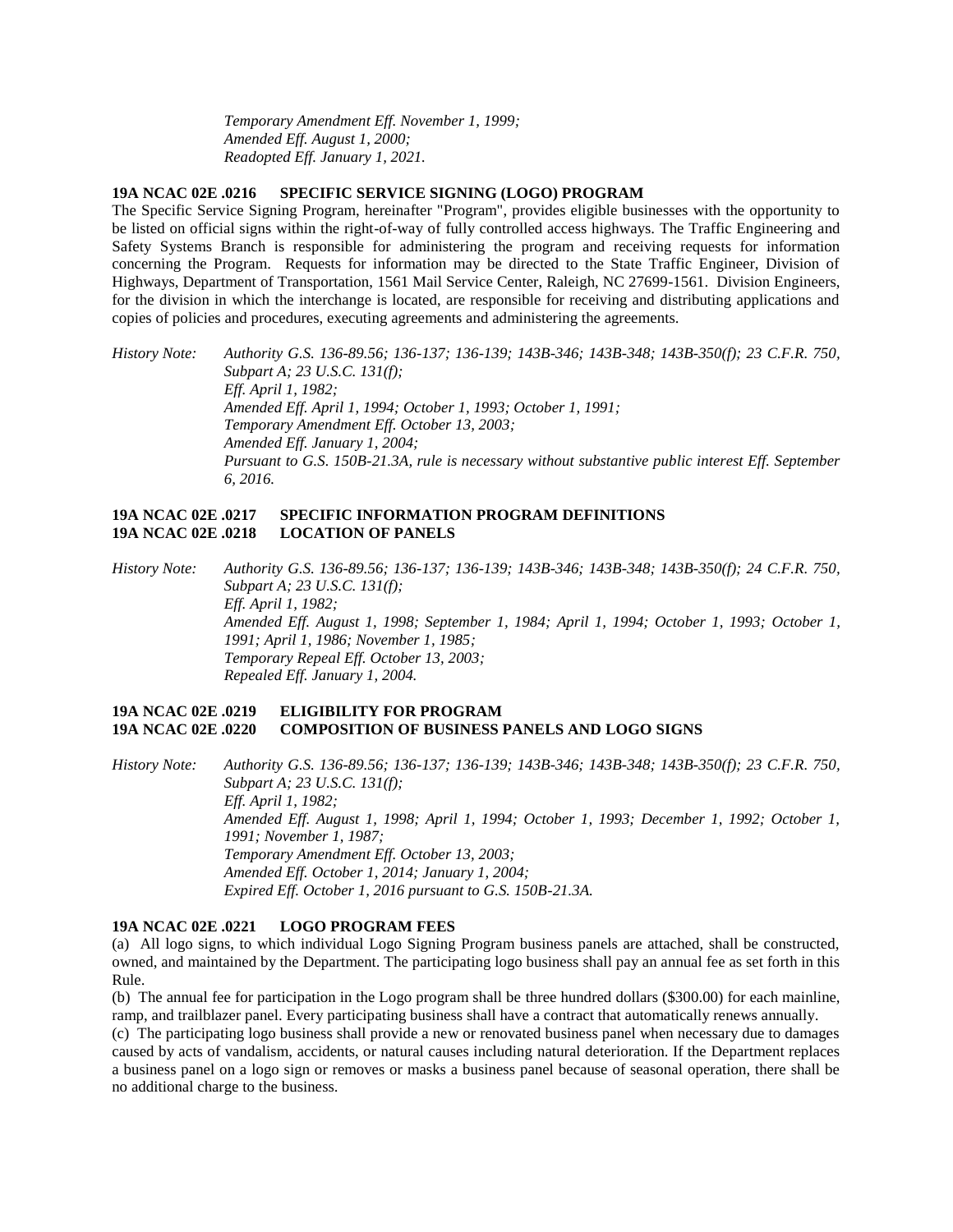(d) The fee shall be paid by check or money order and shall be due in advance of the period of service covered by the fee. Failure to pay a fee when due shall be grounds for removal of the business panels and termination of the contract.

*History Note: Authority G.S. 136-89.56; 136-137; 136-139; 143B-346; 143B-348; 23 C.F.R. 750, Subpart A; 23 U.S.C. 131(f); Eff. April 1, 1982; Amended Eff. July 1, 2000; August 1, 1998; April 1, 1994; October 1, 1993; December 1, 1992; September 1, 1990; Temporary Amendment Eff. October 13, 2003; Amended Eff. February 1, 2004; Readopted Eff. August 1, 2019.*

## **19A NCAC 02E .0222 CONTRACTS WITH THE DEPARTMENT**

*History Note: Authority G.S. 136-89.56; 136-137; 136-139; 143B-346; 143B-348; 143B-350(f); 23 C.F.R. 750, Subpart A; 23 U.S.C. 131(f); Eff. April 1, 1982; Amended Eff. July 1, 2000; August 1, 1998; December 1, 1994; October 1, 1993; October 1, 1992, September 1, 1990; Temporary Repeal Eff. October 13, 2003; Repealed Eff. January 1, 2004.*

# **19A NCAC 02E .0223 APPEAL OF DECISION OF DIVISION ENGINEER TO SECRETARY**

*History Note: Authority G.S. 136-89.56; 136-137; 136-139; 143B-346; 143B-348; 143B-350(f); 23 C.F.R. 750, Subpart A; 23 U.S.C. 131(f); Eff. April 1, 1982; Amended Eff. October 1, 1993; Expired Eff. October 1, 2016 pursuant to G.S. 150B-21.3A.*

## **19A NCAC 02E .0224 SCENIC BYWAYS**

(a) Outdoor advertising is prohibited adjacent to any highway designated as a scenic byway by the Board of Transportation after the date of the designation as scenic, regardless of the highway classification, except for outdoor advertising permitted in G.S. 136-129 (1), (2), (2a) or (3).

(b) All lawfully erected outdoor advertising signs adjacent to a Scenic Byway that is on a controlled route for outdoor advertising shall become signs not conforming to State standards and shall be subject to all applicable outdoor advertising regulations provided in this Section. Any sign erected on a controlled route adjacent to a Scenic Byway after the date of official designation shall be an illegal sign as defined in G.S. 136-128 and G.S. 136-134.

(c) Permits shall not be required for signs adjacent to scenic byways that were not on a controlled route for outdoor advertising. The department shall maintain an inventory of signs that were in existence at the time the route was designated a Scenic byway. Any sign erected after its designation as a Scenic Byway, except for outdoor advertising permitted in G.S. 136-129(1), (2), or (3), shall be an illegal sign as defined by G.S. 136-128 and G.S. 136-134.

(d) Outdoor advertising signs adjacent to Scenic Byways that are not required to obtain permits shall comply with the rules in this section.

*History Note: Authority G.S. 136-129.2; Eff. August 1, 2000; Readopted Eff. January 1, 2021.*

### **19A NCAC 02E .0225 REPAIR/MAINTENANCE/ALTERATION OF SIGNS**

(a) Signs may not be serviced from or across the right of way of freeways or from or across controlled access barriers or fences of controlled routes.

(b) Conforming signs may be altered within the limits of the rules in this Section.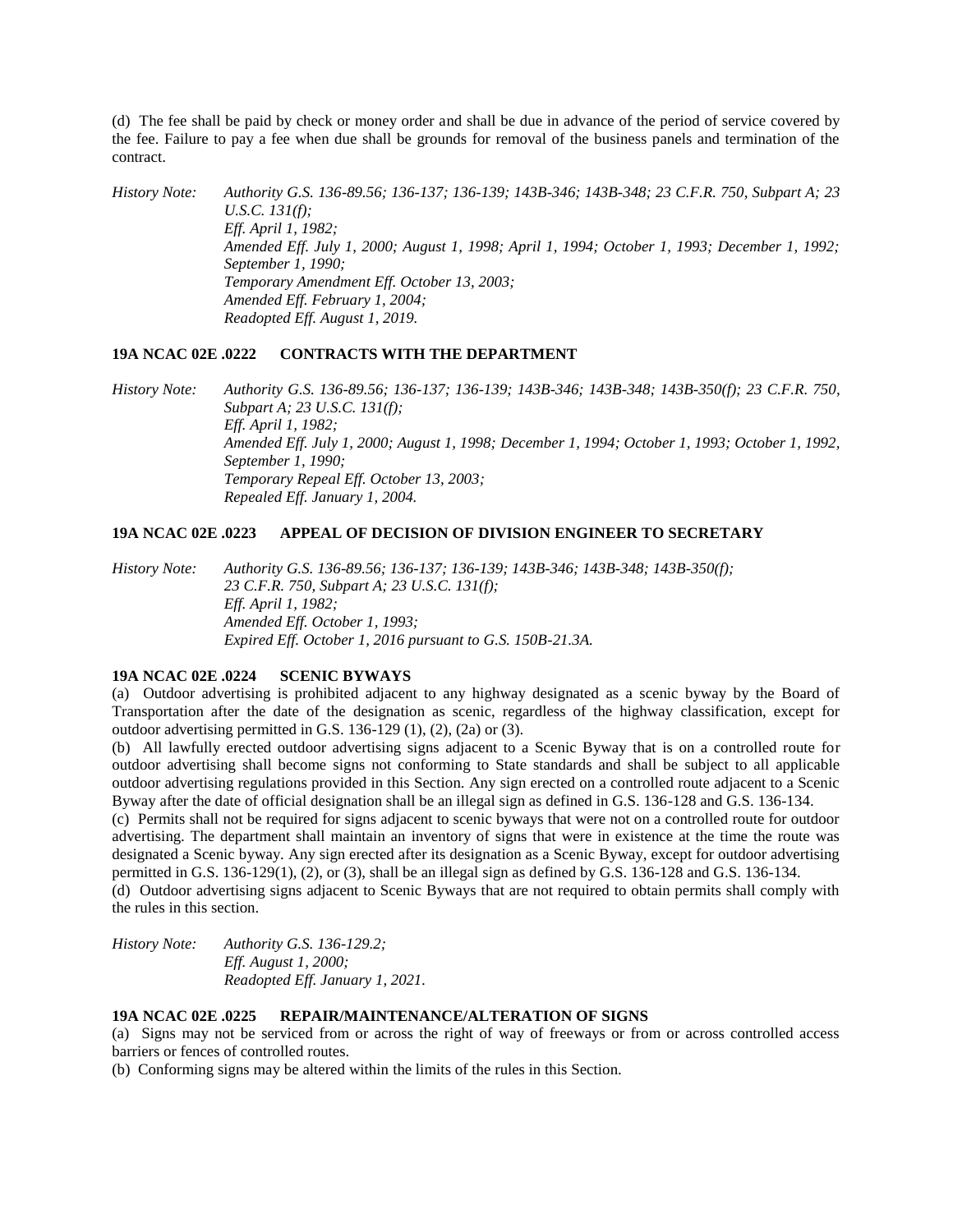- (1) A conforming sign that has been destroyed or significantly damaged may be reconstructed within the limits of the rules in this Section by notifying the district engineer in writing of any substantial changes that would affect the original dimensions of the initial permit application.
- (2) Conforming sign structures may be reconstructed so long as the reconstruction does not conflict with any applicable state, federal or local rules, regulations or ordinances.

(c) Alteration to a nonconforming sign or sign conforming by virtue of the grandfather clause is prohibited. Reasonable repair and maintenance are permitted including changing the advertising message or copy. The following activities are considered to be reasonable repair and maintenance:

- (1) Change of advertising message or copy on the sign face;
- (2) Replacement of border and trim;
- (3) Repair and replacement of a structural member, including a pole, stringer, or panel, with like material;
- (4) Alterations of the dimensions of painted bulletins incidental to copy change; and
- (5) Any net decrease in the outside dimensions of the advertising copy portion of the sign; but if the sign face or faces are reduced they may not thereafter be increased beyond the size of the sign on the date it became nonconforming.

(d) The addition of lighting or illumination to existing nonconforming signs or signs conforming by virtue of the grandfather clause is specifically prohibited as reasonable maintenance; however, such lighting may be permanently removed from such sign structure.

(e) A nonconforming sign or sign conforming by virtue of the grandfather clause may continue as long as it is not abandoned, destroyed, discontinued, or significantly damaged.

(f) When the combined damage to the face and support poles appears to be significant, as defined in 19A NCAC 02E .0201(29), the sign owner may request the Department to review the damaged sign, including salvageable sign components, prior to repairs being made. Should the sign owner perform repairs without notification to the Department, and the Department later determines the damage is greater than 50% of the combination of the sign face and support pole(s), the permit may be revoked. To determine the percent of damage to the sign structure, the only components to be used to calculate this value are the sign face and support pole(s). The percent damage shall be calculated by dividing the unsalvageable sign components by the original sign structure component quantities, using the following criteria:

- (1) Outdoor Advertising on Wooden Poles: The percentage of damage attributable to poles shall be 50% and the percentage of damage attributable to sign face shall be 50%;
- (2) Outdoor Advertising on Steel Poles or Beams: The percentage of damage attributable to poles shall be 80% and the percentage of damage attributable to sign face shall be 20%; and
- (3) Outdoor Advertising on Monopoles: The percentage of damage attributable to poles shall be 80% and the percentage of damage attributable to sign face shall be 20%.

*History Note: Authority G.S. 136-130; 136-89.58; Eff. August 1, 2000; Amended Eff. August 1, 2000.*

# **19A NCAC 02E .0226 ORDER TO STOP WORK ON UNPERMITTED OUTDOOR ADVERTISING**

| History Note: | Authority G.S. 136-130; 136-133;           |
|---------------|--------------------------------------------|
|               | Temporary Adoption Eff. November 16, 1999; |
|               | <i>Eff. August 1, 2000;</i>                |
|               | Repealed Eff. January 1, 2021.             |

### **SECTION .0300 - JUNKYARD CONTROL**

### **19A NCAC 02E .0301 UNZONED INDUSTRIAL AREA**

(a) For purposes of this Section and the Junkyard Control Act, "Unzoned industrial area" means the land occupied by an industrial activity, including its building, parking lot, storage or processing, and that land located within 1,000 feet thereof that is:

- (1) located on the same side of the highway as the principal part of the industrial activity;
- (2) not used for residential or commercial purposes; and
- (3) not zoned by State or local law, rule, or ordinance.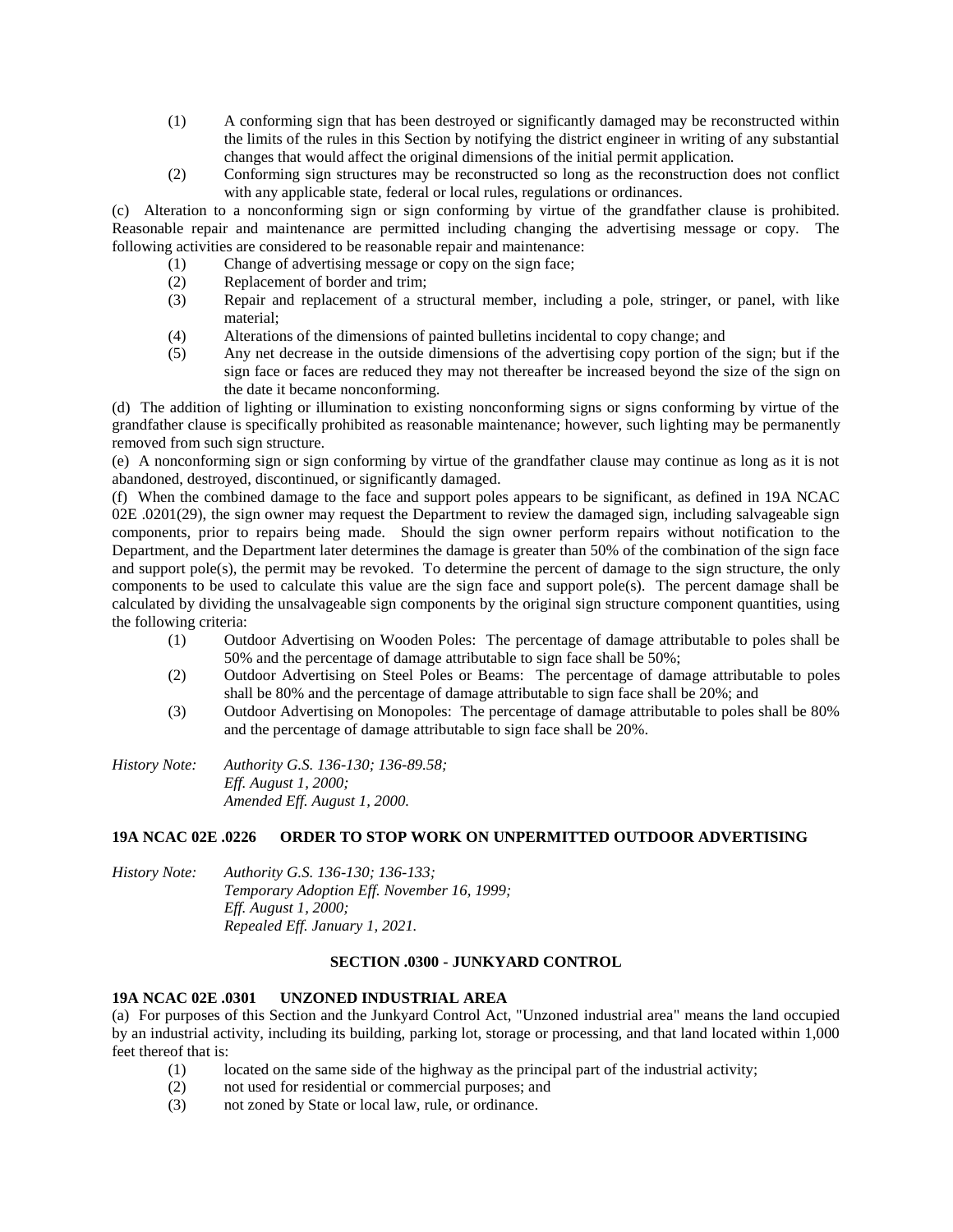(b) For the purposes of this Section and the Junkyard Control Act, "Industrial activity" means an activity that the nearest zoning authority within the State permits in industrial zones or zones that are less restrictive. An activity is also industrial if the nearest zoning authority within the State has prohibited the activity but the activity is generally recognized as industrial by other zoning authorities within the State. None of the following shall be considered industrial activities:

- (1) outdoor advertising structures;
- (2) agricultural activities including ranching, farming, grazing, and such necessarily related activities as are generally carried on by a farmer on the farmer's own premises, including wayside fresh produce stands;
- (3) forestry activities that include the growing of timber, thinning, felling, and logging of timber or pulpwood;
- (4) transient or temporary activities;
- (5) activities not visible from the traffic lanes of the main-traveled way;
- (6) activities more than 1,000 feet from the nearest edge of the right of way;
- (7) activities conducted in a building used as a residence;
- (8) railroad tracts other than yards, minor sidings, and passenger depots; and
- (9) junkyards, as defined in Section 136, Title 23, of the United States Code.

*History Note: Authority G.S. 136-151; 23 U.S.C. 136; Eff. July 1, 1978; Amended Eff. December 1, 1993; Readopted Eff. June 1, 2019.*

# **19A NCAC 02E .0302 PERMITS**

| History Note: | Authority G.S. 136-151; 136-149; |
|---------------|----------------------------------|
|               | <i>Eff. July 1, 1978;</i>        |
|               | Repealed Eff. December 1, 1993.  |

# **19A NCAC 02E .0303 FEES**

(a) The application fee for the Application for Junkyard payment shall be fifteen dollars (\$15.00).

(b) The Application for Junkyard Permit is available from the Division Engineer having jurisdiction in the county where the proposed or existing junkyard is located. The Application for Junkyard Permit allows an applicant to request a permit number for the establishment or continued maintenance of a junkyard in accordance with the provisions of the Junkyard Control Act, Article 12, Chapter 136 of the General Statutes of North Carolina (Junkyard Control Act). Applications for Junkyard Permits shall require the applicant to provide the following information:

- (1) applicant's name and address;
- (2) whether the junkyard is proposed or already existing;
- (3) if already existing, the date the junkyard was established;
- (4) the proposed or already existing location of the junkyard; and
- (5) certification by the applicant that approval for the proposed or already existing junkyard operations have been obtained from the owner of the real property, or the property owner's authorized agent, on which the junkyard is located or proposed to be located.

(c) Permit numbers shall only be provided to an applicant upon payment of the application fee, and approval by the District Engineer that the junkyard is in compliance with the Junkyard Control Act. If the junkyard is proposed, meaning the Application for Junkyard Permit is to establish a junkyard, the Division Engineer will keep the application on file at the district office. Once the junkyard is in existence, the District Engineer shall approve the Application for Junkyard Permit if, upon inspection, the junkyard is found to conform to the provisions of the Junkyard Control Act.

(d) An annual renewal of each permit shall be required to maintain junkyards within 1,000 feet of the right-of-way of interstate and federal-aid primary highways. In December of each year, the Department will send to the permittee a renewal invoice for payment of the junkyard permit annual renewal fee. The renewal fee shall be five dollars  $(\$5.00)$ , due on December 15<sup>th</sup> of each year, and paid to the District Engineer having jurisdiction. The permit shall be renewed upon payment of the annual renewal fee.

*History Note: Authority G.S. 136-149; 136-151; Eff. July 1, 1978;*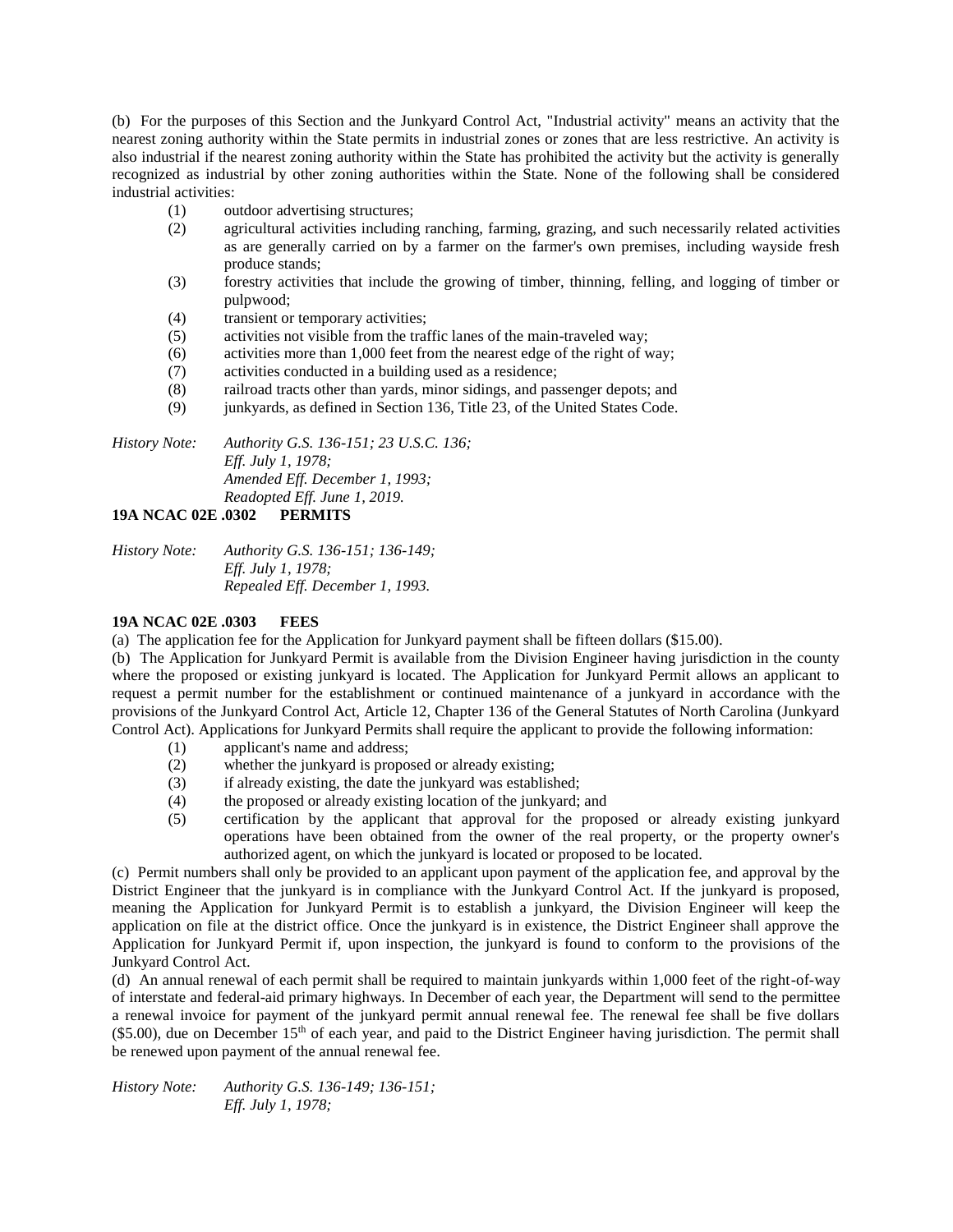*Amended Eff. December 1, 1993; Readopted Eff. June 1, 2019.*

### **SECTION .0400 - GENERAL ORDINANCES**

### **19A NCAC 02E .0401 PENALTY IMPOSED FOR VIOLATION OF ORDINANCES**

*History Note: Authority G.S. 136-18(5); Eff. July 1, 1978; Repealed Eff. November 1, 1993.*

#### **19A NCAC 02E .0402 PILING OBSTRUCTIONS ON HIGHWAYS OR WITHIN RIGHT OF WAY**

It shall be unlawful to pile, place, or leave, any trash, refuse, garbage, lumber, logs, cordwood, tree-laps, scrapped automobile, scrapped truck or part thereof, or any other material upon any road, highway, or shoulders thereof, within the right-of-way, or over the ditches or drainways of any road or highway of the State highway system.

*History Note: Authority G.S. 136-18(5); 136-90; Eff. July 1, 1978; Readopted Eff. July 1, 2019.*

## **19A NCAC 02E .0403 DEPOSITING MUD ON STATE HIGHWAYS**

No person operating a vehicle with "dual wheels" or a vehicle equipped with four-wheel drive shall track mud onto any paved portion of any State highway so as to create a safety hazard to the traveling public.

*History Note: Authority G.S. 136-18(5); 136-90; Eff. July 1, 1978; Amended Eff. November 1, 1993; Readopted Eff. July 1, 2019.*

# **19A NCAC 02E .0404 HIGHWAY OBSTRUCTIONS INTERFERING WITH TRAFFIC/MAINTENANCE**

(a) It shall be unlawful to place any highway obstruction, including, but not limited to, a driveway headwall, fence, rural mailbox, newspaper delivery box, or other roadside obstruction, so as to interfere with the traffic or maintenance of the roads and highways of the State highway system.

(b) If the Department determines that any highway obstruction, constitutes a roadside collision hazard, the highway obstruction shall be removed by the person or entity responsible for placing the obstruction within the right-of-way within 30 days of receipt of written notice from the Department. Only mailboxes or newspaper delivery boxes with 4" x 4" wooden or small diameter metal posts shall be permitted on road additions made to the State highway system after May 3, 1990. If determined to be a roadside collision hazard, the location of any brick column, mailboxes, or newspaper delivery boxes, on rigid stands such as block, stone, or any other type of material, shall be prohibited within the State highway system right-of-way.

(c) If a person fails to remove the highway obstruction in accordance with Paragraph (b) of this Rule, the Division Engineer may take action to remove the obstruction and bill the responsible party for the expense.

*History Note: Authority G.S. 136-18(5); 136-90; Eff. July 1, 1978; Amended Eff. November 1, 1993; October 1, 1991; Readopted Eff. July 1, 2019.*

### **19A NCAC 02E .0405 DAMAGE TO STATE HIGHWAY SYSTEM SURFACE OR SHOULDER**

It shall be unlawful to move on, over, or across the surface or shoulder of any State highway system bridge, road, or highway, any object, tractor, engine, farm equipment, or vehicle of any kind that has wheels or objects attached that could cut, mutilate, or damage the surface or shoulder of any State highway system bridge, road, or highway without the written permission of the Chief Engineer's office. The Chief Engineer or the Chief Engineer's designee shall consider factors such as the ability of the road or bridge to handle the equipment without damage, planned protection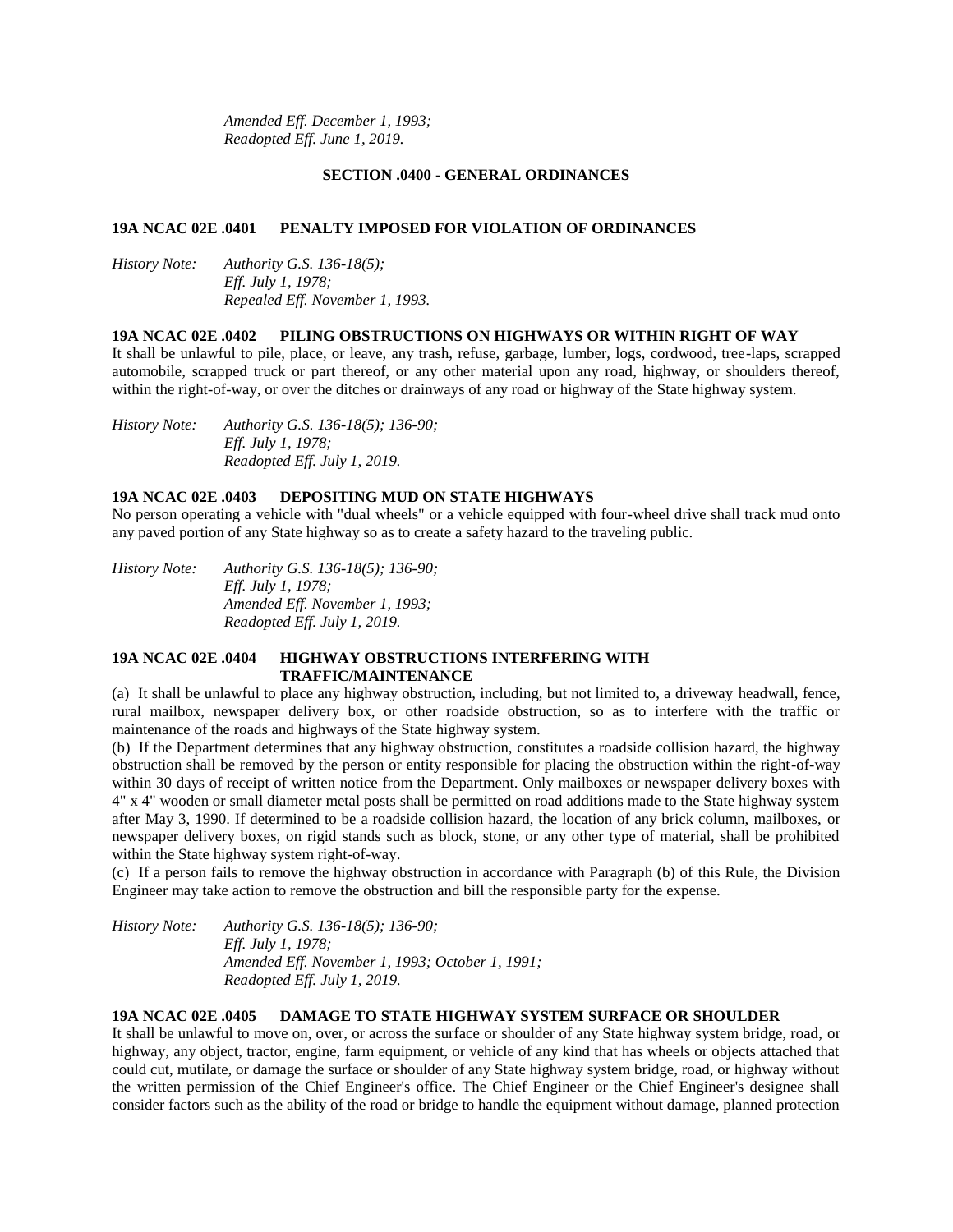of the roadway or bridge to prevent damage, planned traffic control and law enforcement assistance to safely move the equipment, and day and time of the planned move to evaluate potential disruptions to the traveling public.

*History Note: Authority G.S. 20-115; 20-119; 136-18(5); Eff. July 1, 1978; Amended Eff. December 1, 2012; Readopted Eff. July 1, 2019.*

### **19A NCAC 02E .0406 VEHICLES SERVED BY SERVICE STATION**

*History Note: Authority G.S. 136-18(5); 136-90; Eff. July 1, 1978; Repealed Eff. July 1, 2019.*

#### **19A NCAC 02E .0407 CONTROL AND REGULATION OF ROADSIDE PARKS AND REST AREAS**

(a) It shall be unlawful, within any scenic service overlook, rest area, or other designated parking area on the primary and secondary roads and highways of the State, for any person, firm, or corporation to erect tents, booths, or structures of any kind for camping or any other activity; to create, cause, or allow any unreasonably loud or disturbing noise; to solicit contributions, names, support, or for any other purpose, except as permitted pursuant to Section .0800 of this Subchapter to conduct or participate in public or private auctions and other ceremonies; to distribute tracts, pamphlets, favors or any material, product or literature; to erect displays, signs, or carry on any commercial activity; to use public address such as loud speakers; to distribute or use alcoholic beverages; endanger the life, property, and welfare of the traveling public.

(b) For the purposes of this Rule, the following definitions apply.

- (l) "Unreasonably loud noise" means a noise which is incompatible with the time and location where created to the extent that it creates an actual or imminent interference with peace, order, or calm of the area, or which is obnoxious to, or unreasonably disturbing to, a person whose residence, work, or commercial enterprise is within a reasonable proximity to the point, place, or person from whom the noise is emanating, or emanated, and the noise is of such a kind, nature, duration, or extent that a reasonable person would consider the noise to be unreasonably loud or disturbing.
- (2) "Disturbing noise" means a noise which is perceived by a person of reasonable and ordinary firmness and sensibilities as interrupting the normal peace, order, and calm of such person, or persons, or tending to annoy, disturb, or frighten such persons in such proximity to the point, place, or person from whom the noise is emanating, or emanated.
- *History Note: Authority G.S. 136-18(9); 136-125; Eff. July 1, 1978; Amended Eff. October 1, 1991; August 1, 1986; Readopted Eff. July 1, 2019.*

#### **19A NCAC 02E .0408 FISHING FROM BRIDGES**

It shall be unlawful to fish from any bridge on any interstate or other controlled access highway.

*History Note: Authority G.S. 136-18(5); 136-89.50; 153A-242; 160A-302.1; Eff. July 1, 1978; Readopted Eff. July 1, 2019.*

# **19A NCAC 02E .0409 OPERATING NONMOTORIZED VEHICLES**

Unless otherwise authorized by the Board of Transportation, it shall be unlawful for any person to ride any animal, or to operate a bicycle, horse drawn wagon, or any nonmotorized vehicle or moped on any interstate or controlled access highway.

*History Note: Authority G.S. 136-18(5); Eff. July 1, 1978; Amended Eff. June 15, 1981; Readopted Eff. July 1, 2019.*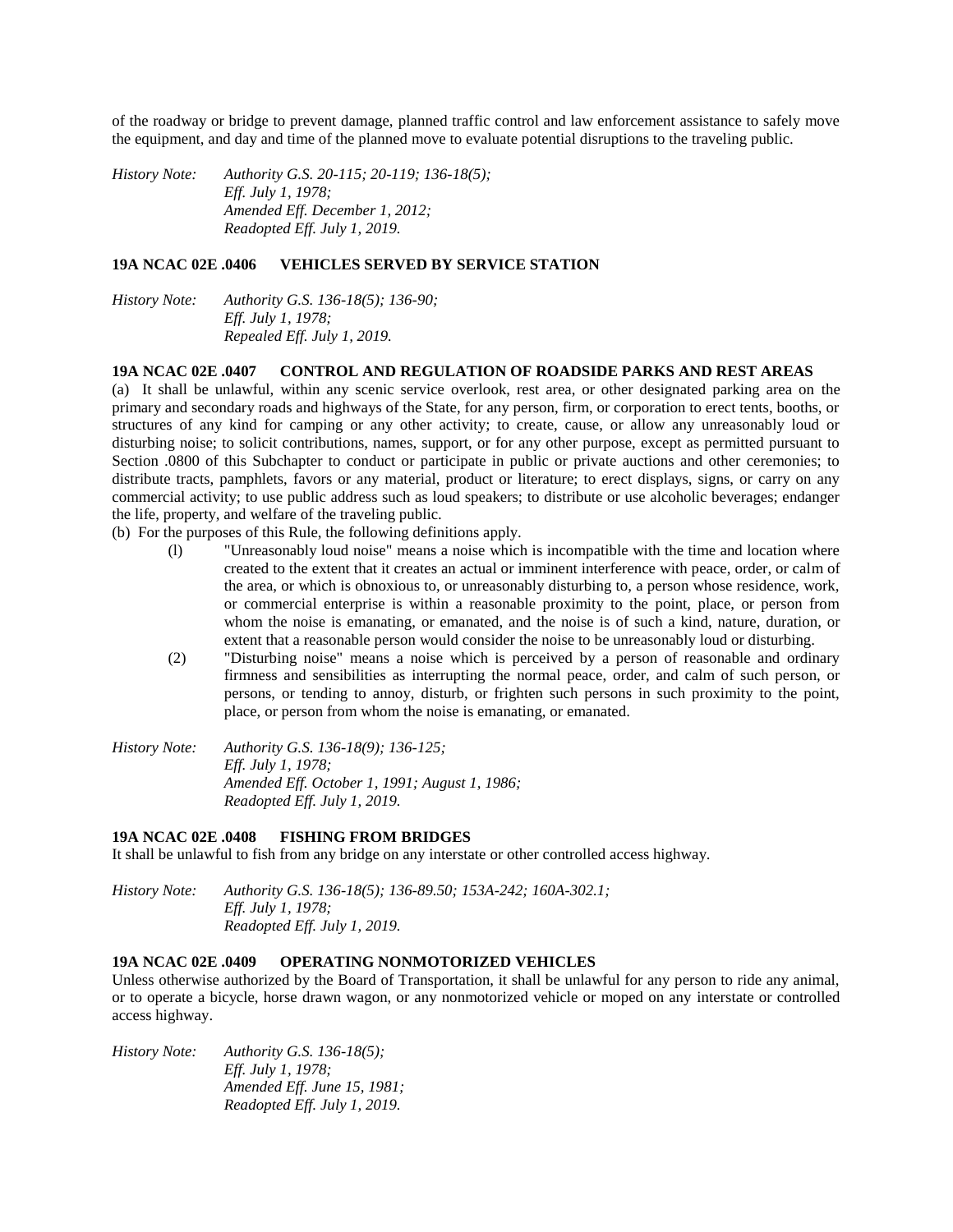## **19A NCAC 02E .0410 HITCHHIKING ON INTERSTATE OR CONTROLLED ACCESS HIGHWAYS**

(a) It shall be unlawful for any person to hitchhike or to solicit rides, or for the driver of any vehicle to stop for the purpose of picking up one who is hitchhiking or soliciting a ride, on any interstate or controlled access highway. (b) This Rule shall not shall prohibit an operator or passengers in a vehicle stopped on a controlled access facility by reason of any emergency, mechanical failure, or other failure of the vehicle to operate, from requesting aid or soliciting a ride, nor does it prohibit the operator of any other vehicle from stopping to render aid or assistance and giving rides in such situations.

*History Note: Authority G.S. 136-18(5); 136-89.50; Eff. July 1, 1978; Readopted Eff. July 1, 2019.*

### **19A NCAC 02E .0411 JUMPING FROM BRIDGES**

*History Note: Authority G.S. 136-18(5); 150B-21.3A; Eff. July 1, 1978; Repealed Eff. July 1, 2019.*

### **19A NCAC 02E .0412 AIRCRAFT LANDING AND TAKING OFF ON HIGHWAYS**

(a) It shall be unlawful for aircraft to take-off or land on any road or highway of the State Highway System, unless authorized by the Chief Engineer, in writing. The Chief Engineer may authorize take-off or landing on any road or highway of the State Highway System based upon the following:

- (1) a showing of good cause, which may include issues of national security, safety of the general public, or natural disasters; and
- (2) arrangements have been made for law enforcement officials to redirect or administer Vehicular traffic on the highway during the landing or take-off.

(b) Nothing in this Rule shall prohibit an aircraft from landing on any roads or highways in an emergency situation if the landing is necessary to prevent injury or death to the occupants of the aircraft, provided that the emergency landing can be made without danger to persons and vehicles on or near the highway. After an emergency landing, take-off by the aircraft may be permitted under the direction of a law enforcement officer if it is determined by the law enforcement officer that the take-off will not endanger persons or vehicles on the highway and there are no other practical nor feasible means of removing the aircraft.

*History Note: Authority G.S. 136-18(5); Eff. July 1, 1978; Temporary Amendment Eff. March 15, 1982, for a Period of 47 Days to Expire on May 1, 1982; Temporary Amendment Expired Eff. May 1, 1982; Amended Eff. December 1, 2012; October 1, 1982; Readopted Eff. March 1, 2019.*

## **19A NCAC 02E .0413 PARADES ON HIGHWAY SYSTEM ROADS**

It shall be unlawful for any person, firm, organization, school, or other group of persons to conduct or participate in a parade on any street or highway of the State Highway System located outside the limits of a municipality.

*History Note: Authority G.S. 136-18(5); Eff. July 1, 1978; Readopted Eff. February 1, 2019.*

### **19A NCAC 02E .0414 PARKING VEHICLE FOR SALE OR DISTRIBUTION OF GOODS**

It shall be unlawful to sell any fruits, vegetables, goods, wares, or merchandise of any character from a vehicle, stand, or structure, or from any place on the right-of-way of any primary or secondary highway, or road of the State Highway System.

*History Note: Authority G.S. 136-18(5); Eff. July 1, 1978;*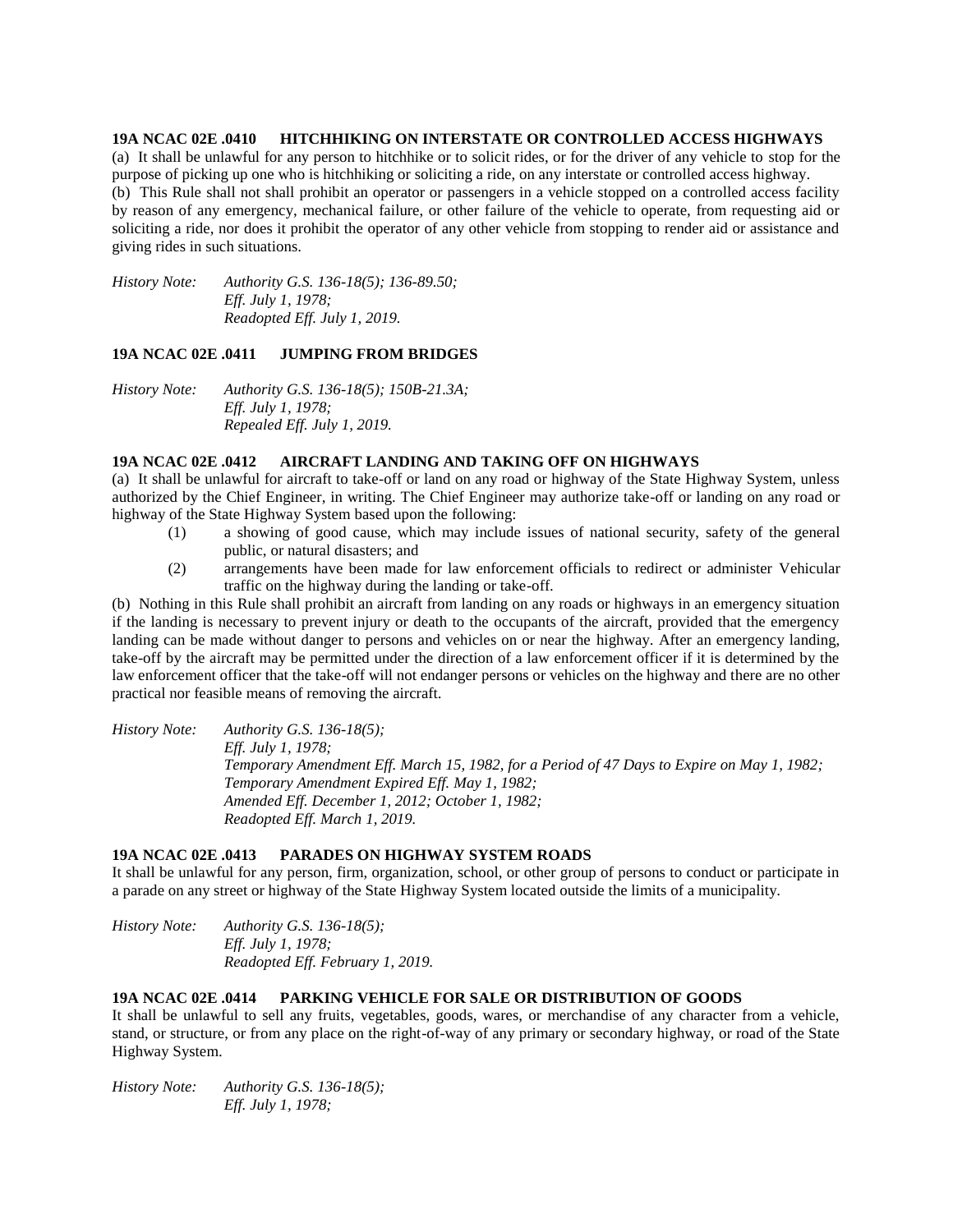## *Readopted Eff. February 1, 2019.*

#### **19A NCAC 02E .0415 ADVERTISING SIGNS WITHIN RIGHT-OF-WAY**

It shall be unlawful for any person, firm, or corporation to erect, place, or allow any advertising, or other sign, except regulation traffic and warning signs approved by the Department, on any highway or the right-of-way thereof, or so as to overhang the right-of-way, or to permit the erection or placing of any advertising or other sign, as herein prohibited, on any highway right-of-way which is situated over any land owned, rented, leased, or claimed by such person, firm, or corporation.

*History Note: Authority G.S. 136-18(10); 136-30; Eff. July 1, 1978; Readopted Eff. February 1, 2019.*

### **19A NCAC 02E .0416 PRIVATE DRIVES OR ROADS INTERSECTING HIGHWAYS**

(a) It shall be unlawful to intersect the State highways with any private driveway or roadway, unless approved by the Department of Transportation, and provided by the party responsible for the private driveway or roadway. (b) It shall be unlawful to obstruct any drainage ditch within the right-of-way of any road or State highway.

*History Note: Authority G.S. 136-18(10); 136-93; Eff. July 1, 1978; Readopted Eff. February 1, 2019.*

## **19A NCAC 02E .0417 COMMERCIAL ENTRANCES INTERSECTING WITH RIGHT-OF-WAY**

It shall be unlawful to revise or construct any commercial entrances to intersect with the right-of-way of any primary or secondary highway, or road of the State Highway System, unless a permit has first been obtained from the Department of Transportation, or its duly authorized officers and employees, in accordance with the rules contained in 19A NCAC 2B, Section .0600, titled "Driveway Entrances".

*History Note: Authority G.S. 136-18(10); 136-93; Eff. July 1, 1978; Amended Eff. November 1, 1993; October 1, 1991; Readopted Eff. February 1, 2019.*

### **19A NCAC 02E .0418 FENCING WITHIN RIGHT-OF-WAY**

It shall be unlawful for any person to erect a fence, of any kind, within the right-of-way limits of any highway, except upon the written permission of the Chief Engineer's Office upon a showing that the change in fencing is beneficial to the public.

*History Note: Authority G.S. 136-18(10); 136-93; Eff. July 1, 1978; Amended Eff. December 1, 2012; Readopted Eff. March 1, 2019.*

## **19A NCAC 02E .0419 CULTIVATING CROPS AND MAINTAINING PASTURES WITHIN RIGHT-OF-WAY**

It shall be unlawful for any person to plant, cultivate, or grow any crop, or to maintain any pasture or pasture grass, within the right-of-way limits of any highway, unless written permission from the Chief Engineer's Office has been obtained upon a showing that the change in cultivating, growing or maintenance of crops is beneficial to the public.

*History Note: Authority G.S. 136-18(10); 136-93; 143B-350(f); Eff. July 1, 1978; Amended Eff. December 1, 2012; Readopted Eff. March 1, 2019.*

**19A NCAC 02E .0420 CONSTRUCTION WITHIN RIGHT-OF-WAY**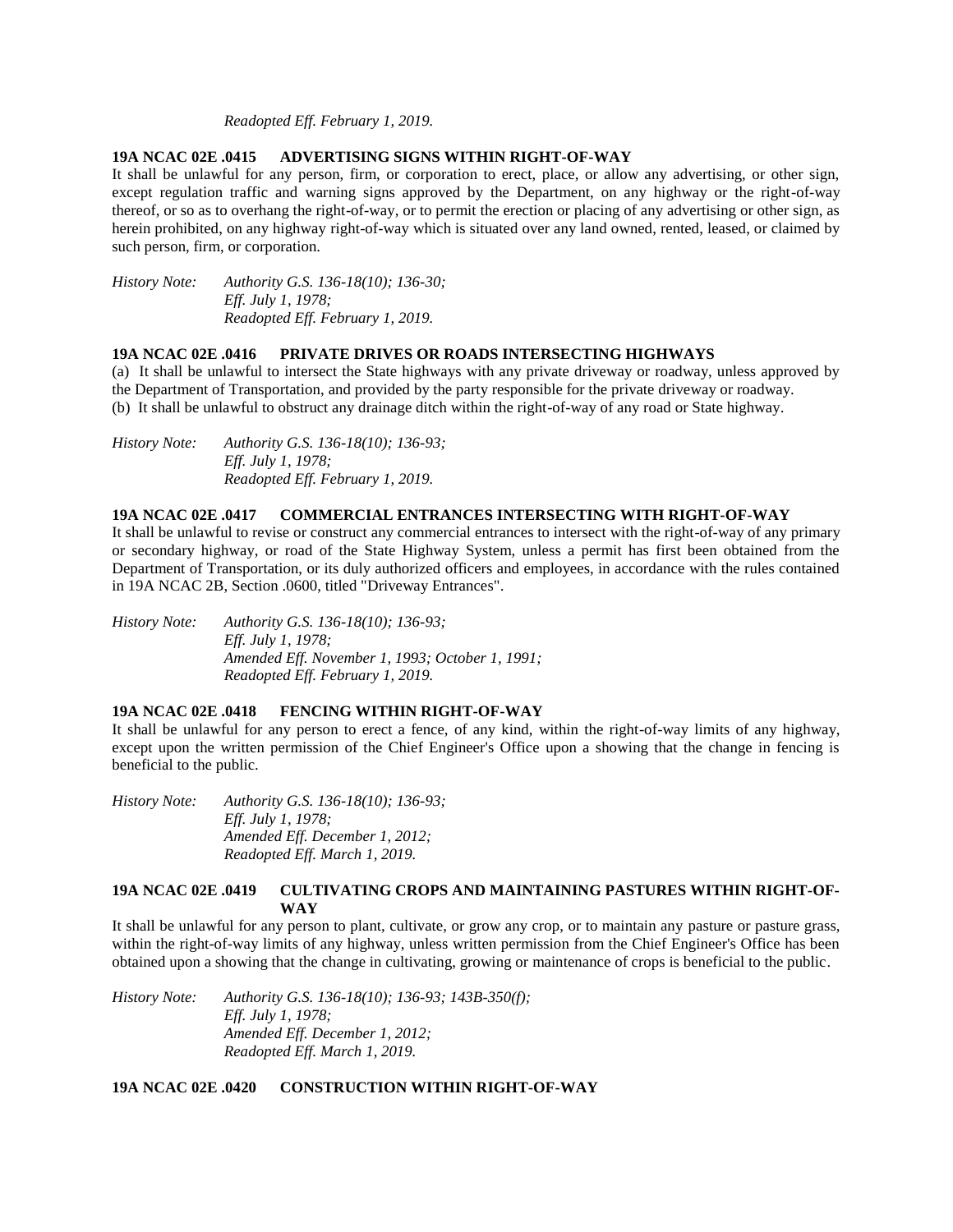(a) Unless authorized in writing by the Chief Engineer's Office upon a showing that the change in construction within the right-of-way is beneficial to the public, it shall be unlawful for any person or firm to construct, place, or erect any of the following, or any combination thereof, over any road, highway, or right-of-way of the State Highway System:

- (1) power, broadband, telephone, or other poles;
- (2) signboards or fences;
- (3) water, gas, oil, petroleum products, steam chemicals, sewage, drainage, irrigation, or other pipelines; or
- (4) wires, cables, or other obstructions.

(b) Rules for the preparation and submission of applications for utility encroachments shall be found at 19A NCAC 02B .0500.

*History Note: Authority G.S. 136-18(10); 136-93; Eff. July 1, 1978; Amended Eff. December 1, 2012; Readopted Eff. March 1, 2019.*

# **19A NCAC 02E .0421 UTILITY WIRES OR CABLES OVER HIGHWAYS**

(a) For purposes of this Rule, the American National Standards Institute's National Electrical Safety Code (ANSI Code) is incorporated by reference and includes any subsequent amendments and editions. The ANSI Code may be obtained from the Institute of Electrical and Electronics Engineers, Inc., 445 Hoes Lane, P.O. Box 1331, Piscataway, New Jersey 08855-1331, telephone number 1-800-678-IEEE, website https://webstore.ansi.org, at a cost of fortythree dollars and fifty cents (\$43.50).

(b) It shall be unlawful to construct any power, telephone, television, telegraph, or any other utility wires or cables over highways or roads on the State Highway System unless such wires have the minimum vertical clearance above the highest elevation of the road or highway crossed by them as set forth in the ANSI Code for the installation and maintenance of electric supply and communication lines, except as set forth in Paragraph (c) of this Rule.

(c) A minimum vertical clearance of 18 feet shall be maintained for overhead power and communication lines crossing all highways. The lateral and vertical clearance from bridges shall conform with the ANSI Code; however, greater clearances at bridges may be required by the Department of Transportation to provide for bridge construction and maintenance. Parallel utility lines occupying highway right-of-way shall maintain a minimum vertical clearance as required in the National Electrical Safety Code.

(d) Rules for the preparation and submission of applications for utility encroachments can be found in 19A NCAC 02B .0500.

*History Note: Authority G.S. 136-18(10); 136-89.50; 136-93; Eff. July 1, 1978; Amended Eff. November 1, 1993; November 1, 1991; Readopted Eff. March 1, 2019.*

### **19A NCAC 02E .0422 USE OF RUNAWAY TRUCK RAMPS**

It shall be unlawful for any operator of a motor vehicle, non-motorized vehicle, moped, bicycle, or any pedestrian or any person having custody or control of any animal or animal powered vehicle to park on, stand upon, obstruct, or otherwise use any runaway truck ramp, as designated by signs, except to bring an out-of-control vehicle to a halt.

*History Note: Authority G.S. 136-18(5); Eff. August 10, 1981; Readopted Eff. February 1, 2019.*

#### **19A NCAC 02E .0423 REGULATION OF AIRPORT CONSTRUCTION**

(a) Except as otherwise provided by this Rule, all construction or alteration of airports or aircraft landing areas on any part of land adjoining any public highway or in close proximity, shall be in conformity with the Federal Air Regulations, Title 14, Chapter I, Part 77, Subpart C, Code of Federal Regulations, which is incorporated by reference including any subsequent editions or amendments. Copies of these regulations are available at no cost to the public by visiting https://www.govinfo.gov. Close proximity, as referenced in this Paragraph, shall be assessed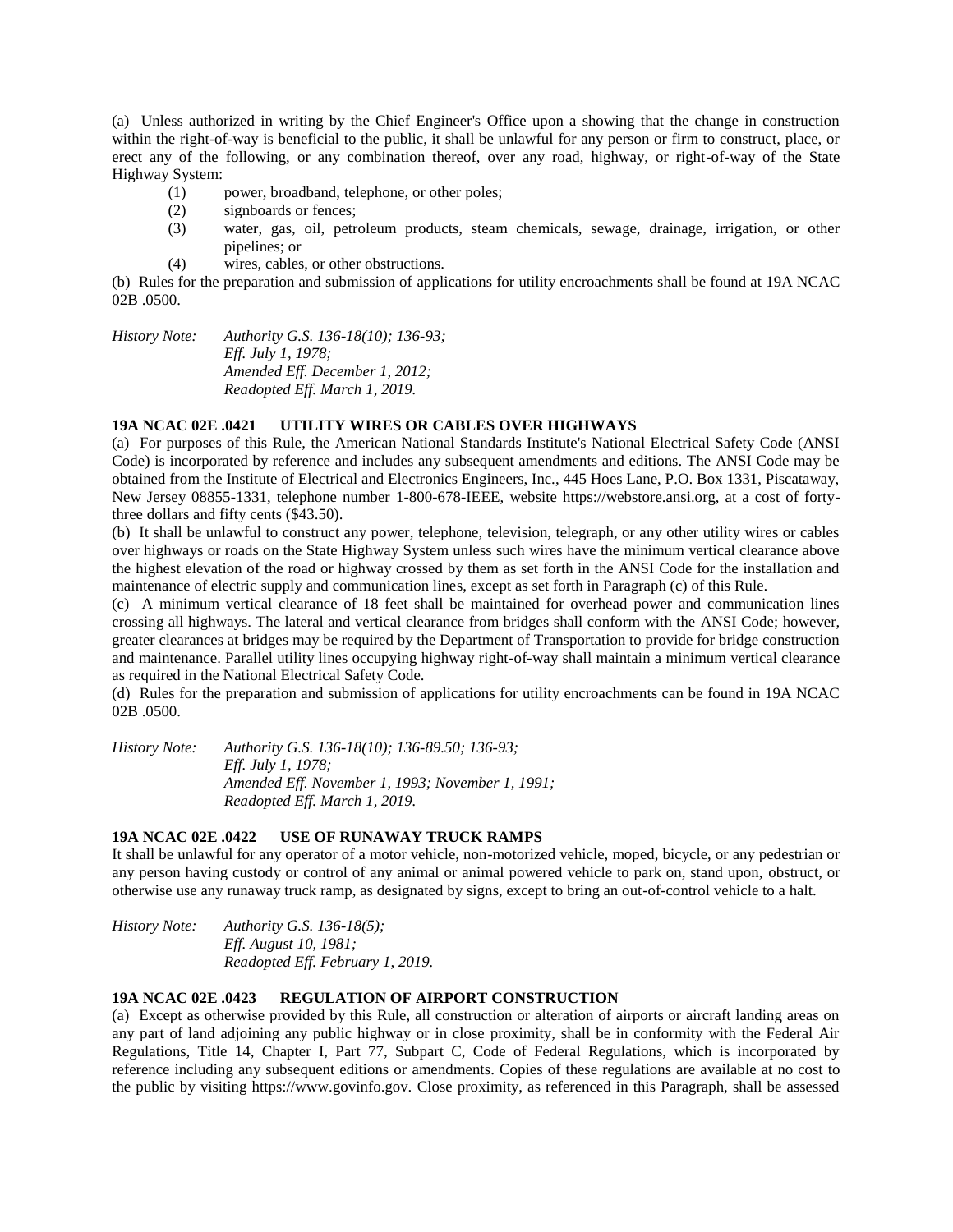on a case-by-case basis according to the orientation of the landing area, and its respective alignment to the public highway.

(b) No construction or alteration as referenced in Paragraph (a) of this Rule shall be undertaken without having first obtained an Aircraft Landing Area Permit from the Department. An Aircraft Landing Area Permit shall be approved upon confirmation of satisfaction, by written documentation, of the clearance requirements detailed in Paragraph (a), all applicable requirements by the county or municipality, and Federal regulations. All construction or alteration shall be in accordance with the Aircraft Landing Area Permit. Except for highways on the Federal-aid highway system, the Board of Transportation shall authorize a permit at variance with the foregoing Federal Aviation Administration standards if it determines that the construction or alteration of the aircraft landing area will not result in a public road being a hazard to air navigation. The Department's determination of whether a public road is a hazard to air navigation shall be dependent on the type of aircraft, orientation of the landing area, and its respective alignment to the public highway, traffic, and utilities.

(c) Applicants seeking an Aircraft Landing Area Permit shall provide the Department with all plans, designs, estimates, and supporting data at the time the application is made. The estimates and data required may include, topographical surveys of the airport or aircraft landing area site and surrounding areas, including the proposed construction or alteration, with particular references to highways in the vicinity; hydrographic surveys, with particular reference to the effect that the proposed construction or alteration will have upon drainage patterns; and area maps, airport traffic patterns, and approach surfaces.

(d) This Rule shall not apply to publicly owned and operated airports and aircraft landing areas receiving Federal funds and subject to regulation by the Federal Aviation Administration, nor shall this Rule be construed to prohibit necessary repairs from being made to or on any airport facilities regardless of their present location.

*History Note: Authority G.S. 136-18(22); Eff. November 1, 1985; Amended Eff. November 1, 1993; Readopted Eff. July 1, 2019.*

### **19A NCAC 02E .0424 TWIN TRAILERS ACCESS ROUTES**

*History Note: Authority G.S. 20-115.1; Board of Transportation minutes on November 18, 1989; Eff. September 1, 1990; Repealed Eff. November 1, 1991.*

#### **19A NCAC 02E .0425 ACCESS ROUTES/SEMI-TRAILER TRUCKS WITH 48/53 FOOT TRAILERS**

*History Note: Authority G.S. 20-115.1; 20-116; Eff. October 1, 1991; Repealed Eff. November 1, 1991.*

#### **19A NCAC 02E .0426 ACCESS ROUTES FOR STAA DIMENSIONED VEHICLES**

The definitions and requirements set forth in this Rule shall apply to access routes for Surface Transportation Assistance Act (STAA) dimensioned vehicles.

- (1) Definitions.
	- (a) "Twin trailer truck" means a vehicle combination consisting of a truck-tractor and two trailing units, with a width not to exceed 102 inches, as authorized by G.S. 20-115.1.
	- (b) "The National Truck Network" means a network of interstate, federal-aid primary, and other highway routes within the State that have been designated by the Department for motor vehicle combination use pursuant to G.S. 20-115.1(g) or the United States Secretary of Transportation for STAA dimensioned vehicle use. State highway system roads designated by the Department pursuant to G.S.  $20-115.1(g)$  shall herein be referred to as the "North Carolina Truck Network."
	- (c) "Terminal" means any location where:
		- (i) freight either originates, terminates, or is handled in the transportation process; or
		- (ii) commercial motor carriers maintain operating facilities.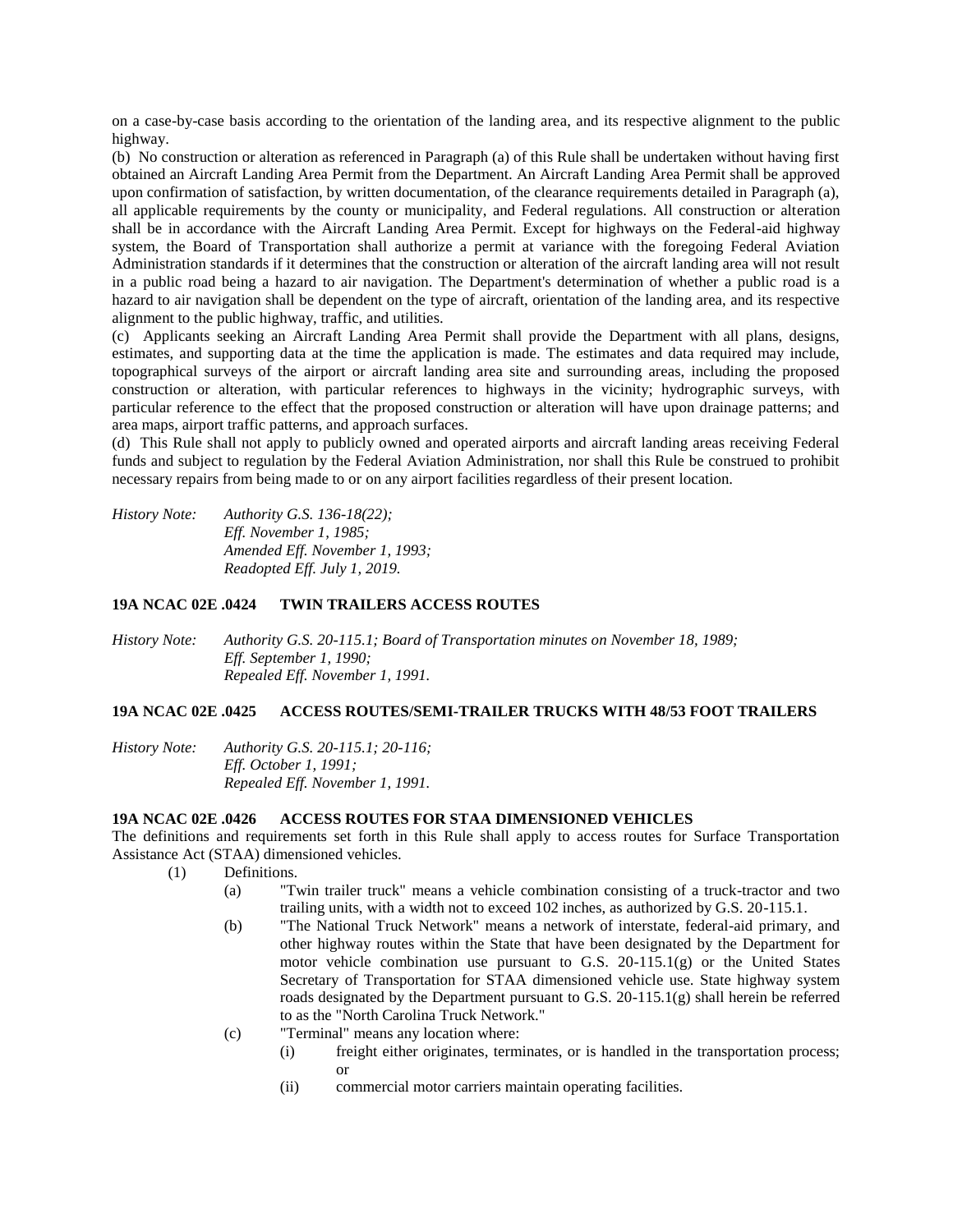- (d) "Vehicle Template" means a drawing of the radius of a twin trailer turn used to determine the route design necessary to accommodate the vehicle.
- (e) "Short-cut" means a route used for the purpose of connecting two National or North Carolina Truck Network routes.

(2) Reasonable Access Requirements.

- (a) No filing or authorization by the Department shall be required for access to terminals and service facilities located within three road miles of the National or North Carolina Truck Network.
- (b) The following requirements shall apply for access to terminals located beyond three road miles from the National or North Carolina Truck Network.
	- (i) Access routes approved prior to June 1, 1991, for any one particular type of STAA dimensioned vehicle are approved for all STAA dimensioned vehicles for access purposes only.
	- (ii) Terminal officials and truck operators shall submit an application for a proposed new access route to the State Traffic Engineer of the Department for approval. The application shall be provided by the State Traffic Engineer. The contents of the application shall include the type of route designation requested, and name and contact information of the requesting party. The submittal shall also include a map, or photocopy of a portion of a map, showing the proposed access route(s) or changes to an existing approved access route(s) and the terminal location. The State Traffic Engineer may be reached at 919-814-5100 or 750 N. Greenfield Parkway, Garner, North Carolina 27529.
	- (iii) The State Traffic Engineer may seek advice from the State Highway Patrol, the Division of Motor Vehicles, or other law enforcement officials concerning the application.
	- (iv) Public notice of all applications for "reasonable access" pursuant to Sub-Item (2)(c) of this Rule shall be published by the Department of Transportation in a newspaper circulated in the area of the State where access is requested. The notice shall be published at least once a week on the same day of the week for two consecutive weeks. Governing bodies of incorporated municipalities shall be notified by the Department of all applications within their jurisdictions.
	- (v) The State Traffic Engineer shall approve or deny all applications for proposed new accessed routes based upon the application of vehicle templates, roadway plans, and photographs. If plans or photographs are not available or the use of vehicle templates is not practical, the terminal official or truck operator shall provide a STAA dimensioned test vehicle and driver for the purpose of observing the text vehicle traverse the requested access route.
	- (vi) Safety factors that shall be taken into consideration when reviewing and evaluating requested access route shall include, traffic congestion, traffic volume, route length, vehicle mix, geometric design of the highway, intersection geometrics, width of the shoulders, width of the pavement, super-elevation of the pavement, pavement conditions, at-grade railroad crossings, stopping sight distance, percentage passing sight distance, speed limits, vertical and horizontal alignments, ability of other vehicles to pass trucks, width of bridges, previous accident statistics, and location of schools.
	- (vii) Short-cut routes shall not be authorized by this Rule. Such a route shall be considered for designation as an addition to the National or North Carolina Truck Network by the Department pursuant to G.S. 20-115.1(g).
	- (viii) The State Traffic Engineer shall approve or reject any application submitted pursuant to this Sub-item within 90 days of receipt. The State Traffic Engineer shall provide notification and justification for any approval or rejection to the applicant and law enforcement officials. Automatic approval of a requested access route shall be provided if such notification is not received within the 90 day period.
- (c) The Department shall notify State and local law enforcement officers of an approved "reasonable access" route that serves each terminal within the jurisdiction of the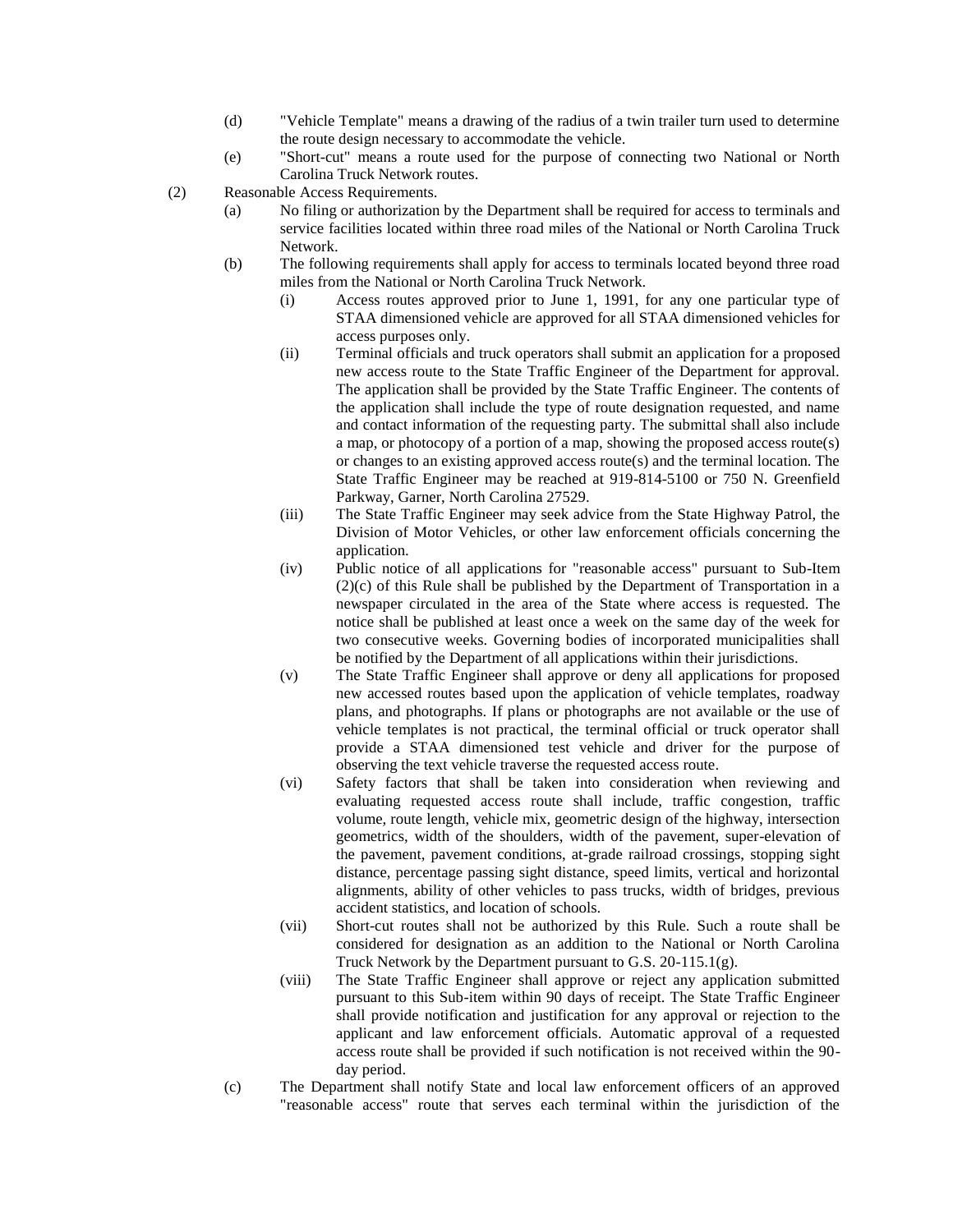enforcement agency. The State Traffic Engineer shall also make available to terminal officials and commercial motor vehicle operators information regarding reasonable access to and from the National or North Carolina Truck Network.

- (d) The Department may, at any time subsequent to approval, revoke any routes designated as a "reasonable access" route based on safety considerations. Terminal officials, truck operators, and law enforcement officials shall be notified in writing 30 days prior to any revocation.
- (e) Any STAA dimensioned vehicle traveling an access route shall have on board an cargo manifest.
- (f) A terminal official, truck operator, or an state and local law enforcement officer may appeal the rulings concerning an access route made by the State Traffic Engineer to the Secretary of Transportation. In giving notice of appeal, the documentation to support reasons for believing that the determination of the State Traffic Engineer was erroneous shall be provided. The decision of the Secretary of Transportation shall be the final agency decision.

*History Note: Authority G.S. 20-115.1; 136-18; 143B-350; Board of Transportation Minutes for November 18, 1988; Eff. November 1, 1991; Amended Eff. November 1, 1993; Readopted Eff. July 1, 2019.*

# **19A NCAC 02E .0427 MULTI-USE PATHS**

(a) Authorization for a municipality to construct and maintain multi-use paths on State highway system rights-ofway shall be provided through an encroachment agreement between the municipality and Department. The encroachment agreement shall specify the conditions of approval.

(b) The municipality shall submit multi-use path plans with a standardized encroachment agreement to the local highway Division Engineer for review and approval. Encroachment agreements shall include provisions indicating that the municipality is responsible for the following:

- (1) design, construction, signage, and maintenance of the proposed multi-use paths;
- (2) submitting design and construction plans to the local highway Division Engineer for review and approval prior to bidding for construction; and
- (3) relocating the proposed multi-use trail if the highway right-of-way is required for the purpose of road widening by the Department.

(c) A proposed encroachment agreement shall be approved by the Division Engineer upon a determination that the proposed multi-use path is safe and does not conflict with planned highway improvements that have been recommended in an adopted transportation plan.

(d) If a proposed multi-use path utilizes State highway system rights-of-way acquired through the use of federal aid highway funds, then approval shall be obtained from the Federal Highway Administration.

*History Note: Authority G.S. 136-71.9; 136-71.10; Eff. July 1, 1978; Amended Eff. October 1, 1993; Transferred and Recodified from 19A NCAC 2B .0161 Eff. October 1, 1993. Readopted Eff. July 1, 2019.*

### **SECTION .0500 - MISCELLANEOUS FUNCTIONS**

# **19A NCAC 02E .0501 WORK FOR OTHER GOVERNMENTAL AGENCIES 19A NCAC 02E .0502 AGREEMENT FOR WORK**

*History Note: Authority G.S. 136-18(23); 136-27; 136-34; 136-41.3; 136-66.1; 143-64.22; 143-130; 143-134; 143D-24; 153A-291; 160A-274; Eff. July 1, 1978; Repealed Eff. December 1, 1993.*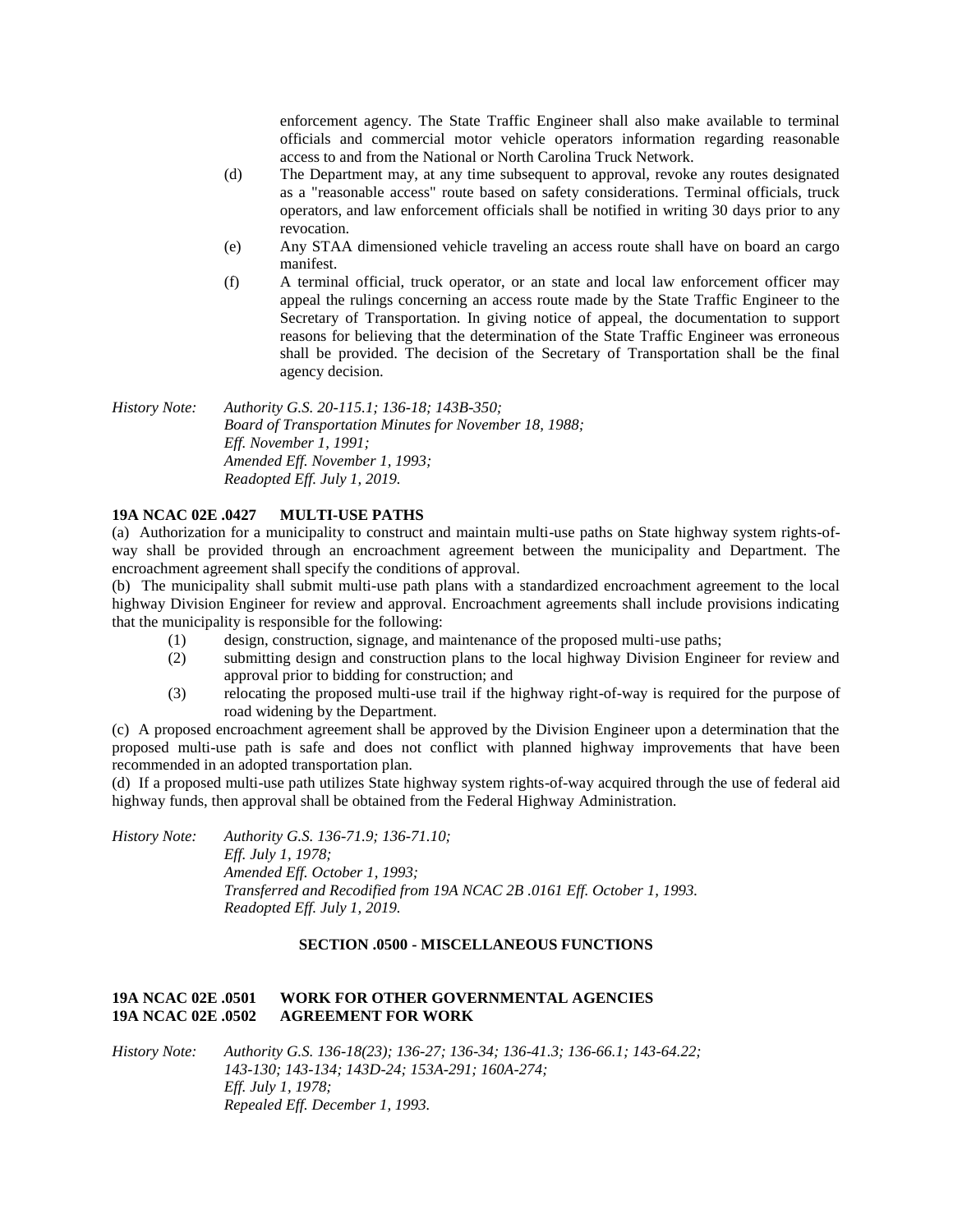#### **SECTION .0600 - SELECTIVE VEGETATION REMOVAL POLICY**

# **19A NCAC 02E .0601 SELECTIVE VEGETATION REMOVAL PERMIT REQUIRED TO REMOVE VEGETATION FROM STATE HIGHWAY RIGHT-OF-WAY**

Selective cutting, thinning, pruning, or removal of vegetation within highway rights-of-way may be permitted only for opening views to business facilities and legally erected forms of outdoor advertising that are located adjacent to State highway rights-of-way, as described in G.S. 136-93(b). For purposes of selective vegetation removal permitting, "business facilities," hereinafter referred to as "facilities," are defined as office, institutional, commercial, and industrial buildings. In accordance with G.S. 136-93.3, agritourism activities, as defined in G.S. 99E-30, are considered facilities under this Section. The following requirements apply to facilities under this Section:

- (1) all facilities, except for agritourism activities, shall include at least one permanent structural building;
- (2) the building shall have all required local and State permits, be related to the facility's function, and be open and operational on a year-round basis; and
- (3) any cutting, thinning, pruning, or removal of vegetation allowed pursuant to G.S. 136-93(b) shall be performed by the permittee or his or her agent at no cost to the Department of Transportation and shall comply with this Section.

*History Note: Authority G.S. 136-18(5); 136-18(7); 136-18(9); 136-93(b); 136-93.3; Temporary Rule Eff. April 13, 1982 for a Period of 48 Days to Expire on June 1, 1982; Eff. June 1, 1982; Amended Eff. January 1, 2015; November 1, 2012; June 2, 1982; Readopted Eff. June 1, 2020.*

### **19A NCAC 02E .0602 REQUESTS FOR SELECTIVE VEGETATION REMOVAL PERMITS FOR A FACILITY**

(a) Applications for selective vegetation cutting, thinning, pruning, or removal (exclusive of grasses) at a facility shall be made by the owner of the facility and sent to the Division Engineer of the North Carolina Department of Transportation (NCDOT), Division of Highways. Applications shall be submitted in both printed and electronic form. Application submittal information for each county is found on the NCDOT Selective Vegetation Removal website https://connect.ncdot.gov/resources/roadside/Pages/Selective-Vegetation-Removal-Permits.aspx.

Applications for selective vegetation removal permits shall include the following information:

- (1) the applicant contact information;
- (2) the name and location of the facility;
- (3) the indication of request for either a business facility or agritourism activity;
- (4) a municipal review indication, if applicable;
- (5) the requested use of and site access for power-driven equipment in accordance with Rule .0604(21) of this Section;
- (6) a performance bond or certified check or cashier's check pursuant to G.S. 136-93;
- (7) if using a contractor for vegetation removal work, identify the contractor and his or her qualifications if the contractor is not listed on the Department's website directory of qualified transportation firms;
- (8) a payment of non-refundable two hundred dollar (\$200.00) permit fee, pursuant to G.S. 136-18.7;
- (9) a certificate of liability, and proof of worker's compensation and vehicle liability insurance coverage;
- (10) a geographic information system document and property tax identification number to verify location of the facility in relation to municipal limits;
- (11) a verification of on-site marking and tree-tagging requirements;
- (12) a sketch, or amended sketch of the requested cut zone and information about trees to be cut, thinned, pruned, or removed in accordance with Rule .0604(10) of this Section;
- (13) if applicable, certification that the applicant has permission from the adjoining landowner(s) to access their private property for the purpose of conducting selective vegetation removal permit activities;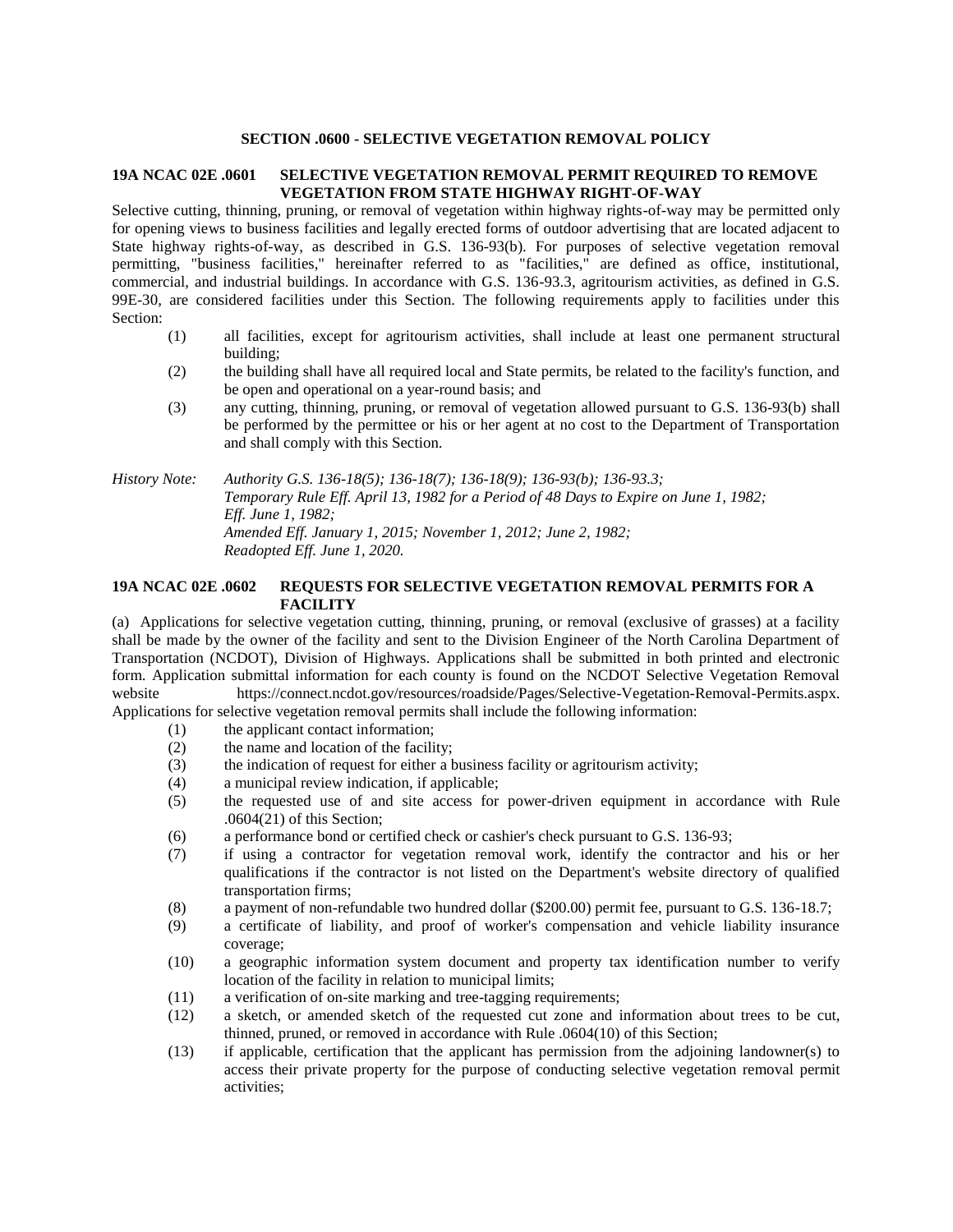- (14) a certification that the facility qualifies as an agritourism activity as required by G.S. 136-93.3; and
- (15) the applicant's notarized signature.

(b) Selective vegetation cutting, thinning, pruning, or removal for opening views to facilities shall be permitted only for the permittee's facilities adjacent to highway right-of-way at locations where the facilities have been constructed or where agritourism activities are carried out as set forth in G.S. 136-93.3 and Rule .0601 of this Section. Complete removal of all trees and other vegetation shall not be permitted. Dogwood trees and redbud trees shall be preserved. Other trees shall be preserved if they are not screening the facility from view, and when measured at six inches above the ground, equal four or more caliper inches in diameter. Trees, shrubs, and other vegetation less than four caliper inches in diameter may be removed. Trees, shrubs, and other vegetation that are four or more caliper inches in diameter, as measured at six inches above the ground, and not to be preserved, may be cut, thinned, pruned, or removed if approved by the Division Engineer having jurisdiction or that Division Engineer's designee. All vegetation cutting, thinning, pruning, or removal shall be in accordance with the current edition of the American National Standard for Arboricultural Operations-Safety Requirements ANSI Z133 that is hereby incorporated by reference, including subsequent amendments and editions. Copies of the Standard may be obtained from the International Society of Arboriculture (ISA) for a twenty dollars (\$20.00) cost. The ISA may be contacted at 270 Peachtree Street NW, Suite 1900, Atlanta, GA 30303 or by accessing the website: http:/www.isaarbor.com/store/product/122.

(c) Applications shall be accompanied by a sketch showing the requested limits of the selective cutting, thinning, pruning, or removal of vegetation. For facilities, the limits of selective cutting, thinning, pruning, or removal shall be restricted to one area of right-of-way adjacent to frontage property of the facility, but not to exceed 1,000 contiguous linear feet. Facilities with frontage property on opposite sides of the State highway right-of-way may split the maximum vegetation removal distance between the two sides of the highway, resulting in a total of two contiguous cutting or removal distances along frontage property, with the total of the two sides not exceeding 1,000 linear feet. The permitted limits of the selective vegetation removal permit shall not be altered for subsequent applications. The applicant shall also include on the sketch the location, species, and caliper inches of all trees desired for cutting, thinning, pruning, or removal, that have a diameter of four or more caliper inches, as measured six inches above ground level, at the time of the application. .

(d) The selective vegetation removal request may be reviewed on site by Department personnel and a representative of the applicant.

(e) In accordance with G.S. 136-93(d), if the application for vegetation cutting is for a site located within the corporate limits of a municipality and the municipality has previously advised the Division Engineer in writing of its desire to review such applications, the applicant shall deliver the application to the municipality at least 30 days prior to submitting the application to the Department, so the municipality may be given the opportunity to review the application. Information regarding whether a municipality desires to review vegetation removal applications may be found on the Department's Selective Vegetation Removal website or by contacting the Division Engineer's office.

*History Note: Authority G.S. 136-18(5); 136-18(7); 136-18(9); 136-18.7; 136-93; 136-93.3; Temporary Rule Eff. April 13, 1982 for a Period of 48 Days to Expire on June 1, 1982; Eff. June 1, 1982; Amended Eff. November 16, 1991; December 1, 1990; August 1, 1985; June 2, 1982; Temporary Amendment Eff. November 16, 1999; Amended Eff. August 1, 2000; Temporary Amendment Eff. March 1, 2012; Amended Eff. January 1, 2015; November 1, 2012; Readopted Eff. June 1, 2020.*

# **19A NCAC 02E .0603 ISSUANCE OR DENIAL OF SELECTIVE VEGETATION REMOVAL PERMIT FOR A FACILITY**

(a) Pursuant to G.S. 136-133.2, within 30 days following receipt of the application for a selective vegetation removal permit for a facility, including the fee set out in G.S. 136-18.7, the Division Engineer shall approve or deny the application. The applicant, as part of the application, shall state in writing the date that he or she has delivered a copy of the application, with required attachments, to a municipality that has previously advised the North Carolina Department of Transportation (NCDOT) in writing that it seeks to provide comments regarding such applications. The applicant shall deliver the application to the municipality at least 30 days prior to submitting the application to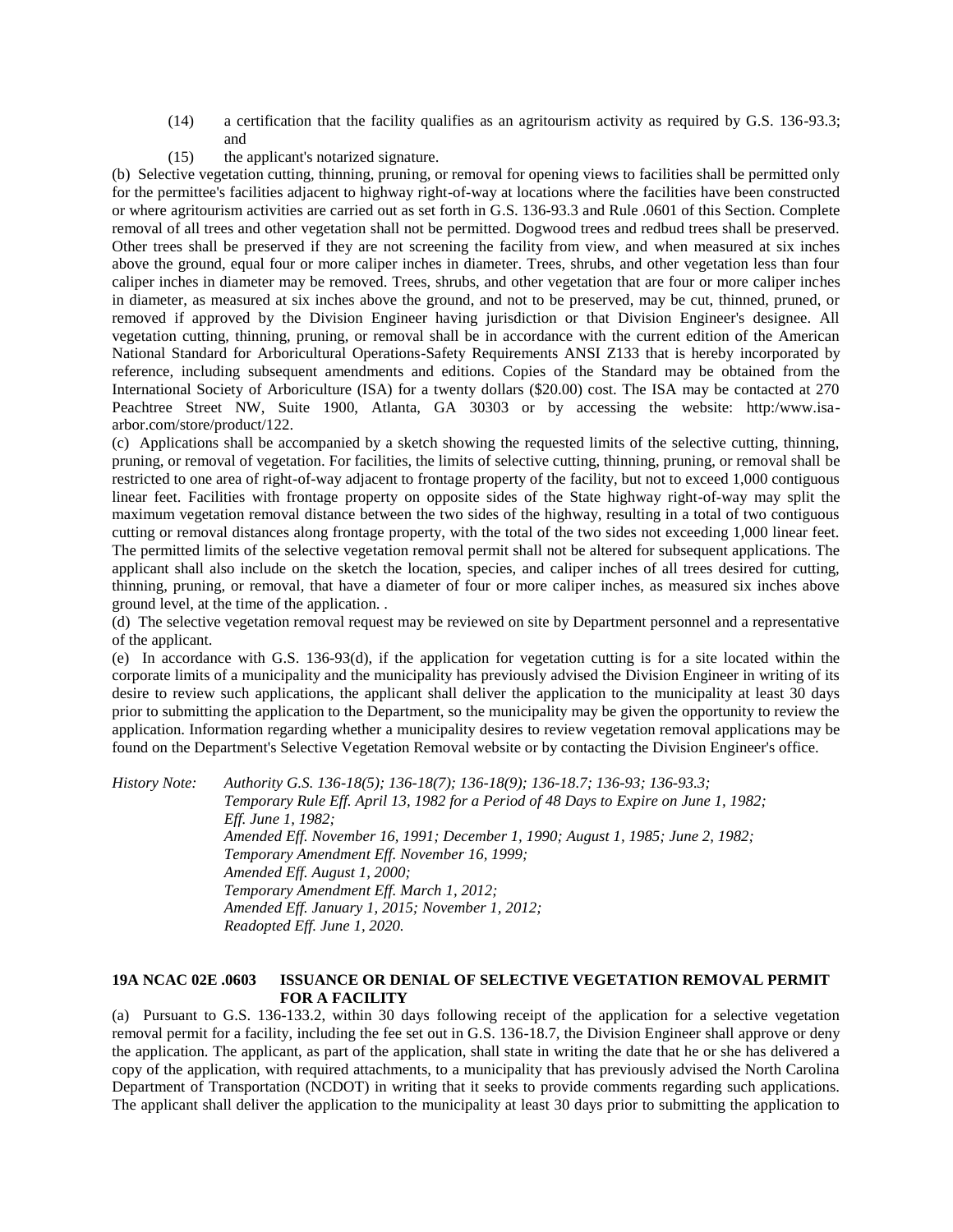the Department. The list of municipalities requesting to review applications shall be maintained and updated by the Department on the NCDOT Selective Vegetation Removal website https://connect.ncdot.gov/resources/roadside/Pages/Selective-Vegetation-Removal-Permits.aspx. If written notice of approval or denial is not given to the applicant within the 30-day Department review period, then the application shall be deemed approved. If the application is denied, the Division Engineer shall advise the applicant, in writing, of the reasons for denial.

(b) The application shall be denied by the Division Engineer if:

- (1) the application is for the opening of view to a facility that does not meet the requirements of Rule .0601 of this Section;
- (2) it is determined by Department personnel that the facility is not screened from view;
- (3) the application is for the opening of view to undeveloped property or to a facility that, due to obstructions off the right-of-way, is screened from view from the travel way regardless of the presence or absence of trees and other vegetation on the highway right-of-way;
- (4) it is determined by Department personnel that removal of vegetation shall diminish a planting installed for headlight screening and affect the safety of the traveling public;
- (5) the application is solely for providing visibility to on-premise signs;
- (6) the application is for the removal of vegetation planted in accordance with a local, State, or federal beautification project. However, this Subparagraph shall not apply if a mitigation replanting plan related to the site for which the vegetation permit request is made as set forth in Rule .0611 of this Section, except for the provisions in Paragraph (d) and Subparagraph (g)(11); and is agreed upon in writing by the applicant, the Department, and, if applicable, the Federal Highway Administration;
- (7) on two previous occasions, the applicant failed to meet the requirements of a selective vegetation removal permit, unless the applicant engages a landscape contractor to perform the current work;
- (8) the application is for removal of vegetation that will open views to junkyards;
- (9) the applicant fails to complete the requirements of the application as set forth in Rule .0602 of this Section;
- (10) any cutting, thinning, pruning, or removal of vegetation encompassing the entirety of the maximum vegetation cutting or removal zone is prohibited due to conditions affecting the right-ofway to which the State is subjected or agrees in writing to subject itself, including conservation agreements, or due to the application at any time of State or federal rules, regulations, or statutes, including any conditions mandated as part of the issuance of a permit to the Department for a construction project by a State or federal agency with jurisdiction over the project; or
- (11) an unlawful destruction or illegal cutting of vegetation has occurred within the highway right-ofway to create, increase, or improve a view to the facility from the travel way including acceleration and deceleration ramps. The Department shall not issue a selective vegetation removal permit at the requested site for a period of five years that shall begin on the date the Department resolves the "unlawful destruction" or "illegal cutting" incident by settlement agreement with the responsible party, or the Department administratively closes the case. For the purposes of this Subparagraph, "unlawful destruction or illegal cutting" is defined as the destruction or cutting of trees, shrubs, or other vegetation on the State-owned or State-maintained rights-of-way by anyone other than the Department or its authorized agents, or without written permission of the Department.

*History Note: Authority G.S. 99E-30; 136-18(5); 136-18(7); 136-18(9); 136-93; 136-93.3; 136-130; Temporary Rule Eff. April 13, 1982 for a Period of 48 Days to Expire on June 1, 1982; Eff. June 1, 1982; Amended Eff. August 1, 2000; November 1, 1991; December 1, 1990; August 1, 1985; June 2, 1982; Temporary Amendment Eff. March 1, 2012; Amended Eff. January 1, 2015; November 1, 2012; Readopted Eff. June 1, 2020.*

# **19A NCAC 02E .0604 CONDITIONS OF SELECTIVE VEGETATION REMOVAL PERMIT FOR FACILITIES**

The following apply to the conditions of selective vegetation removal permit for facilities: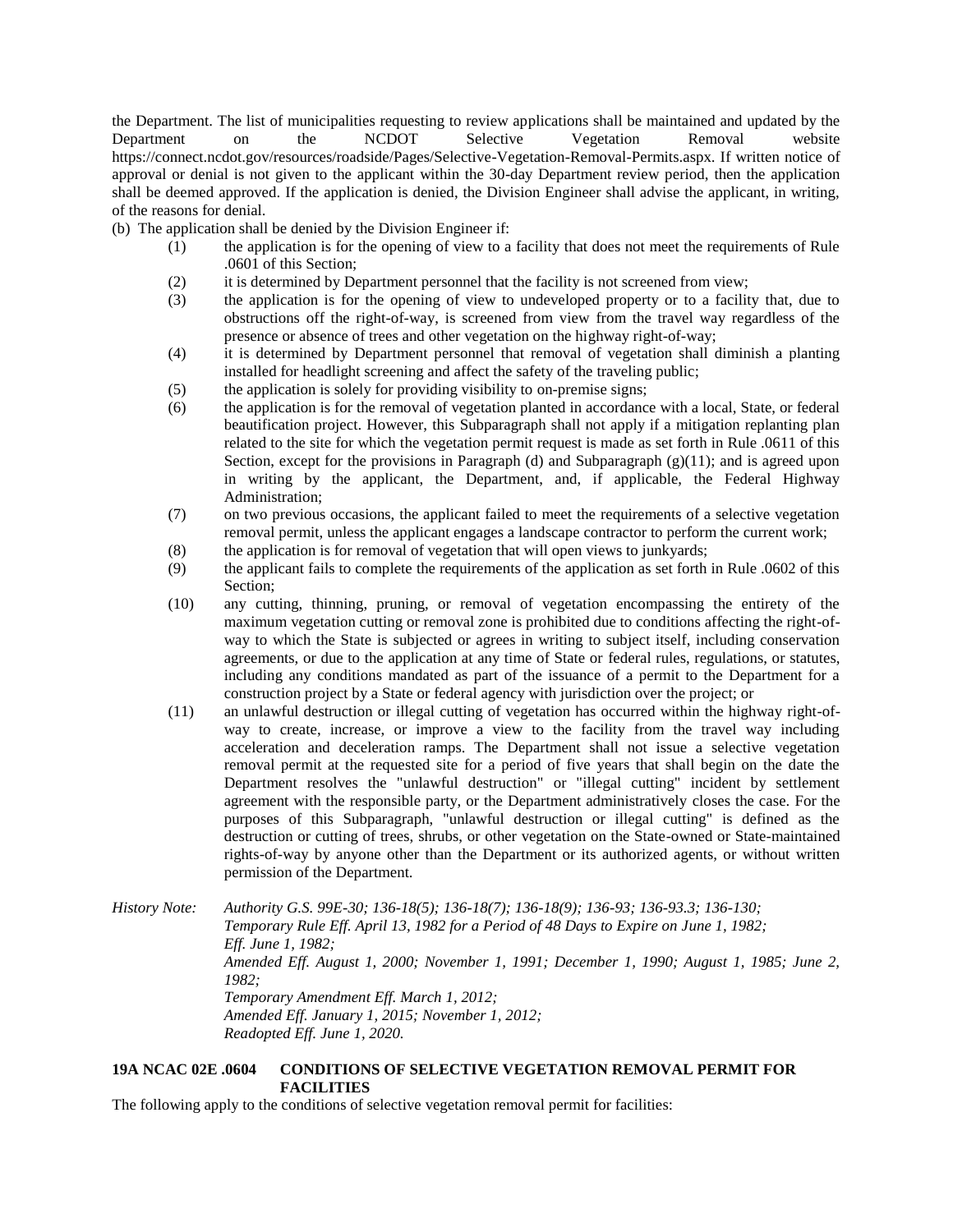- (1) Selected vegetation, within the approved limits as set forth in Rule .0602(c) of this Section may be cut, thinned, pruned, or removed by the permittee in accordance with the standards set out in G.S. 136-133.4;
- (2) The permittee shall furnish a Performance Bond, certified check, or cashier's check made payable to North Carolina Department of Transportation (NCDOT) for the sum of two thousand dollars (\$2,000). The Performance Bond, certified check, or cashier's check shall cover all restoration of the right-of-way to the condition prior to the occurrence of the damage caused by the permittee or the permittee's agent, if damage occurs during the permitted selective vegetation removal. The Performance Bond, certified check, or cashier's check shall be paid with the application before each permit to cut vegetation is issued. The Performance Bond, certified check, or cashier's check shall run concurrently with the permit. The Performance Bond, certified check, or cashier's check shall be released after a final inspection of the work by the Department reveals that all work provided for and specified by the permit is found to be completed and, if damage is caused by the permittee or the permittee's agent, all damages to the right-of-way, including damage to fencing and other structures within the right-of-way, have been repaired or restored;
- (3) Companies that plan to apply for two or more permits may provide continuing bonds for the sum of one hundred thousand dollars (\$100,000) and that type of bond shall be kept on file by the Utilities Unit of the Department;
- (4) If the work is to be performed by any entity other than the permittee, either the permittee or the other entity shall furnish the Performance Bond, certified check, or cashier's check, as described in this Rule, for all work provided for and specified by the permit. Required forms for all bonds are available upon request from the Department and may be found on the NCDOT Selective Vegetation Removal website: https://connect.ncdot.gov/resources/roadside/Pages/Selective-Vegetation-Removal-Permits.aspx. Bonds shall be furnished with the selective vegetation removal application form, and to the official assigned to receive selective vegetation removal applications at the local North Carolina Department of Transportation, Division of Highways Office;
- (5) The permittee shall provide proof of liability insurance coverage of five million dollars (\$5,000,000). Whoever performs the work, the permittee, his or her contractor, or agent, shall maintain workers' compensation and vehicle liability insurance coverage. The permittee, his or her contractor, and agent shall be liable for any losses due to the negligence or willful misconduct of his or her agents, assigns, and employees. The permittee, in lieu of providing proof of liability insurance as described in this Item, may be shown as an additional insured on the general liability policy of the approved contractor or agent to perform the permitted work if the contractor or agent's policy provides five million dollars (\$5,000,000) in coverage, and the permittee provides the Department with proof of the coverage. The permittee, contractor, or agent providing the coverage shall also name the Department as an additional insured on its general liability policy, and provide the Department with a copy of the certificate showing the Department named as an additional insured. The required limit of insurance may be obtained by a single general liability policy, the combination of a general liability and excess liability, or an umbrella policy;
- (6) The permittee shall provide a document verifying the requested selective vegetation removal site location in relationship to corporate limits of a municipality. The document shall be a current geographic information system map of the nearest municipality, with color-coded boundary lines, a corresponding key or legend indicating corporate limits and territorial jurisdiction boundaries, and indicating the precise location of the business facility. The permittee shall also provide the property tax identification number for the parcel where the facility is located. The Department may require additional information if the boundary or facility location remains in question;
- (7) Access from the highway main travel way shall be allowed only for surveying or delineation work in preparation for and processing of an application for a selective vegetation removal permit;
- (8) The permittee shall perform site marking of the maximum vegetation cut or removal zone. The applicant shall mark the permitted cutting distances according to Rule .0602(c) of this Section. The two maximum points along the right-of-way boundary (or fence if there is a control of access fence) shall be marked with visible flagging tape. The two maximum points, corresponding to the beginning point and the ending point along the edge of the pavement of the travel way, perpendicular to the maximum points marked along the right-of-way boundary, shall be marked with spray paint. If the facility is located next to an acceleration or deceleration ramp, the two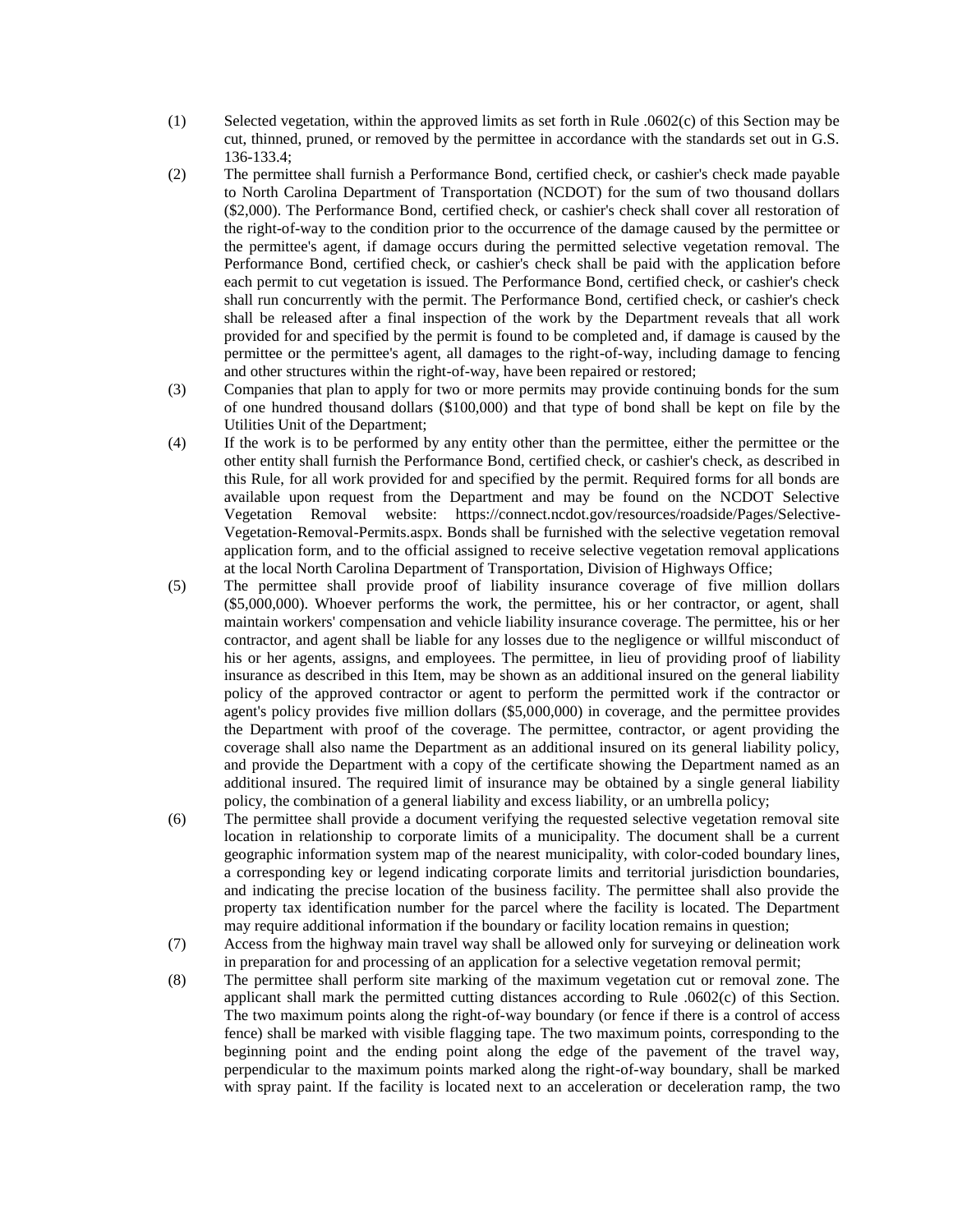corresponding maximum points shall be marked along the edge of the pavement of the travel way of the ramp instead of the mainline of the roadway;

- (9) The permittee shall perform tagging of trees. The permittee shall tag with visible material or flagging any trees that screen the facility from view, have been requested to be cut, thinned, pruned, or removed within the maximum vegetation cut or removal zone, and have a diameter of four or more caliper inches, as measured at six inches above the ground and at the time of the application. Trees tagged for cutting, thinning, pruning, or removal shall match the trees shown on the required sketch of the requested vegetation cut or removal zone;
- (10) The Department may disapprove the requested cutting, thinning, pruning, or removal of selected trees that do not screen the facility from view from the roadway, and have a diameter of four or more caliper inches, as measured at six inches above the ground, at the time of the application. The Department shall make this determination by allowing selective thinning of tree density that opens the view to the facility or agritourism activities across the entire length of the maximum cut or removal zone, without complete removal of all trees and other vegetation. The Department shall disapprove cutting, thinning, pruning, or removal of trees that may have been tagged in error. If trees are disapproved for cutting, thinning, pruning, or removal, the Department shall specify those trees to the applicant during the site review. The applicant shall remove the tree flagging for the disapproved trees and submit to the Department, by electronic means (including electronic mail or facsimile), an amended version of the original sketch of the site, indicating the changes on the sketch, initialing, and dating the changes thereon;
- (11) If any cutting, thinning, pruning, or removal of vegetation from any portion of the entirety of the maximum vegetation cutting or removal zone is prohibited due to conservation easements, conditions, other restrictions affecting the right-of-way to which the State is subjected, written agreements, State or federal rules, regulations, statutes, or permits, the permittee shall comply with applicable easements, rules, regulations, statutes, or permits for those portions of vegetation:
	- (a) If applicable easements, rules, regulations, statutes, or permits allow certain degrees and methods of cutting, thinning, pruning, or removal for portions of vegetation, the permittee shall comply with applicable easements, State or federal rules, regulations, statutes, or permits, including equipment type specifications for those portions of vegetation; and
	- (b) Portions of the maximum cutting or removal zone not within an easement, nor applicable to rules, regulations, statutes, or permits regulating vegetation removal, and other activities shall be governed by standards set out in G.S. 136-93;
- (12) The permittee shall adhere to erosion control requirements, pursuant to G.S. 113, Article 4; entitled:
- (13) A Division of Highways Inspector may be present while work is underway. The presence or absence of a Division of Highways inspector at the work site does not lessen the permittee's responsibility for conformity with the requirements of the permit. If a present inspector fails to acknowledge or identify work that does not conform with the requirements, this failure shall not prevent later notification to the permittee that the work is noncompliant with the permit;
- (14) A selective vegetation removal permit shall be secured for each applicable facility prior to performing any vegetation removal work. The permittee, its contractor, or agent shall have a copy of the selective vegetation removal permit on the work site at all times during any phase of selective vegetation cutting, thinning, trimming, pruning, removal, or planting operations;
- (15) If the Division Engineer or his or her representative observes unsafe operations, activities, or conditions, the Engineer shall suspend work. Work shall not resume until the unsafe operations, activities, or conditions have been eliminated or corrected. Failure to comply with any of the federal and State laws, ordinances, rules, or regulations governing safety and traffic control shall result in suspension of work. The permittee shall adhere to safety requirements, pursuant to G.S. 95, Article 16. Traffic control shall be in accordance with G.S. 136-30 and 19A NCAC 02B .0208;
- (16) The permittee, its contractor, or agent shall take measures to locate and protect utilities located within the highway right-of-way and within the work area of the selective vegetation removal zone. The permittee may be responsible for restoration of any losses or damages to utilities caused by any actions of the permittee, its contractors, or agents, and to the satisfaction of the utility owner;
- (17) Permits are valid for a period of one year and the permittee may cut, thin, prune, or remove vegetation more than one time during the permit year. If the applicant applies for and is approved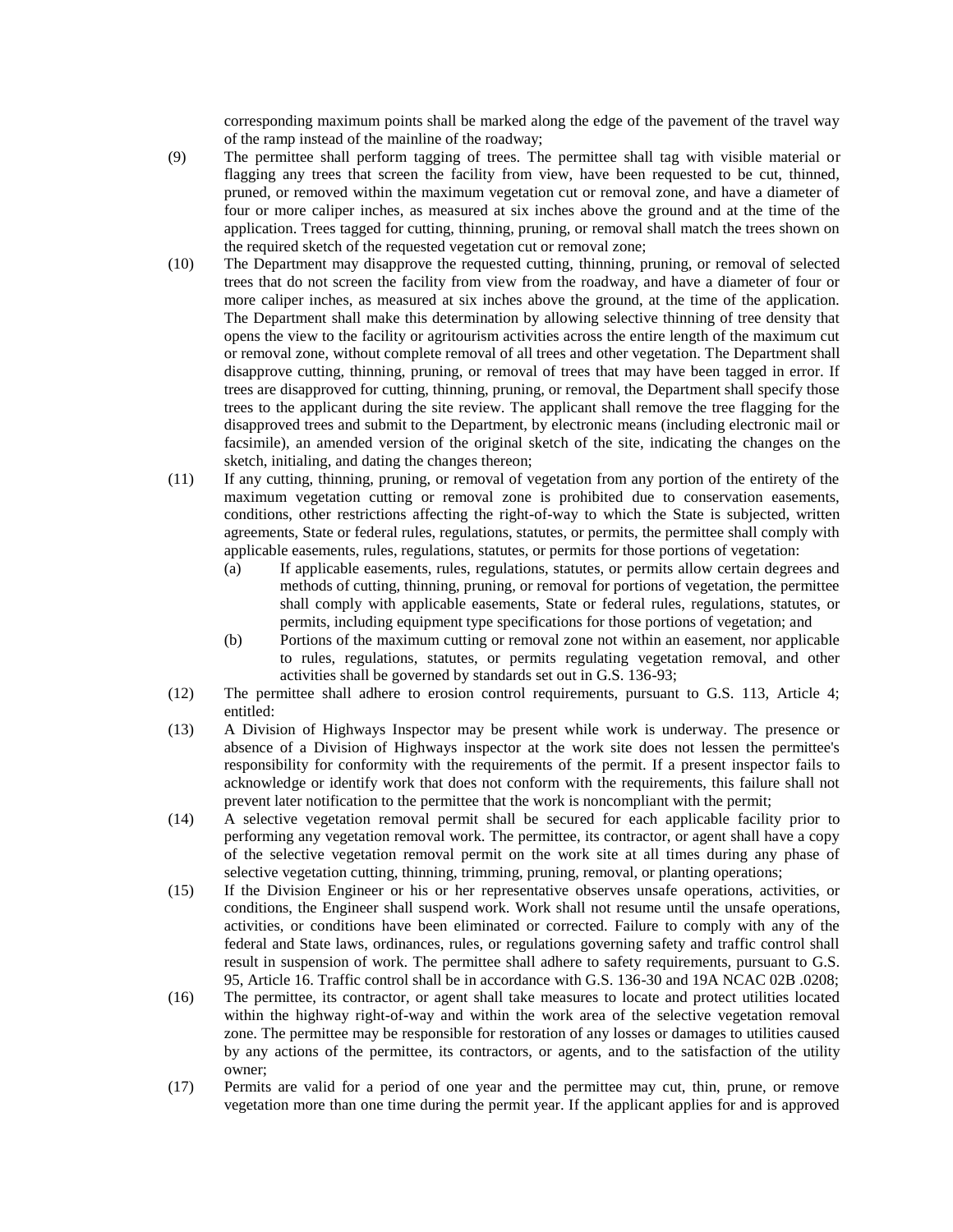for another permit at the same site during an existing permit year, the previous permit shall become null and void at the same time the new permit is issued;

- (18) The permittee shall provide to the Department a 48-hour notification before entering the right-ofway for any work covered by the conditions of the permit. The permittee shall schedule all work with the Department. The permittee shall notify the Department in advance of work scheduled for nights, weekends, and State holidays. The Department may modify the permittee's work schedule for nights, weekends, and State holidays. When the Department restricts construction in work zones for the safety of the traveling public, the Department shall deny access to the right-of-way for selective vegetation removal;
- (19) If work is planned in an active work zone, the permittee shall receive written permission from the contractor or the Department, if the Department's employees are performing the work. The permittee shall provide the Division Engineer with a copy of the written permission;
- (20) Sites with vegetation not presenting a hazard from falling tree parts and follow-up work shall be restricted to individual and manual-operated power equipment and hand-held tools;
- (21) The Department may allow use of power-driven vegetation removal equipment (such as excavator-based land clearing attachments, skid-steer cutters, and bucket trucks) if the Department determines that the use of such equipment will not cause safety hazards, any erosion, or damage to the right-of-way, and may allow access from the private property side to the right-of-way. Tree removal that presents a hazard from falling tree parts shall be performed in accordance with the current edition and subsequent amendments and editions of the American National Standard for Arboricultural Operations-Safety Requirements ANSI Z133;
- (22) The height of stumps remaining after tree removal shall not exceed four inches above the surrounding ground level. At the end of each workday, all vegetation that has been cut, thinned, or pruned at the site shall be removed or chipped and spread in accordance with G.S. 136-133.4; and
- (23) Upon completion of all work, the Department shall notify the permittee in writing of acceptance, terminate the permit, and return the Performance Bond, certified check, or cashier's check to the permittee. For replanting work, a different bond release schedule shall be applicable according to Rule .0611 of this Section. The permittee may terminate the permit at any time and request that the Department return the Performance Bond, certified check, or cashier's check. The termination and request for return of the Performance Bond, certified check, or cashier's check shall be made in writing and sent to the Division Engineer.
- *History Note: Authority 136-18(5); 136-18(7); 136-18(9); 136-30; 136-93; 136-93.3; 136-133.4; Temporary Rule Eff. April 13, 1982 for a Period of 48 Days to Expire on June 1, 1982; Eff. June 1, 1982; Amended Eff. January 1, 2015; November 1, 2012; August 1, 2000; November 1, 1991; August 1, 1985; August 1, 1982; June 2, 1982; Readopted Eff. June 1, 2020.*

#### **19A NCAC 02E .0605 APPEAL TO THE CHIEF ENGINEER**

*History Note: Filed as a Temporary Rule Eff. April 13, 1982 for a Period of 48 Days to Expire on June 1, 1982; Authority G.S. 136-18(5); 136-18(7); 136-18(9); Eff. June 1, 1982; Repealed Eff. June 2, 1982.*

#### **19A NCAC 02E .0606 EXCEPTIONS TO THE POLICY**

*History Note: Authority G.S. 136-18(5); 136-18(7); 136-18(9); Eff. August 1, 1985; Repealed Eff. December 29, 1993.*

### **19A NCAC 02E .0607 TEMPORARY MORATORIUM**

*History Note: Authority G.S. 136-18(5); 136-18(7); 136-18(9); Eff. December 1, 1990;*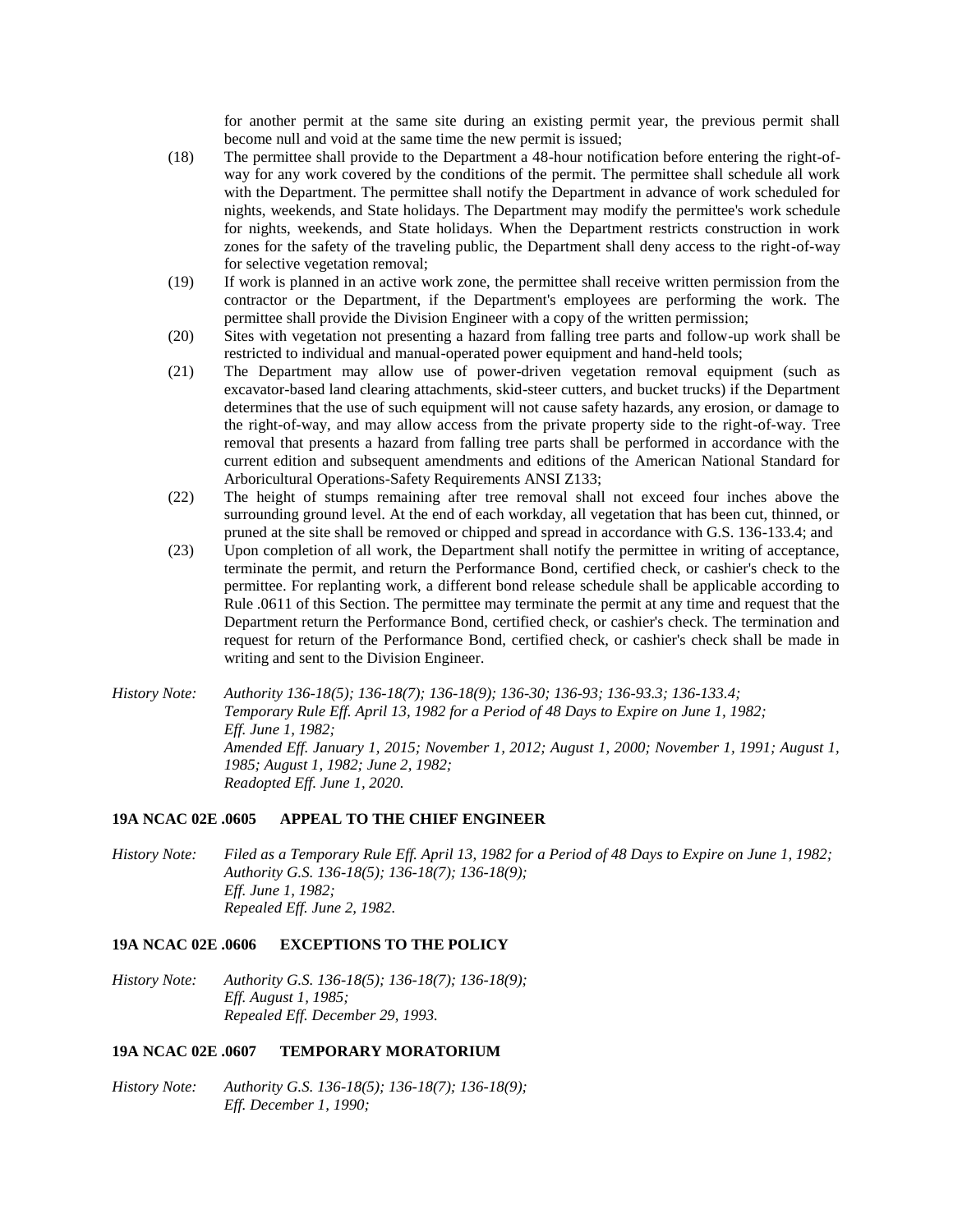#### **19A NCAC 02E .0608 REQUESTS FOR SELECTIVE VEGETATION REMOVAL PERMITS FOR OUTDOOR ADVERTISING**

(a) Applications for selective vegetation cutting, thinning, pruning, or removal (exclusive of grasses) shall be made by the owner of an outdoor advertising sign permitted under G.S. 136-129(4) or (5), to the Division Engineer of the North Carolina Department of Transportation (NCDOT), Division of Highways. Applications shall be submitted in both printed and electronic form. Application submittal information for each county is found on the NCDOT Selective Vegetation Removal website: https://connect.ncdot.gov/resources/roadside/Pages/Selective-Vegetation-Removal-Permits.aspx. For sites within the corporate limits of a municipality that has previously advised the Department in writing that it seeks to review such applications, the applicant shall deliver the application to the municipality at least 30 days prior to submitting the application to the Department. Applications for selective vegetation removal permits shall include the following information consistent with G.S. 136-133.1:

- (1) the applicant contact information;
- (2) the outdoor advertising permit tag number and location of the sign;
- (3) if the sign is located on a ramp, the application shall indicate whether cut zone is modified or normal;
- (4) if an application is eligible for municipal review, and as a prerequisite to municipal review submittal, the application shall indicate the year the sign was erected. Upon request, the Department shall furnish the year of sign erection to the applicant. The Department may require additional proof if the year of the sign erection remains in question;
- (5) an indication of appropriate maximum cutting distance;
- (6) the applicant's desire to remove existing trees, if present. If existing trees are to be removed, such trees require compensation by either monetary reimbursement, removal of two nonconforming outdoor advertising signs, or a beautification and replanting plan as set out in Rule .0611 of this Section, and by submitting the Existing Tree Compensation Agreement form found on the NCDOT Selective Vegetation Removal website;
- (7) the site plan, if existing trees are to be cut, thinned, pruned, or removed;
- (8) if existing trees are to be cut, thinned, pruned, or removed, the additional required form includes applicant contact information, permit tag number, sign location, the number, caliper inches, and monetary value of existing trees to be cut, thinned, pruned, or removed, as determined by G.S. 136-93.2, and indication of compensatory choice;
- (9) the additional form for existing tree removal, based on the compensatory choice made, also requires submittal of either a payment check in the amount of the tree loss monetary value, indication of the two nonconforming outdoor advertising signs to be surrendered, or agreement to submit a beautification replanting plan to the Department. Compliance with the compensatory choice shall be required before the selective vegetation removal permit can be approved;
- (10) a municipal review indication, if applicable;
- (11) the requested use of and site access for power-driven equipment in accordance with Rule .0610(23) of this Section;
- (12) the performance bond or certified check or cashier's check pursuant to G.S. 136-93;
- (13) if using a contractor for vegetation removal work, identify the contractor and his or her qualifications if the contractor is not listed on the Department's website directory of qualified transportation firms;
- (14) a payment of the non-refundable two hundred dollar (\$200.00) permit fee, pursuant to G.S. 136- 18.7;
- (15) the certificate of liability, proof of workers' compensation, and vehicle liability insurance coverage;
- (16) the geographic information system document, property tax identification number to verify location of sign in relation to municipal limits, and territorial jurisdiction boundary;
- (17) a verification of on-site marking and tree-tagging requirements;
- (18) if the cutting request is for a modified cut zone along a highway ramp, a diagram of the cut zone is required unless the diagram is included on a site plan, and calculations are required comparing the modified cut zone to the normal cut zone;
- (19) if the Department disputes the site plan, the Department may request additional information pursuant to G.S. 136-133.1(c);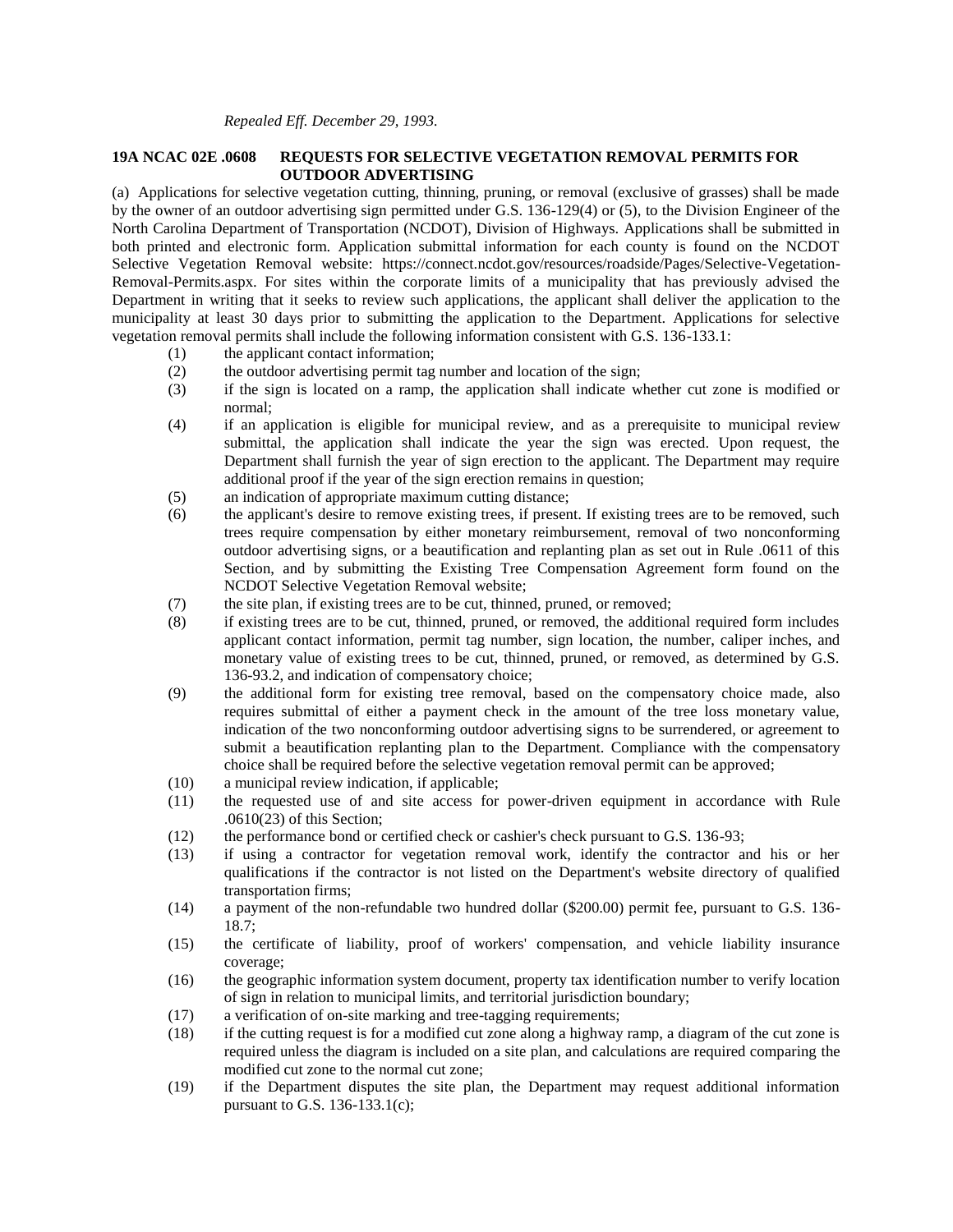- (20) if applicable, certification that the applicant has permission from the adjoining landowner(s) to access their private property for the purpose of conducting selective vegetation removal permit activities; and
- (21) the applicant's notarized signature.

(b) The selective vegetation removal request may be reviewed on site by Department personnel and a representative of the applicant.

*History Note: Authority G.S. 136-18(5); 136-18(7); 136-18(9); 136-18.7; 136-93; 136-130; 136-133.1; 136- 133.2; Temporary Adoption Eff. March 1, 2012; Eff. November 1, 2012;*

*Amended Eff. January 1, 2015; Readopted Eff. June 1, 2020.*

# **19A NCAC 02E .0609 ISSUANCE OR DENIAL OF SELECTIVE VEGETATION REMOVAL PERMIT FOR OUTDOOR ADVERTISING**

(a) Pursuant to G.S. 136-133.2, within 30 days following receipt of the application for a selective vegetation removal permit for outdoor advertising, including the fee set out in G.S. 136-18.7, the Division Engineer shall approve or deny the application.

(b) The application shall be denied by the Division Engineer if:

- (1) the application is for an outdoor advertising location where the outdoor advertising permit is less than two years old pursuant to G.S. 136-133.2;
- (2) the application is for the opening of a view to a sign that has been declared illegal pursuant to G.S. 136-134, whose permit has been revoked, or is currently involved in litigation with the Department;
- (3) it is determined by Department personnel that removal of vegetation shall diminish a planting installed for headlight screening and affect the safety of the traveling public;
- (4) the application is for the removal of vegetation planted in accordance with a local, State, or federal beautification project prior to September 1, 2011 or prior to the issuance of an outdoor advertising permit for the erection of the applicable outdoor advertising structure, whichever date is later, unless a mitigating replanting plan related to the site for which the vegetation permit request is made, as set forth in Rule .0611 of this Section, except for the provisions in Paragraph (d) and Subparagraph  $(g)(11)$ ; and is agreed upon in writing by the applicant, the Department, and, if applicable, the Federal Highway Administration;
- (5) on two previous occasions, the applicant failed to meet the requirements of a selective vegetation removal permit, unless the applicant engages a landscape contractor to perform the current work;
- (6) the application is for removal of vegetation that will open views to junkyards;
- (7) the requested site is subject to a five-year moratorium for willful failure to substantially comply with all requirements specified in a prior selective vegetation removal permit pursuant to G.S. 136-133.4(e);
- (8) the applicant fails to complete the requirements of the application as set forth in Rule .0608 of this Section;
- (9) any cutting, thinning, pruning, or removal of vegetation encompassing the entirety of the maximum vegetation cutting or removal zone is prohibited due to conditions affecting the right-ofway to which the State is subjected or agrees in writing to subject itself, including conservation agreements, prior to September 1, 2011 or prior to the issuance of an outdoor advertising permit for the erection of the applicable outdoor advertising structure, whichever date is later, or due to the application at any time of State statutes or rules or federal statutes or regulations, including any conditions mandated as part of the issuance of a permit to the Department for a construction project by a federal or State agency with jurisdiction over the construction project. The Department may mitigate within the right-of-way in the cut zone of a permitted outdoor advertising structure so long as trees and other plant materials for mitigation may not be of a projected mature height to decrease the visibility of a sign face, and such mitigation vegetation may not be cut or removed pursuant to a selective vegetation removal permit; or
- (10) a modified vegetation removal zone application request along acceleration or deceleration ramps is not in accordance with G.S. 136-133.1(a1) or Rule .0612 of this Section.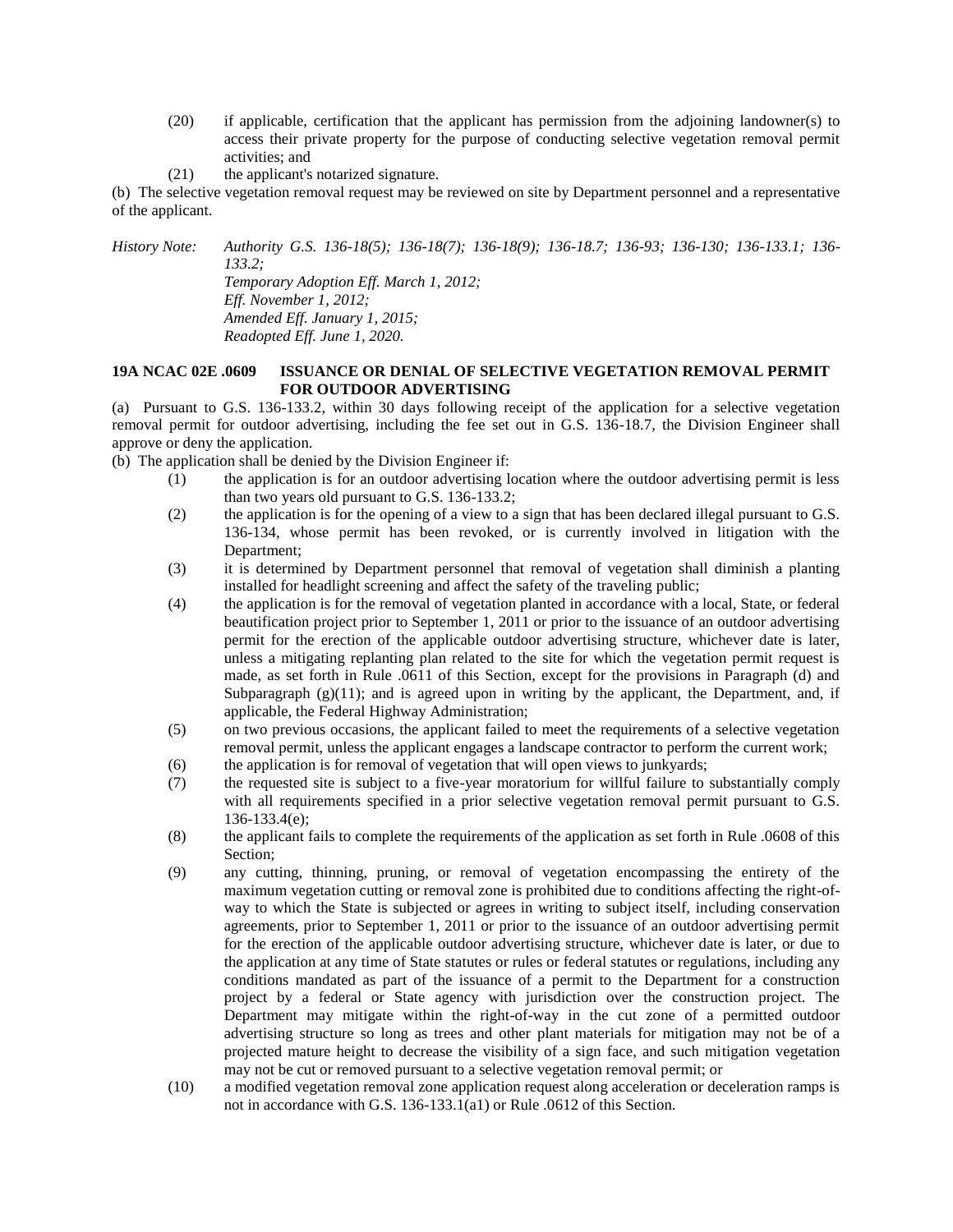*History Note: Authority G.S. 136-18(5); 136-18(7); 136-18(9); 136-93; 136-130; 136-133.1(a1); 136-133.2; 136-133.3; 136-133.4; 136-134; Temporary Adoption Eff. March 1, 2012; Eff. February 1, 2013; Amended Eff. January 1, 2015; Readopted Eff. June 1, 2020.*

# **19A NCAC 02E .0610 CONDITIONS OF SELECTIVE VEGETATION REMOVAL PERMITS FOR OUTDOOR ADVERTISING**

The following apply to the conditions of selective vegetation removal permits for outdoor advertising:

- (1) Selected vegetation, as defined in G.S. 136-133.1(b), may be cut, thinned, pruned, or removed in accordance with the standards set out in G.S. 136-133.4;
	- (2) The permittee shall furnish a Performance Bond, certified check, or cashier's check made payable to North Carolina Department of Transportation (NCDOT) for the sum of two thousand dollars (\$2,000). The Performance Bond, certified check, or cashier's check shall cover all restoration of the right-of-way to the condition prior to the occurrence of the damage caused by the permittee or the permittee's agent, if damage occurs during the permitted selective vegetation removal. The Performance Bond, certified check, or cashier's check shall be paid with the application before each permit to cut vegetation is issued. The Performance bond, certified check, or cashier's check shall run concurrently with the permit. The Performance Bond, certified check, or cashier's check shall be released after a final inspection of the work by the Department reveals that all work provided for and specified by the permit is found to be completed and, if damage is caused by the permittee or the permittee's agent, all damages to the right-of-way, including damage to fencing and other structures within the right-of-way, have been repaired or restored;
	- (3) Companies that plan to apply for two or more permits may provide continuing bonds for the sum of one hundred thousand dollars (\$100,000) and that type of bond shall be kept on file by the Utilities Unit of the Department;
	- (4) If the work is to be performed by any entity other than the sign owner or permittee, either the permittee or the other entity shall furnish the Performance Bond, certified check, or cashier's check, as described in this Rule, for all work provided for and specified by the permit. Required forms for all bonds are available upon request from the Department, or on the NCDOT Selective Vegetation Removal website: https://connect.ncdot.gov/resources/roadside/Pages/Selective-Vegetation-Removal-Permits.aspx. Bonds shall be furnished with the selective vegetation removal application form to the official assigned to receive selective vegetation removal applications at the local North Carolina Department of Transportation, Division of Highways Office;
	- (5) The permittee shall provide proof of liability insurance coverage of five million dollars (\$5,000,000). Whoever performs the work, the permittee, his or her contractor, or agent shall maintain workers' compensation and vehicle liability insurance coverage. The permittee, his or her contractor, and agent shall be liable for any losses due to the negligence or willful misconduct of his or her agents, assigns, or employees. The permittee, in lieu of providing proof of liability insurance as described in this Item, may be shown as an additional insured on the general liability policy of the approved contractor or agent to perform the permitted work if the contractor or agent's policy provides five million dollars (\$5,000,000) in coverage, and the permittee provides the Department with proof of the coverage. The permittee, contractor, or agent providing the coverage shall also name the Department as an additional insured on its general liability policy, and provide the Department with a copy of the certificate showing the Department named as an additional insured. The required limit of insurance may be obtained by a single general liability policy, the combination of a general liability and excess liability, or an umbrella policy;
	- (6) The permittee shall provide a document verifying the requested selective vegetation removal site location in relationship to corporate limits of a municipality, pursuant to G.S. 136-133.1(a)(5). The document shall be a current geographic information system map of the nearest municipality, with color-coded boundary lines, a corresponding key or legend indicating corporate limits, territorial jurisdiction boundaries, and indicating the precise location of the outdoor advertising structure. The permittee shall provide the property tax identification number for the parcel where the outdoor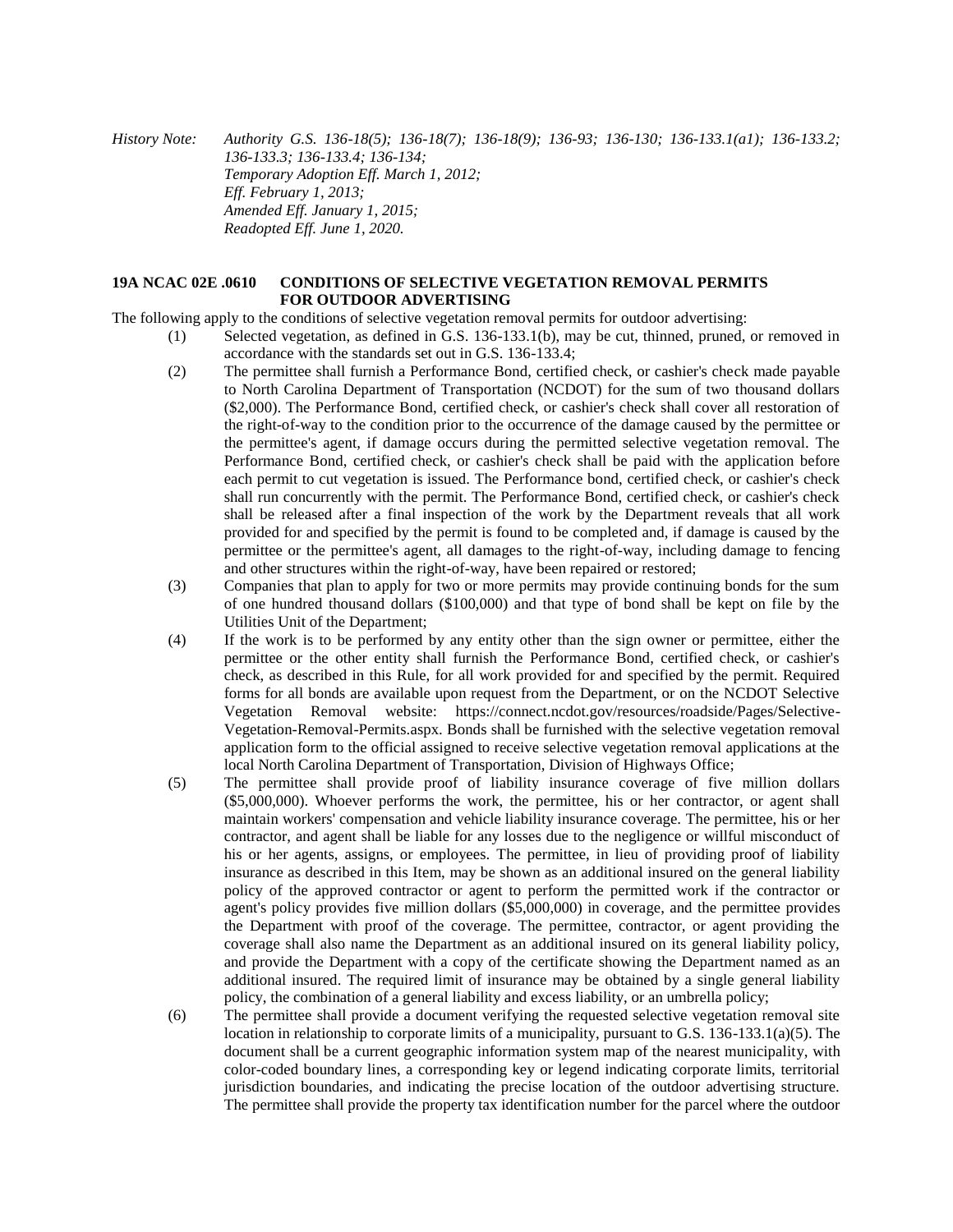advertising structure is located. The Department may require additional information if the boundary or sign location remains in question;

- (7) The permittee shall perform site marking of the maximum vegetation cut or removal zone. The applicant shall mark the proper permitted cutting distances according to G.S.  $136-133.1(a)(1)$  – (6). Points A & B along the right-of-way boundary (or fence if there is a control of access fence) shall be marked with visible flagging tape. Points C, D, and E along the edge of the pavement of the travel way shall be marked with spray paint, including the actual distances. If the sign is located at an acceleration or deceleration ramp, points C, D, and E shall be marked along the edge of the pavement of the travel way of the ramp instead of the mainline of the roadway;
- (8) The permittee shall perform tagging of trees. The permittee shall tag with a visible material or flagging all trees, including existing trees and other trees that are, at the time of the selective vegetation removal application, greater than four inches in diameter as measured six inches from the ground and requested to be cut, thinned, pruned, or removed. The applicant shall tag the existing trees (the exact same existing trees as on the site plan) that are desired to be cut, thinned, pruned, or removed with visible material or contrasting colored flagging. The permittee shall denote on the site plan or application the colors of flagging used to mark each category of trees;
- (9) If there are existing trees requested for removal, the permittee shall satisfy the following before any work may be performed:
	- (a) submit the reimbursement to the Department pursuant to G.S. 136-133.1(d) in a cashier's check or certified check;
	- (b) fully disassemble two non-conforming outdoor advertising signs, their supporting structures, and return the outdoor advertising permits tags to the Department pursuant to G.S. 136-133.1(d); or
	- (c) obtain Departmental approval for the replanting plan in accordance with G.S. 136- 133.1(e) and Rule .0611 of this Section;
- (10) Should the vegetation removal permit be approved and tree removal is scheduled, the sign owner shall cut all disputed tree stumps in a level, horizontal manner, uniformly across the stump, and at a four inch height, so that tree rings may be counted, by the applicant or the Department, to determine the age of the tree;
- (11) After a tree is removed and the applicant or the Department discovers, based on the number of rings in the tree stump, an error in the tree survey report or site plan, the Department shall request an amendment to the tree survey report or site plan, a redetermination shall be made by the Department, pursuant to G.S. 136-133.1(d) and (e), and the applicant shall be subject to that redetermination;
- (12) For purposes of this Rule, the portion of the cut or removal zone means that the cut or removal zone shall be less than the entirety of the cut or removal zone. Where any portion of the cut or vegetation removal zone is restricted for the following reasons in this Item, the permittee shall comply with applicable conditions, mitigation requirements, rules, statutes, or permit requirements related to cutting, thinning, pruning, or removal of vegetation within the right-of-way:
	- (a) the State is subjected to or agrees in writing to subject itself to conditions affecting the right-of-way, including conservation agreements, prior to September 1, 2011, or prior to the issuance of an outdoor advertising permit for the erection of the applicable outdoor advertising structure, whichever date is later;
	- (b) applicable State or federal statutes, rules, or regulations, including any conditions mandated as part of the issuance of a permit to the Department for a construction project by a federal or State agency with jurisdiction over the construction project prohibit vegetation removal;
	- (c) mitigation within the right-of-way in the cut zone of a permitted outdoor advertising structure prohibits vegetation removal; however, trees and other plant materials for mitigation may not be of a projected mature height to decrease the visibility of a sign face; or
	- (d) If the reasons set forth in Sub-items  $(12)(a)$ ,  $(b)$ , and  $(c)$  of this Rule allow certain degrees and methods of cutting, thinning, pruning, or removal for portions of vegetation, the permittee shall comply with the conditions of this Item, including equipment type for those portions of the cutting or removal zone. Vegetation removal for portions of the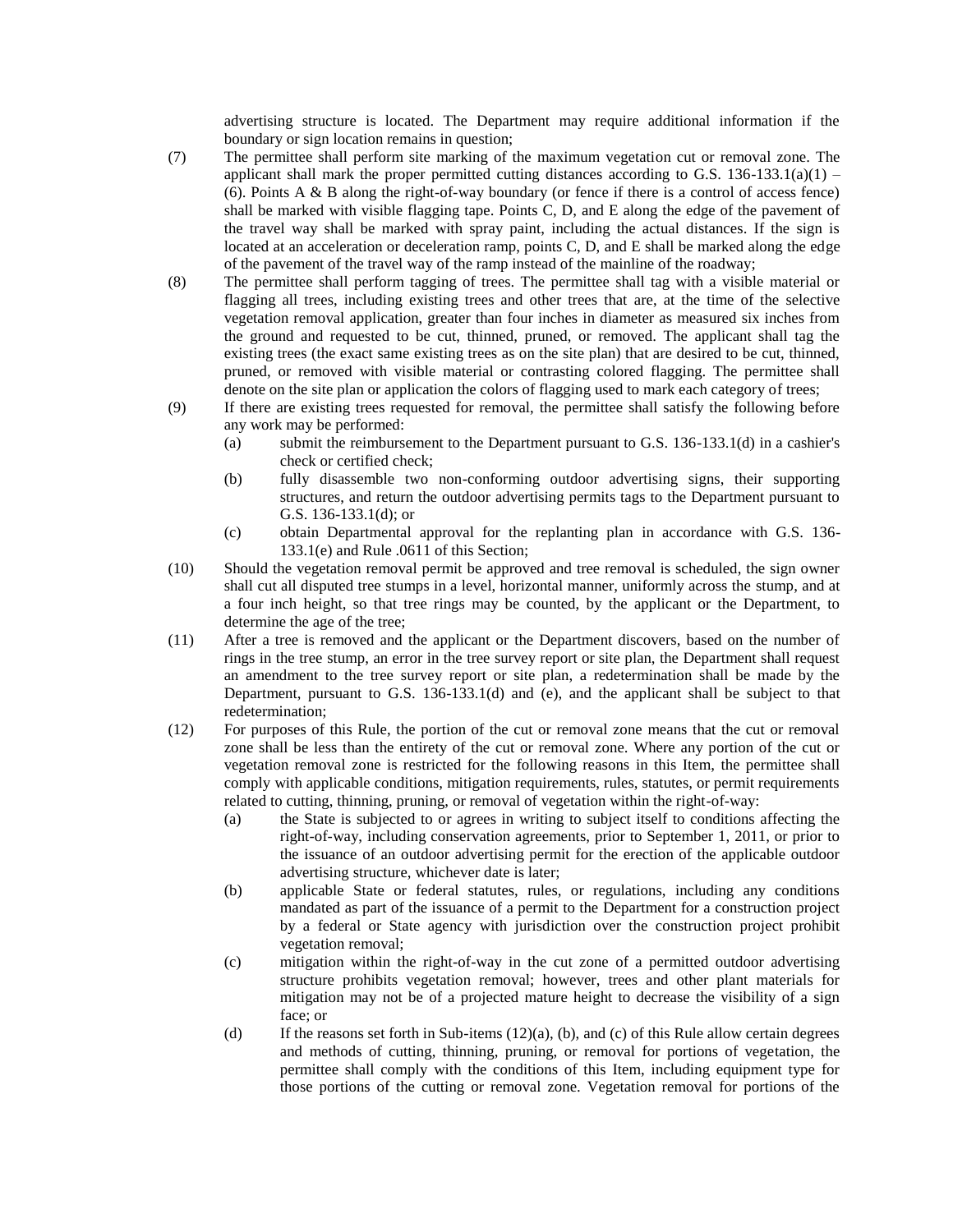maximum cutting or removal zone not affected by the reasons set forth in Sub-items  $(12)(a)$ , (b) and (c) of this Rule shall be governed by standards set out in G.S. 136-93;

- (13) The permittee shall adhere to erosion control requirements, pursuant to G.S. 113A, Article 4;
- (14) A Division of Highways Inspector may be present while work is underway. The presence or absence of a Division of Highways inspector at the work site does not lessen the permittee's responsibility for conformity with the requirements of the permit. If a present inspector fails to acknowledge or identify work that does not conform with the requirements, this failure shall not prevent later notification to the permittee that the work is noncompliant with the permit;
- (15) A selective vegetation removal permit shall be secured for each applicable outdoor advertising site prior to performing any vegetation removal work;
- (16) If the Division Engineer or his or her representative observes unsafe operations, activities, or conditions, the Engineer shall suspend work. Work shall not resume until the unsafe operations, activities, or conditions have been eliminated or corrected. Failure to comply with any of the federal and State laws, ordinances, rules, and regulations governing safety and traffic control shall result in suspension of work. The permittee shall adhere to safety requirements, pursuant to G.S. 95, Article 16. Traffic control shall be in accordance with G.S. 136-30 and 19A NCAC 02B .0208;
- (17) The applicant shall certify that he or she has permission from the adjoining landowner(s) to access the private property for the purpose of conducting activities related to the selective vegetation removal permit application;
- (18) The permittee, its contractor, or agent shall have a copy of the selective vegetation removal permit on the work site at all times during any phase of selective vegetation cutting, thinning, trimming, pruning, removal, or planting operations;
- (19) The permittee, its contractor, or agent shall take measures to locate and protect utilities within the highway right-of-way and within the work area of the selective vegetation removal zone. The permittee may be responsible for restoration of any losses or damages to utilities caused by any actions of the permittee, its contractors, or agents, and to the satisfaction of the utility owner;
- (20) Permits are valid for a period of one year and the permittee may cut, thin, prune, or remove vegetation more than one time during the permit year. If the applicant applies for and is approved for another permit at the same site during an existing permit year, the previous permit shall become null and void at the same time the new permit is issued;
- (21) The permittee shall provide to the Department a 48-hour notification before entering the right-ofway for any work covered by the conditions of the permit. The permittee shall schedule all work with the Department. The permittee shall notify the Department in advance of work scheduled for nights, weekends and State holidays. The Department may modify the permittee's work schedule for nights, weekends, and State holidays. When the Department restricts construction in work zones for the safety of the traveling public, the Department shall deny access to the right-of-way for selective vegetation removal;
- (22) If work is planned in an active work zone, the permittee shall receive written permission from the contractor or the Department if the Department's employees are performing the work. The permittee shall provide the Division Engineer with a copy of the written permission;
- (23) An applicant shall be allowed to use individual and manual-operated power equipment and hand held tools at any site during initial cutting or removal of vegetation or while maintaining a site during the duration of a selected vegetation removal permit. The Department may allow use of power-driven vegetation removal equipment (such as excavator-based land clearing attachments, skid-steer cutters, and bucket trucks) if the Department determines that the use of such equipment will not cause safety hazards, any erosion, or damage to the right-of-way, and may allow access from the private property side to the right-of-way. Tree removal that presents a hazard from falling tree parts shall be performed in accordance with the current edition of the American National Standard for Arboricultural Operations-Safety Requirements ANSI Z133;
- (24) The height of stumps remaining after tree removal shall not exceed four inches above the surrounding ground level. At the end of each workday, the work site shall be left with all vegetation cut, thinned, or pruned at the site either removed or chipped and spread in accordance with G.S. 136-133.4; and
- (25) Upon completion of all work, the Department shall notify the permittee in writing of acceptance, terminate the permit, and return the Performance Bond, certified check, or cashier's check to the permittee. For replanting work, a different bond release schedule shall be applicable according to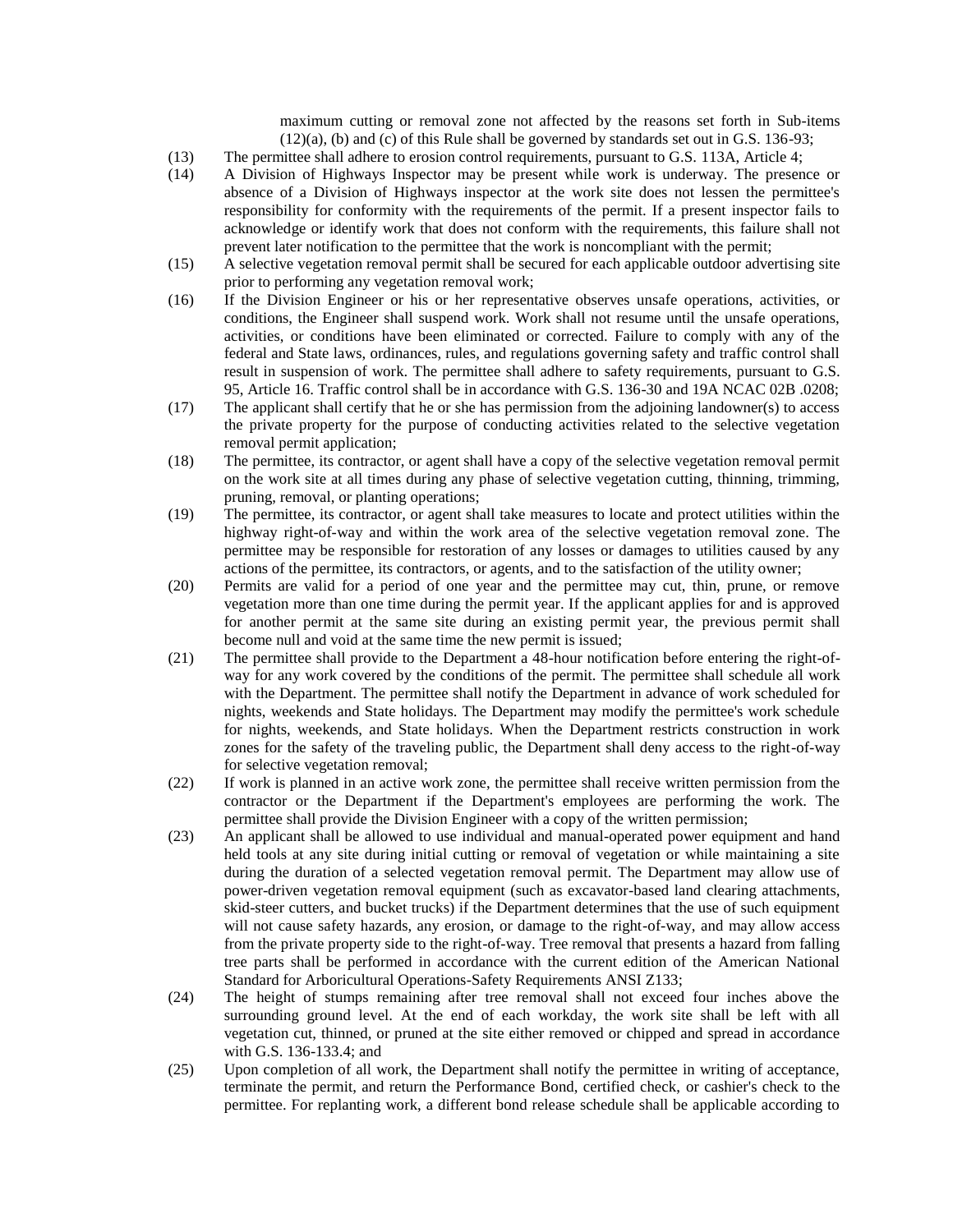Rule .0611 of this Section. The permittee may terminate the permit at any time and request that the Department return of the Performance Bond, certified check, or cashier's check. The termination and request for return of the Performance Bond, certified check, or cashier's check shall be made in writing and sent to the Division Engineer.

*History Note: Authority G.S. 136-18(5); 136-18(7); 136-18(9); 136-93; 136-93.2; 136-127; 136-130; 136-133.1;* 

*136-133.2; 136-133.3; 136-133.4; Temporary Adoption Eff. March 1, 2012; Eff. February 1, 2013; Amended Eff. January 1, 2015; Readopted Eff. June 1, 2020.*

### **19A NCAC 02E .0611 BEAUTIFICATION AND REPLANTING REQUIREMENTS FOR SELECTIVE VEGETATION REMOVAL PERMITS**

(a) Any site with a valid selective vegetation removal permit issued pursuant to G.S. 136-93(b) qualifies for a beautification and replanting plan as set forth in G.S. 136-133.1(e).

(b) For future selective vegetation removal applications at replanted sites, replanted materials may be removed only if partially blocking the view to a sign face. In this case, the Department shall require plant substitutions on a onefor-one basis. All requests for plant substitutions shall be approved by the Department and installed according to the rules in this Section.

(c) Submittal of a site plan shall be in accordance with G.S. 136.133.1(c).

(d) This Paragraph applies to all replanting plans except mitigating replanting plans as specified in Rules .0603(b)(6) and .0609(b)(4) of this Section. The caliper inches of existing trees to be removed, according to the applicant's site plan, shall equal the caliper inches to be replanted, by the applicant at the outdoor advertising site, and from which existing trees are requested to be removed. If the caliper inches of existing trees from the site plan exceed the density of the Department's replanting site design, the excess caliper inches of trees shall be delivered by the applicant to the Department according to the schedule described in Subparagraph  $(g)(6)$  of this Rule. If plant material other than trees is proposed, the Department may consider such substitution for the required caliper inches.

(e) For sites that qualify according to the replanting criteria described in this Rule, the Department shall consult with the applicant and any local government that has requested to review and provide comments on selective vegetation removal applications pursuant to G.S. 136-93(d), or has notified the Department of its desire to review and provide comments on beautification and replanting plans. The local government shall be given 15 days to review and provide comments on beautification and replanting plans. If the local government provides comments on a beautification and replanting plan, the Department shall take the comments into consideration. If the local government does not make a request for a review, the criteria stated in the rules in this Section shall be followed for replanting determination.

(f) In consideration of differences in outdoor advertising sign structure heights, business facilities, or agritourism activities, the Department shall maintain on file regionalized landscape design plans and plant lists as a guide for applicants. The applicant may submit one of the Department's plans or a proposed beautification and replanting plan prepared and sealed by a North Carolina licensed landscape architect. The Department's written approval shall be based upon the current edition of the American Standard for Nursery Stock ANSI Z60.1 for a minimum of a 1.5 caliper inch replanted tree, of the beautification, replanting, and maintenance plan shall allow the applicant to proceed with requested vegetation cutting, thinning, pruning, or removal at the site. If plant material other than trees is proposed, the Department may consider such substitution for the required caliper inches. The American Standard for Nursery Stock ANSI Z60.1, approved by the American National Standards Institute and published by the American Horticulture Association is hereby incorporated by reference, including subsequent amendments and editions. The document may be accessed at no cost at americanhort.org/page/standards. The mailing address for AmericanHort is 2130 Stella Ct, Columbus, OH 43215.

(g) The approved beautification and replanting plan becomes a part of the selective vegetation removal permit pursuant to G.S. 136-93(b) and 136-133.1(e). All permit requirements shall continue to apply until all replanting and establishment requirements are satisfied and accepted in writing by the Department. The Department shall approve the replanting portion of the selective vegetation removal permit in writing and detail the requirements of the beautification and replanting plan. The following shall be required:

(1) The work for initial plantings and all future replacements by the permittee or any of their employees, agents, or assigns shall be in accordance with the current edition of the American National Standard for Tree Care Operations-Transplanting ANSI A300 (Part 6), Planting and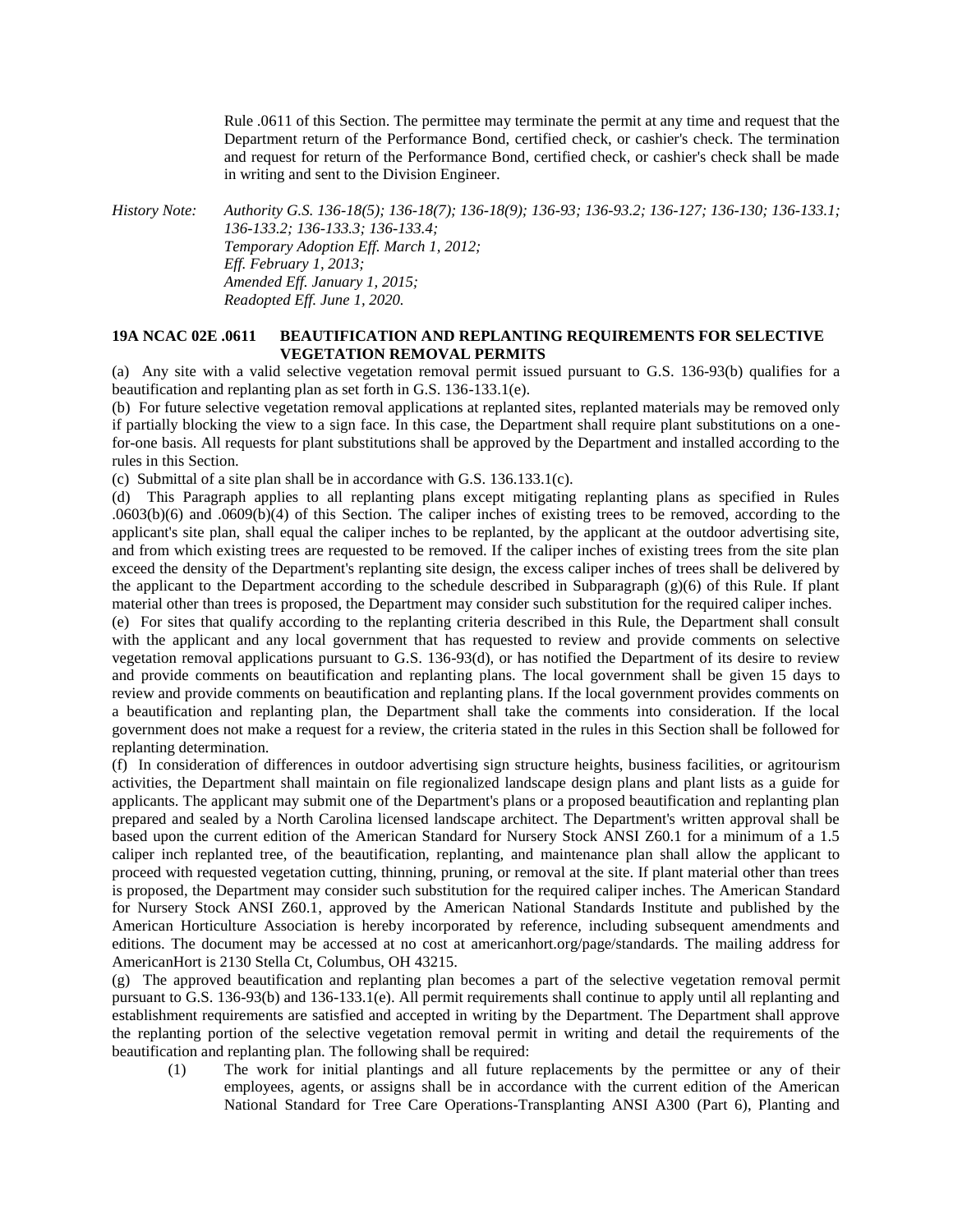Transplanting except as stipulated in this Rule. The American National Standard for Tree Care Operations-Transplanting ANSI A300 (Part 6), approved by the American National Standards Institute and published by the Tree Care Industry Association, Inc. is hereby incorporated by reference, including subsequent amendments and editions. Copies of the Standard may be obtained from the Tree Care Industry Association, Inc. for a twenty dollar (\$20.00) cost. The Tree Care Industry Association, Inc. (TCIA) can be contacted at 670 North Commercial Street, Suite #201, Manchester, NH 03101 or at this website: www.tcia.org/TCIA/SHOP. Initial and replacement planting may be considered acceptable if the plants have been placed in the plant hole, backfilled, watered, mulched, staked, and guyed. All plants of one species that are shown on the plans to be planted within a bed, shall be planted concurrently and the entire group shall be completed before any plant therein is considered acceptable. Replacement planting consists of replacing those plants that are not in a living and healthy condition as defined in Subparagraph (7) of this Paragraph;

- (2) The permittee shall adhere to erosion control requirements, according to G.S. 113A, Article 4;
- (3) All plant materials shall be approved in writing by the Department prior to arrival at the site or prior to excess trees being furnished and delivered to the Department. The approval shall be based on the current edition and subsequent amendments and editions of the American Standard for Nursery Stock ANSI Z60.1;
- (4) All work is subject to Division of Highways inspection, scheduled with the Department. A minimum 48-hour notification shall be provided to the Department by the permittee before entering the right-of-way for any beautification and replanting plan requirements;
- (5) Grinding or other mechanical removal of all cut stumps (to a minimum depth of four inches below ground level) shall be completed in the area of replanting during the preparation of the site, prior to initial planting;
- (6) All initial and replacement plantings shall be installed during the first planting season (November 1 to March 15) contemporaneous with or following the selective vegetation removal. If replanting cannot be completed by the March 15 deadline, the replanting shall occur during the next planting season. The same dates (November 1 to March 15) shall apply when the permittee provides the Department with excess plant material at a site where existing caliper inches exceeds the site design capacity;
- (7) The permittee shall contact the Department to schedule a final replanting acceptance inspection upon completion of any plant material installation. For one year from the date of the initial planting acceptance for the entire replanting plan, the permittee shall establish all plant materials according to these provisions. Establishment for all initial or replacement plants shall begin after they are planted. The permittee shall be responsible for the area around plantings for a distance of six feet beyond the outside edges of the mulch. Establishment shall include: cutting of grass and weeds; watering; replacement of mulch; repair or replacement of guy stakes, guy wires, and water rings; and other work to encourage the survival and growth of plant material. The permittee shall remove and dispose of dead plants from the replanting plan site during the establishment period. Prior to the end of the one-year establishment period, the permittee is responsible for contacting the Department to schedule a site meeting with Departmental officials to identify plants to be replaced that are not in a living and healthy condition. Plants do not meet the living and healthy condition requirement and need replacement if 25 percent or more of the crown is dead, if the main leader is dead, or if an area of the plant has died leaving the character of its form compromised, lopsided, or disfigured. The permittee shall replace, during the planting period, plant material needed to restore the planting to the original quantity, size, and species of plant material. Any desired changes in plant material proposed by the permittee shall be requested in writing to the Department. The Department shall notify the permittee in writing of the approved changes to the replacement plantings;
- (8) At the conclusion of the one-year establishment period, the Department shall issue a written acceptance of the permittee's work and release the bond. Then a one-year observation period shall begin during which the permittee shall maintain stability of the original and replacement plantings to promote their continued livability and healthy growth. The permittee is responsible for replacement of plants not meeting the living and healthy condition requirement during the observation period. Replacement shall occur in accordance with the dates of planting as stated in Subparagraph (6) of this Paragraph;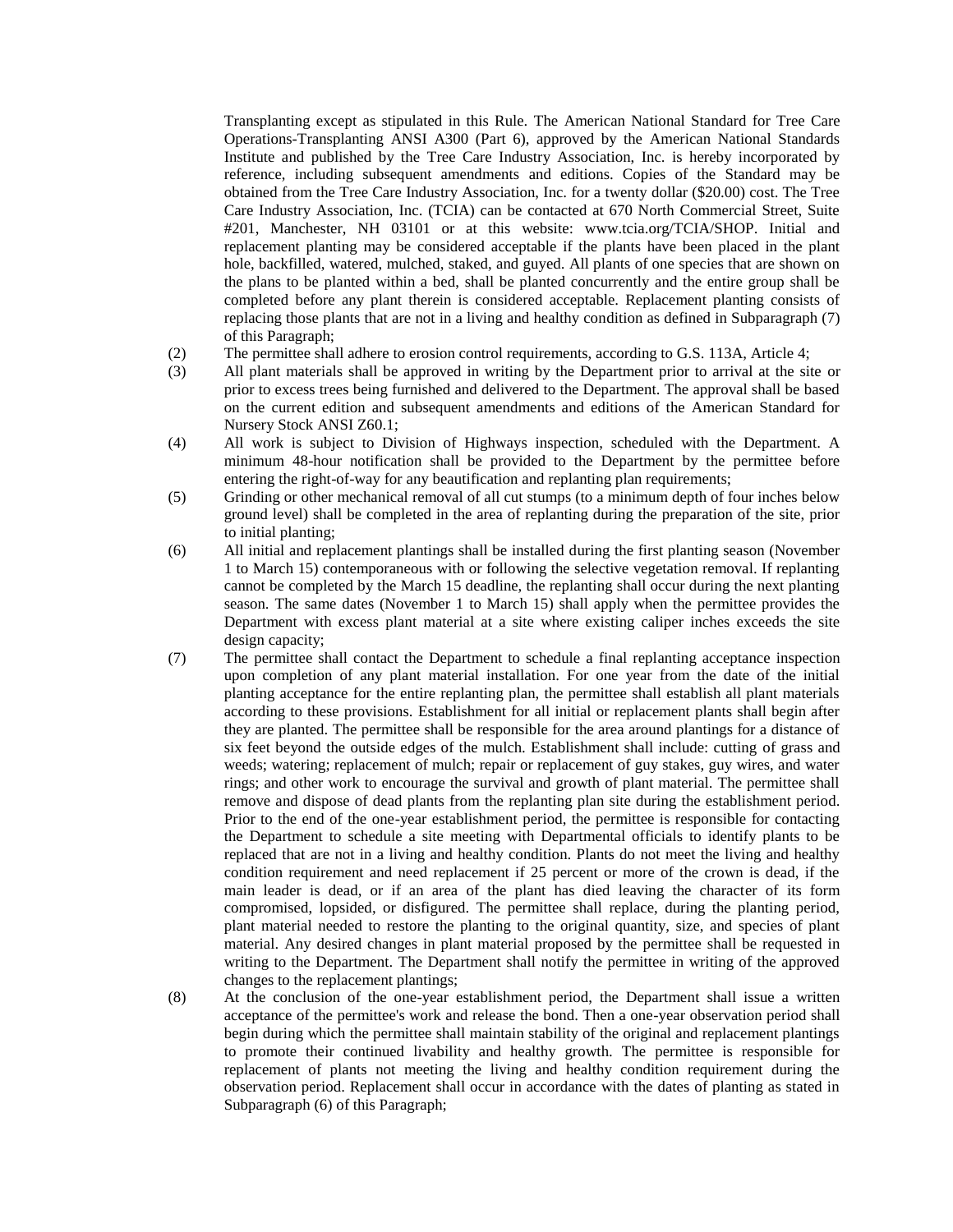- (9) After the one-year observation period concludes, the Department shall notify the permittee if the permit requirement conditions have been met successfully;
- (10) Replanted materials may be pruned according to the current edition and subsequent amendments and editions of the American National Standard for Tree Care Operations-Pruning ANSI A300 (Part 1) – Planting and Transplanting; however, topping of trees or other vegetation is not allowed;
- (11) This Paragraph applies to all replanting plans except mitigating replanting plans as specified in Rules .0603(b)(6) and .0609(b)(4) of this Section. Excess plants or trees furnished and delivered to the Department shall receive care and handling in accordance with digging, loading, transporting, unloading, planting, or otherwise handling plants. The permittee shall exercise care to prevent: windburn; injury to or drying out of the trunk, branches, or roots; or freezing of the plant roots. The solidity of the plant ball shall be preserved. Delivery of excess plant material shall be scheduled with the Department, allowing a minimum three days notification for each delivery. The permittee's responsibility for the furnished excess plants or trees ends at the time the plant material is delivered to, inspected by, and accepted by the Department;
- (12) For mitigating replanting plans according to Rule .0609(b)(4) of this Section, trees and other plant material for a proposed beautification and replanting plan taken from the Department's landscape design plans and plant lists or prepared and sealed by a North Carolina licensed landscape architect, may be of a projected mature height to reduce visibility limitations to outdoor advertising sign faces. As an alternative to replanting, mitigation by pruning for vegetative crown reduction at an existing beautification project may be allowed, if mutually agreed upon in writing by the Department and permittee. All pruning shall be performed by removing the fewest number of branches necessary to accomplish the desired objective but in consideration of normal seasonal regrowth for the type of vegetation. All pruning for purposes of mitigation shall be in accordance with the current edition and subsequent amendments and editions of the American National Standards for Tree Care Operations-Pruning ANSI A300 (Part 1) – Planting and Transplanting. In the case of vegetation mortality caused by pruning, replacement plantings shall be required according to this Rule;
- (13) Should the outdoor advertising structure related to the selective vegetation permit be sold or transferred, the new owner or permit holder is subject to the requirements in the General Statutes and rules in this Section, including those regarding planting, establishment, replacement or renovation plantings, minimum living and healthy condition, and observation; and
- (14) Willful failure to substantially comply with the requirements of this Rule for the beautification and replanting plan shall subject the permittee to penalties prescribed in G.S. 136-133.4.

*History Note: Authority G.S. 99E-30; 136-93; 136-93.3; 136-130; 136-133.1; 136-133.4; Temporary Adoption Eff. March 1, 2012; Eff. November 1, 2012; Amended Eff. January 1, 2015; Readopted Eff. June 1, 2020.*

# **19A NCAC 02E .0612 MODIFIED VEGETATION CUT OR REMOVAL ZONE FOR OUTDOOR ADVERTISING**

(a) In accordance with G.S. 136-133.1(a1), at the request of a selective vegetation removal permit applicant, the Department may approve plans for the cutting, thinning, pruning, or removal of vegetation outside of the cut or removal zone along acceleration and deceleration ramps. Upon approval of this modified cut zone, the conditions of the initial permit as set forth in Rule .0604 and Rule .0610 of this Section, in addition to the following requirements shall apply:

- (1) the request for a modified vegetation cut or removal zone along acceleration or deceleration ramps shall be noted on the selective vegetation removal application at the time the application is submitted. The same application requirements as set forth in Rule .0608 of this Section shall apply to a modified vegetation cut or removal zone request.
- (2) the application shall include a diagram of the modified cut zone request to indicate the relocated point A to point D line and the relocated point B to point E line. If the request includes removal of existing trees as defined in G.S. 136-133.1(b)-(e), the applicant may indicate the relocated points on the required site plan in lieu of a separate diagram. The applicant shall provide calculations showing that the total aggregate area of cutting or removal equals the maximum allowed in G.S.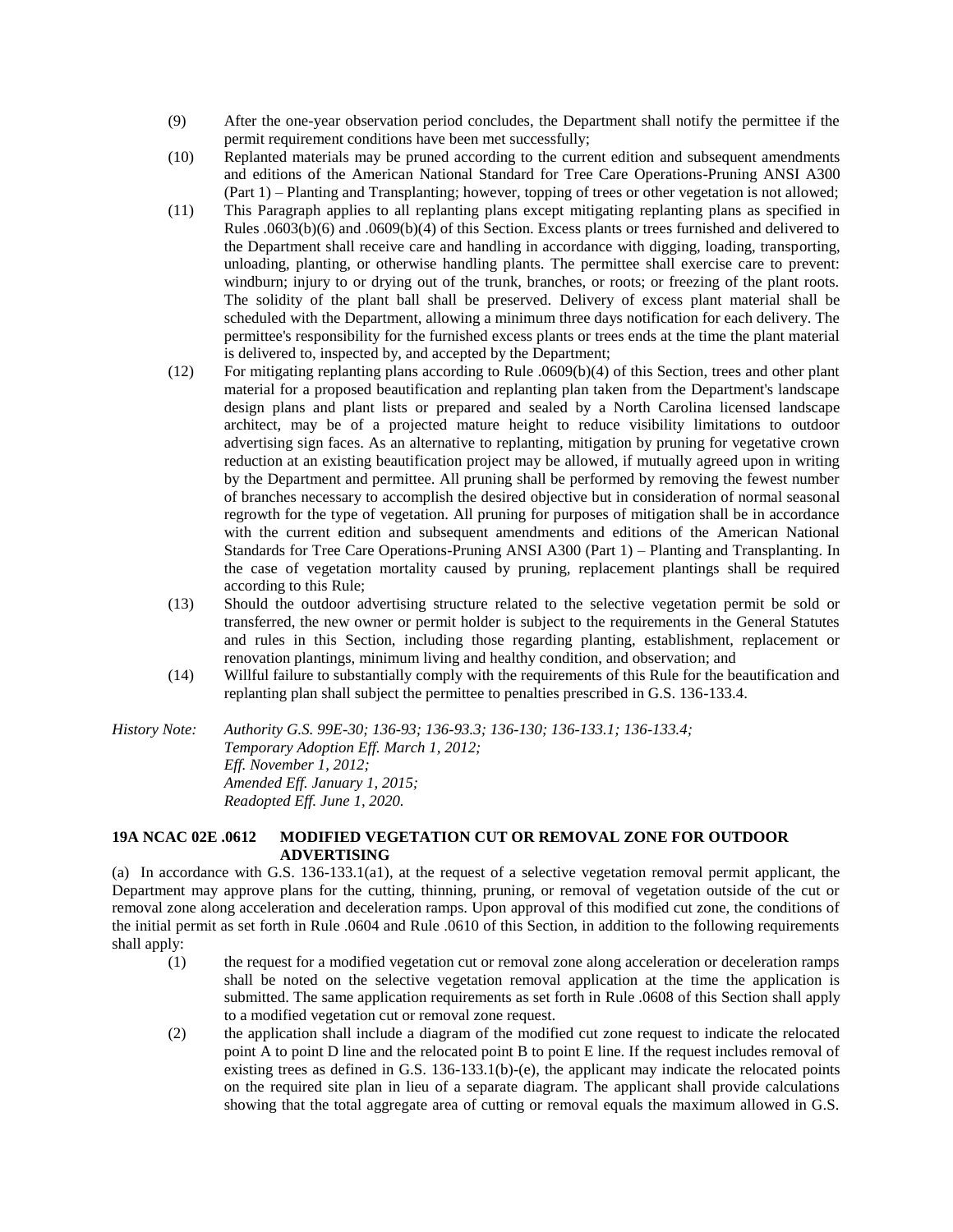136-133.1(a). The applicant shall mark the modified points A, B, D, and E, as applicable, at the site for review by the Department. Modified points A and B along the right-of-way boundary (or fence if there is a control of access fence) are to be marked with visible flagging tape. Modified points C, D, & E along the edge of the pavement of the ramp are to be marked with spray paint, including the actual distances. Such markings for a modified vegetation cut or removal zone under G.S. 136-133.1(a1) shall represent and equal the maximum cut or removal area along the surface of the ground allowed in G.S. 136-133.1(a).

- (3) the Department may authorize a one-time modification of the maximum vegetation cut or removal zone for each requested sign face when the view to the outdoor advertising sign face will be improved. The modified area of vegetation cutting or removal shall cause the point A to point D line and the point B to point E line as set forth in G.S. 136-133.1(a) to be relocated as long as the total aggregate area of cutting or removal does not exceed the maximum allowed for the defined cut or removal zone in G.S. 136-133.1(a). Points A and B shall always remain on the right-of-way line and points D and E shall always remain on the edge of the pavement of the ramp. G.S. 136- 133.1(g) regarding cutting vegetation from the private property side along a controlled access fence shall remain applicable from relocated point A of the modified cut zone to relocated point B of the modified cut zone.
- (4) the Department shall establish and document the modified cut or removal zone as the permanent view that shall not be altered for future selective vegetation removal permits.
- (5) If an outdoor advertising site has previously been cut under a valid selective vegetation removal permit, in accordance with G.S. 136-93(b), to the extent that the requirement of not exceeding the total aggregate area of cutting or removal allowed in G.S. 136-133.1(a) cannot be met, the applicant may apply for a modified cut or removal zone no sooner than one year after the most recent cutting activity at the site. Within the one year period, the applicant may, to the extent that the maximum cut or removal zone defined in G.S. 136-133.1(a) was not previously cut, apply that uncut area towards determining the limits of the one-time modified cut request as defined in G.S. 136-133.1(a1) and the rules of this Subchapter.
- (6) Should the outdoor advertising structure subject to a modified cut or removal zone for a selective vegetation removal permit be sold or transferred, the new owner or outdoor advertising permit holder shall be subject to G.S. 136-133.1(a1), and the rules of this Subchapter and shall not alter the modified cut zone as established and documented for a previous sign owner or permit holder.
- (7) Upon denial or conditioning by the Department of Transportation of a modified vegetative cut or removal zone under G.S. 136-133.1(a1), the applicant may file an appeal pursuant to G.S. 136- 133.3.
- *History Note: Authority G.S. 136-18(5); 136-18(7); 136-18(9); 136-93; 136-93.2; 136-130; 136-133.1; 136- 133.1 (a1); 136-133.2; 136-133.3; 136-133.4; 136-133.5; 136-127; Eff. January 1, 2015.*

### **SECTION .0700 - PROFESSIONAL OR SPECIALIZED SERVICES**

### **19A NCAC 02E .0701 EMPLOYMENT OF PROFESSIONAL/SPECIALIZED FIRM: AUTHORIZATION**

(a) Except as set out Paragraph (b) of this Rule the employment by contract of any agency, firm or individual may be authorized and executed by any of the business unit managers listed under any of the following conditions:

- (1) The required work necessitates engineering or professional expertise and services not available on the staff of the department;
- (2) The required work can be accomplished more effectively, more efficiently, and more economically than by staff of the department;
- (3) The required work cannot be undertaken and accomplished by the staff of the department in time to meet the established schedule for development of the project; or
- (4) An emergency situation exists which requires expedient action to alleviate or minimize a condition representing a danger or economic loss to the public.

(b) Such employment shall not be considered when other agencies of the state which have staff with the necessary expertise are available to accomplish the required work in a satisfactory manner on a schedule and at a cost suitable to meet the department's requirements.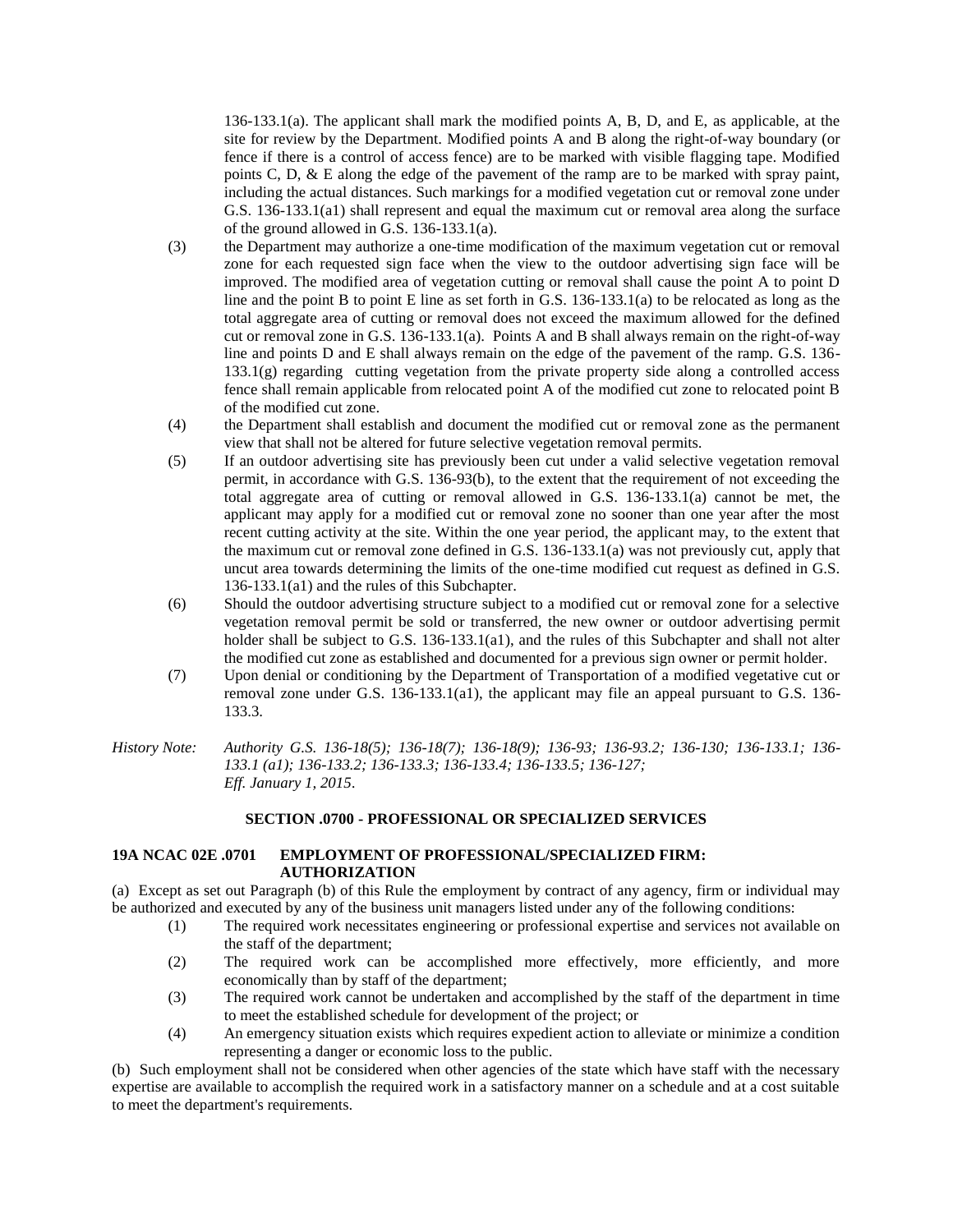*History Note: Authority G.S. 136-28.1(f); 143B-350(f)(13) and (g);*

*Temporary Rule Eff. June 11, 1982 for a Period of 51 Days to Expire on August 1, 1982; Eff. August 1, 1982; Amended Eff. August 1, 2012; December 1, 1993; October 1, 1991; April 1, 1986; February 1, 1983; Pursuant to G.S. 150B-21.3A, rule is necessary without substantive public interest Eff. September 6, 2016.*

# **19A NCAC 02E .0702 SOLICITATION AND AWARD OF CONTRACT**

(a) The Department shall maintain a "Directory of Transportation Firms" that have the necessary expertise and experience, and have expressed a desire to perform in professional engineering or other kinds of professional or specialized services for the Department in connection with transportation construction or repair. Prequalification pursuant to Rule .0703 of this Section shall be required for inclusion on the Directory or award of a contract under this Section.

(b) Upon authorization by the Secretary of Transportation for the DOT staff to use a professional or specialized firm, a Selection Committee shall be established by the branch manager consisting of at least three members from the DOT staff who are experienced in the type of services to be contracted. For contracts anticipated to exceed fifty thousand dollars \$50,000, solicitation for proposals shall be by published advertisement. In addition, solicitation for interest may be by direct mail to all firms prequalified for the type of services to be contracted and selected from the Directory.

(c) The firm(s) to be employed shall be selected for each project by the Selection Committee.

(d) For contracts having a total cost over fifty thousand dollars (\$50,000) and for supplemental agreements award shall be made by the Secretary of Transportation.

(e) Supplemental agreements that increase a cost of a project to more than fifty thousand dollars (\$50,000) shall be approved by the Secretary.

(f) In an emergency situation, these Rules may be waived by the Secretary of Transportation or the Secretary's designee pursuant to G.S. 136-28.1(e). A qualified firm may be selected, negotiations conducted, and a contract executed by the Secretary of Transportation or the Secretary's designee as required to resolve the emergency conditions.

*History Note: Authority G.S. 136-28.1(e) and (f); 143B-350(f) and (g);*

*Temporary Rule Eff. June 11, 1982 for a Period of 51 Days to Expire on August 1, 1982; Eff. August 1, 1982; Amended Eff. October 1, 2014; December 1, 2012; December 29, 1993; October 1, 1991; April 1, 1986; February 1, 1983; Pursuant to G.S. 150B-21.3A, rule is necessary without substantive public interest Eff. September 6, 2016.*

# **19A NCAC 02E .0703 PREQUALIFYING TO AWARD – PROFESSIONAL SERVICES FIRMS**

(a) In order to ensure that contracts awarded pursuant to G.S. 136-28.1(f) and G.S. 143-64.31 are awarded to responsible firms, prospective professional services firms shall comply with the rules set forth in this Section except as otherwise provided by law.

(b) In order to be eligible to contract with the Department pursuant to G.S. 136-28.1(f) and G.S. 143-64.31, all prospective professional services firms shall be prequalified with the Department to ensure that the firm is capable of performing the proposed contract.

(c) The requirements of prequalification are as follows:

- (1) Applicants shall demonstrate the necessary experience, knowledge, and expertise to perform complete professional services contracts in which they submit or subcontract;
- (2) Applicants shall demonstrate that they have sufficient financial resources, including available equipment and qualified personnel, and a financial statement (first time applicants and reinstatements only), to perform and complete professional services contracts in which they submit or subcontract;
- (3) Applicants shall demonstrate that they have the necessary knowledge and expertise to comply with all state and federal laws relating to professional services contracts.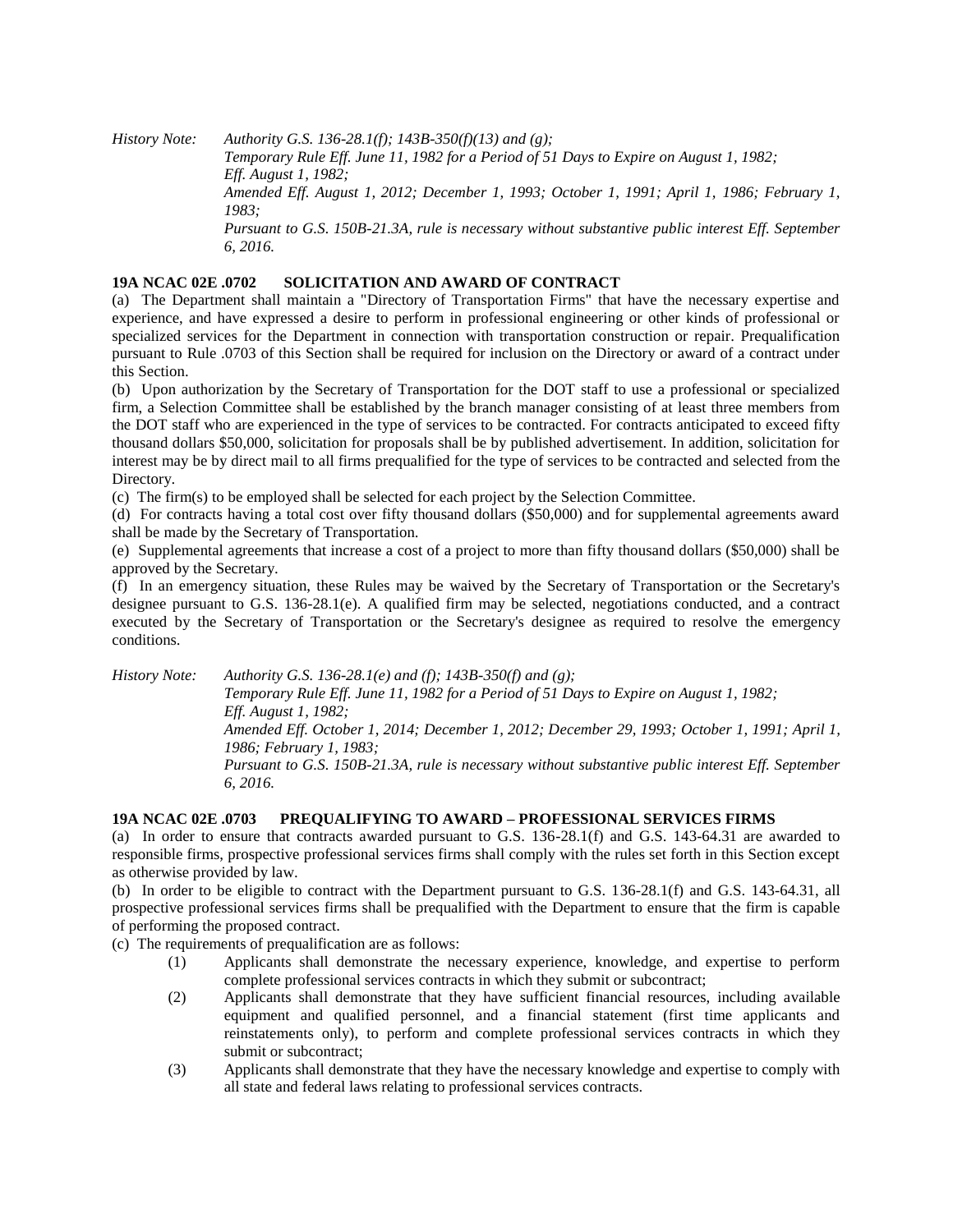(d) Prospective professional services firms shall update their prequalification status annually to show changes in the staff and updated information regarding necessary company business licenses.

(e) Firms shall re-qualify every three years to show changes in the staff, updated information regarding necessary company business licenses, and updated project experience to ensure that prequalification remains based on recent experience of the staff that is not out of date.

(f) A requalified professional services firm shall maintain compliance with the rules in this section at all times in order to be eligible to contract with the Department pursuant to G.S. 136-28.1(f) and G.S. 143-64.31. If at any time a professional services firm fails to comply with these rules, the Department shall disqualify the professional services firm from any further contracts until the firm is able to demonstrate compliance with these requirements by requalifying.

*History Note: Authority G.S. 136-28.1(e) and (f); 143-64.31; 143-B-350(f) and (g); Eff. October 1, 2014; Pursuant to G.S. 150B-21.3A, rule is necessary without substantive public interest Eff. September 6, 2016.*

# **SECTION .0800 - SOLICITATION OF CONTRIBUTIONS FOR RELIGIOUS PURPOSES AT REST AREAS**

# **19A NCAC 02E .0801 PERMIT TO SOLICIT CONTRIBUTIONS**

In recognition of the State of North Carolina's legitimate concern for the safety and well-being of the traveling public as well as the right of citizens to the free exercise of religion, all religious organizations and those non-profit charitable or educational organizations with a history of concern for the health and safety of the traveling public are hereby authorized to solicit contributions at North Carolina Highway rest areas, wayside parks, and visitor welcome centers in accordance with these Rules. All other forms of solicitation by any other individuals or organizations are prohibited.

*History Note: Authority G.S. 20-175; 136-18; Eff. November 1, 1984; Amended Eff. December 1, 1993; October 1, 1991; August 1, 1986; Pursuant to G.S. 150B-21.3A, rule is necessary without substantive public interest Eff. September 6, 2016.*

# **19A NCAC 02E .0802 PERMITS REQUIRED**

(a) All organizations desiring to solicit under the provisions of this Section must first obtain a permit from the Department of Transportation for the stated purpose of allowing their members to solicit at designated areas on the state highway system.

(b) Written requests for permits for solicitation shall be sent to the appropriate Division Engineer of the Division of Highways in which the rest area or welcome center is located.

(c) Written requests must include all of the following:

- (1) copy of certificate showing that the applicant is exempt from federal income tax as a religious, educational or charitable organization as provided in 26 USC  $501(c)(3)$  together with the applicant's tax exemption number;
- (2) a statement indicating the locations where the organization intends to solicit contributions;
- (3) the name and address of each individual authorized to solicit for the applicant;
- (4) the name of an officer of the applicant, together with an address, to whom the permit is to be sent and complaints are to be directed; and
- (5) if the request for a permit is from a non-religious educational or charitable organization, a written description of the organization's past efforts serving and promoting the safety of the traveling public.

(d) When all the appropriate information required in Paragraph (c) of this Rule has been provided by the applicant, a permit shall be issued by the Chief Engineer, or his duly authorized representative, and said permit shall be effective for a period of 30 days from the date of issuance.

(e) Each permit issued shall describe the activity authorized, the area in which it may be conducted, and the period of time for which the permit is issued.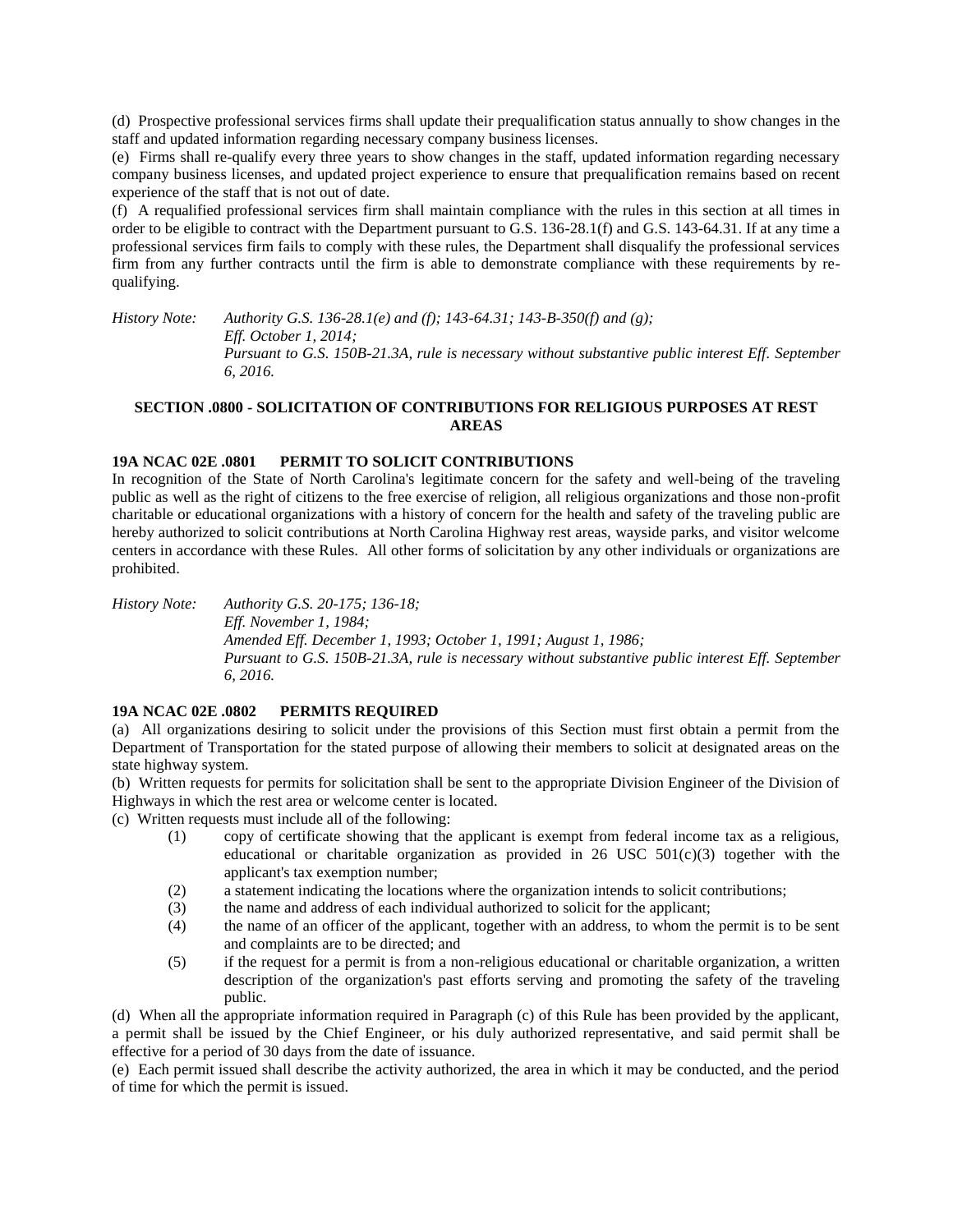*History Note: Authority G.S. 20-175; 136-18; Eff. November 1, 1984; Amended Eff. December 1, 2012; October 1, 1991; September 1, 1986; August 1, 1986; September 1, 1985; Pursuant to G.S. 150B-21.3A, rule is necessary without substantive public interest Eff. September 6, 2016.*

### **19A NCAC 02E .0803 SOLICITATION RESTRICTIONS AND REQUIREMENTS**

(a) Any member of an organization duly permitted under these Rules actually engaged in soliciting for contributions must provide and prominently display an identification tag or badge containing all of the following information:

- (1) a photograph;
- (2) name;
- (3) organization; and
- (4) DOT permit number.

(b) While engaged in the solicitation of contributions, individual solicitors shall orally identify themselves and state which organization they represent.

(c) Individual solicitors operating under a permit from the department shall be permitted to engage in their solicitation activities only between the hours of 9:00 a.m. and 5:00 p.m. each calendar day except during holidays, when a different time is authorized in the permit.

(d) Individual solicitors are prohibited from soliciting on any portion of a highway not designated as a rest area or welcome center.

(e) The area of the rest area which may be used shall be specified in the permit, and shall not impede visitors' access to rest facilities. At the same time, it shall provide visibility of the soliciting group when feasible.

(f) Individual solicitors may use incidental water and electric utility services at highway rest areas or visitor centers with connections at locations approved by the Division of Highways.

(g) A permittee shall be limited to one individual solicitor engaged in solicitation activities at each site, and this individual may have the assistance of no more than two other members of the permittee's organization.

(h) Individual solicitors shall not persist in soliciting after solicitation has been declined, and solicitors shall not solicit State employees who are identifiable as such.

(i) Individual solicitors shall not harass persons by demanding, threatening or intimidating conduct.

(j) While individual solicitors may solicit from the general public donations for printed matter, refreshments or religious paraphernalia, the individual solicitors must inform the person solicited if a minimum donation is required.

(k) All distribution of refreshments, pamphlets and other materials r and transfers of money or funds solicited from a person acting pursuant to a permit issued by the Chief Engineer or his duly authorized representative, shall take place in or at the location specifically identified in the permit.

(l) Individual solicitors may not engage in dancing, chanting, the use of music or other noise producing instruments, megaphones, microphones or any other similar devices.

(m) Individual solicitors shall cease activities in the event of emergency situations involving dangers to the general public.

(n) Individual solicitors shall not interfere with pedestrian or vehicular traffic.

(o) No more than two organizations, one religious and one non-religious charitable or educational, may solicit at highway rest areas, wayside parks or visitor welcome centers at the same time.

*History Note: Authority G.S. 20-175; 136-18;*

*Eff. November 1, 1984;*

*Amended Eff. December 1, 2012; December 1, 1993; October 1, 1991; August 1, 1986; September 1, 1985;*

*Pursuant to G.S. 150B-21.3A, rule is necessary without substantive public interest Eff. September 6, 2016.*

# **19A NCAC 02E .0804 REVOCATION OF PERMIT**

(a) Any of the following shall be grounds for revoking a permit issued under the provisions of these Rules:

- (1) failure to renew the permit issued to the organization;
- (2) loss of federal income tax exemptions;
- (3) violations of the restrictions on solicitations contained in Rule .0803 of this Section;
- (4) substantiated complaints of harassment of travelers by individual solicitors;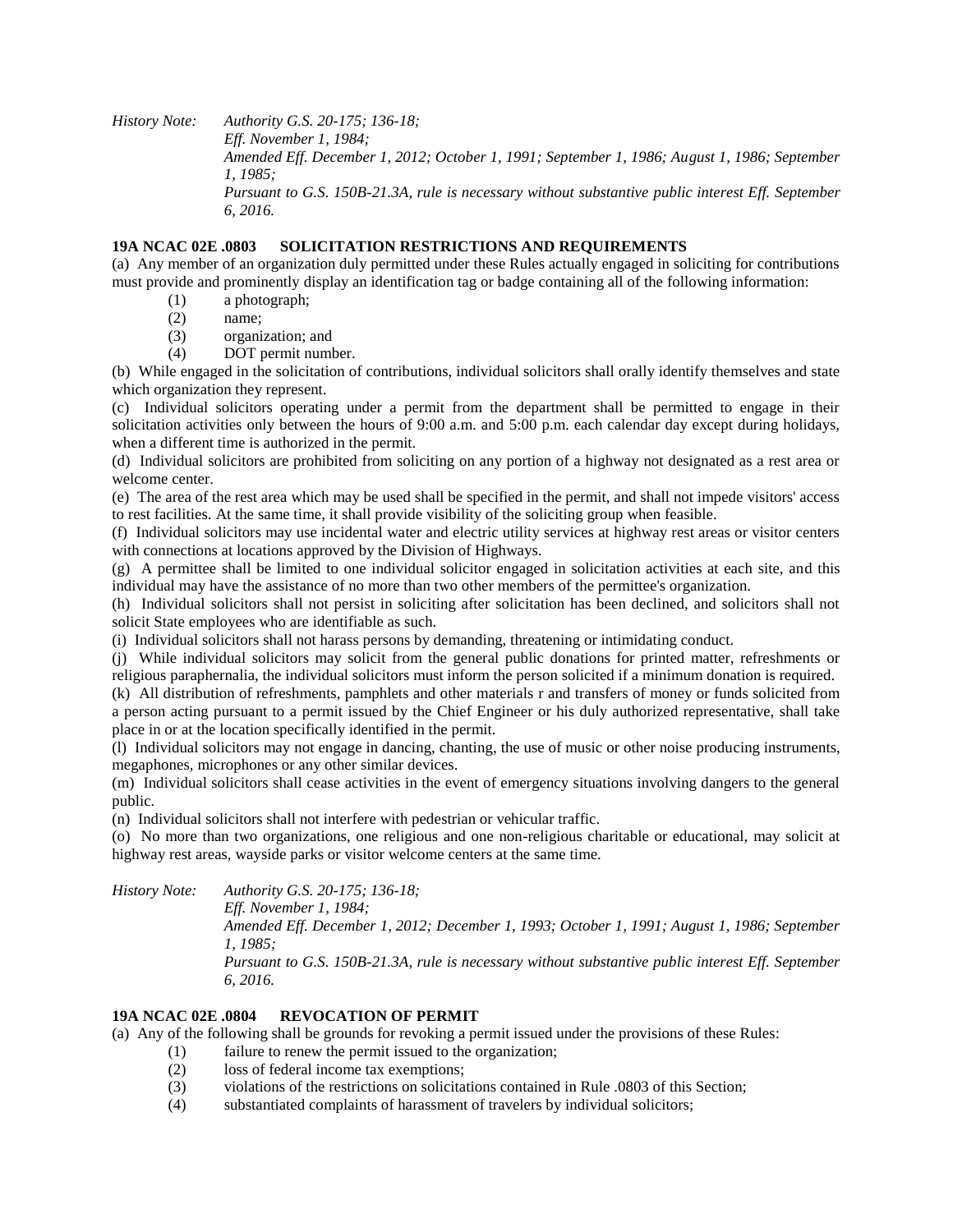(5) any action which adversely affects the health or safety of the traveling public;

(6) fraud or misrepresentation in application on the part of the permittee.

(b) Any organization which applies for a permit for solicitation and is refused such a permit, or any organization which has its permit revoked, may make a written appeal within 30 days of the department's decisions to the Secretary of Transportation whose decisions shall be final.

*History Note: Authority G.S. 20-175; 136-18; Eff. November 1, 1984; Amended Eff. December 1, 1993; August 1, 1986; September 1, 1985; Pursuant to G.S. 150B-21.3A, rule is necessary without substantive public interest Eff. September 6, 2016.*

# **SECTION .0900 - DISTRIBUTION OF NEWSPAPERS FROM DISPENSERS AT REST AREAS AND WELCOME CENTERS**

### **19A NCAC 02E .0901 NEWSPAPER DISTRIBUTION POLICY**

The Department of Transportation, in recognition of the First Amendment right of freedom of speech which includes the right to distribute newspapers in certain public areas, and in recognition of the State of North Carolina's legitimate concern for the safety and well-being of the traveling public and the commercial vending authority of the Division of Services to the Blind, Department of Human Resources, has determined that all distribution of newspapers at rest areas and welcome centers on all of North Carolina's highways shall be in accordance with the following Rules. All other forms of newspaper distribution at rest areas and welcome centers are prohibited.

*History Note: Authority G.S. 111-41 et seq.; 136-18(9); Eff. October 1, 1991; Pursuant to G.S. 150B-21.3A, rule is necessary without substantive public interest Eff. September 6, 2016.*

### **19A NCAC 02E .0902 PERMITS REQUIRED**

(a) A permit must be obtained from the Department of Transportation to distribute newspapers from newspaper dispensers at rest areas and welcome centers.

(b) All permit requests must be in writing and must include the owner's name, address, telephone number and location of the newspaper dispenser, a plot plan showing the proposed location of the newspaper dispenser and a certification that such location is in conformity with this Section. The filing of a completed permit application will be considered a temporary permit pending the 30 day Department of Transportation review in Paragraph (c) of this Rule.

(c) Within 30 days of receipt of the permit application, the Department of Transportation will review the proposed location and, if it meets all requirements, issue a permit. If the application does not meet all requirements, the Department shall issue a notice of nonconformance and list the reasons the application does not conform to the Department Rules.

(d) The permit shall be valid until terminated or revoked for noncompliance with these Rules.

*History Note: Authority G.S. 136-18(9); Eff. October 1, 1991; Pursuant to G.S. 150B-21.3A, rule is necessary without substantive public interest Eff. September 6, 2016.*

# **19A NCAC 02E .0903 INDEMNIFICATION**

(a) The owner of the news dispenser, upon the placement of a newspaper dispenser at a rest area or welcome center, assumes the unconditional obligation and thereby agrees to defend, indemnify and save harmless the State, its agents, servants and employees from all suits, actions or claims of any character brought because of death or any injury received or sustained by negligence of State employees or agents, arising out of the installation, use or maintenance of any newspaper dispenser located on State highway rest areas or welcome centers, or where such suit, action or claims arise out of such installation, use or maintenance of any newspaper dispenser being a contributing omission, neglect or misconduct by the permittee, or its employees, agents, distributors or servants relating to the installation, use or maintenance of any newspaper dispenser within the State highway rest areas or welcome centers.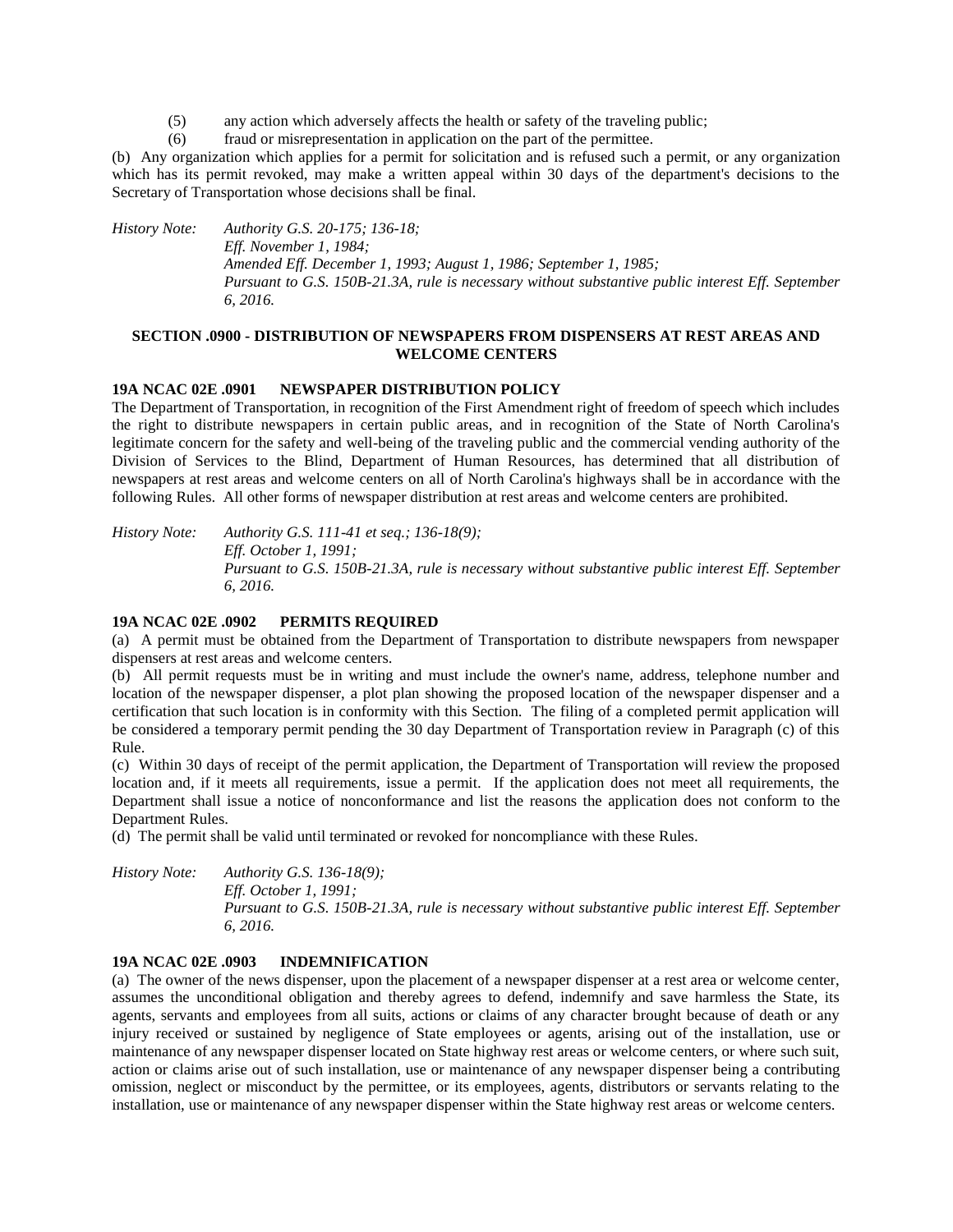(b) The aforesaid indemnification provision shall be contained in each permit issued by the Department pursuant to this Section.

*History Note: Authority G.S. 136-18(9); Eff. October 1, 1991; Pursuant to G.S. 150B-21.3A, rule is necessary without substantive public interest Eff. September 6, 2016.*

# **19A NCAC 02E .0904 LOCATION, INSTALLATION AND MAINTENANCE/NEWSPAPER DISPENSERS**

Any newspaper dispenser which in whole or in part rests upon, in or over rest areas or welcome centers shall comply with the following standard:

- (1) Newspaper dispensers shall not exceed five feet in height, 36 inches in width, or 30 inches in depth;
- (2) Newspaper dispensers may be chained or otherwise attached to one another; however, no more than three newspaper dispensers may be joined together in this manner, and a space of no less than 18 inches shall separate each group of three newspaper dispensers so attached.
- (3) No newspaper dispenser shall be used for advertising signs or publicity purposes other than that dealing with the display, sale or purchase of a newspaper or periodical sold therein.
- (4) Every newspaper dispenser placed at a rest area or welcome center shall have affixed thereto in a place where such information may be easily seen, the name, address, and telephone number of the owner and person (if different from the owner) responsible for maintaining the news dispenser.
- (5) No newspaper dispenser shall be chained, bolted or otherwise attached to any public fixture located within the State highway right of way, including, but not limited to, official signs, sign supports, guide rails, traffic signal supports, highway lighting supports, controller boxes, fire hydrants or bus shelters.
- (6) Newspaper dispensers shall be securely place so as to reasonably prevent personal injury or property damage due to tilting, tipping or overturning.
- (7) Every newspaper dispenser shall be maintained so that:
	- (a) It is reasonably free of dirt and grease.
	- (b) It is reasonably free of chipped, faded, peeling and cracked paint;
	- (c) It is reasonably free of rust and corrosion; and
	- (d) The structural parts thereof are intact.
- (8) No newspaper dispenser shall be within five feet of a fire hydrant, fire call box, police call box or any other emergency facility.
- (9) No newspaper dispenser shall be placed in lobbies of rest areas or welcome centers or along the sidewalk on the approach to the rest area or welcome center building. Newspaper dispensers also are not allowed under the roof overhangs of these buildings.
- (10) No newspaper dispenser shall be placed in such a way that it impedes vehicular, pedestrian or handicapped person movements on drive and walkways, at telephones, trash receptacles, water fountains, to and from picnic areas or to and from rest area and welcome centers service buildings.
- (11) No newspaper dispenser shall be placed along the curbs adjacent to parking areas. When a news dispenser is placed along a sidewalk it shall be placed parallel to and no more than six inches from the sidewalk edge farthest from the traffic curb.
- (12) Where vending facilities are in existence at rest areas or welcome centers, the newspaper dispensers shall be placed in close proximity to those buildings.
- (13) Where vending facilities are planned at a rest area or welcome center, the newspaper dispensers shall be placed near the planned location of the vending facility.
- *History Note: Authority G.S. 136-18(9); Eff. October 1, 1991; Pursuant to G.S. 150B-21.3A, rule is necessary without substantive public interest Eff. September 6, 2016.*

# **19A NCAC 02E .0905 CONDITIONS, NOTICE OF VIOLATIONS AND APPEALS**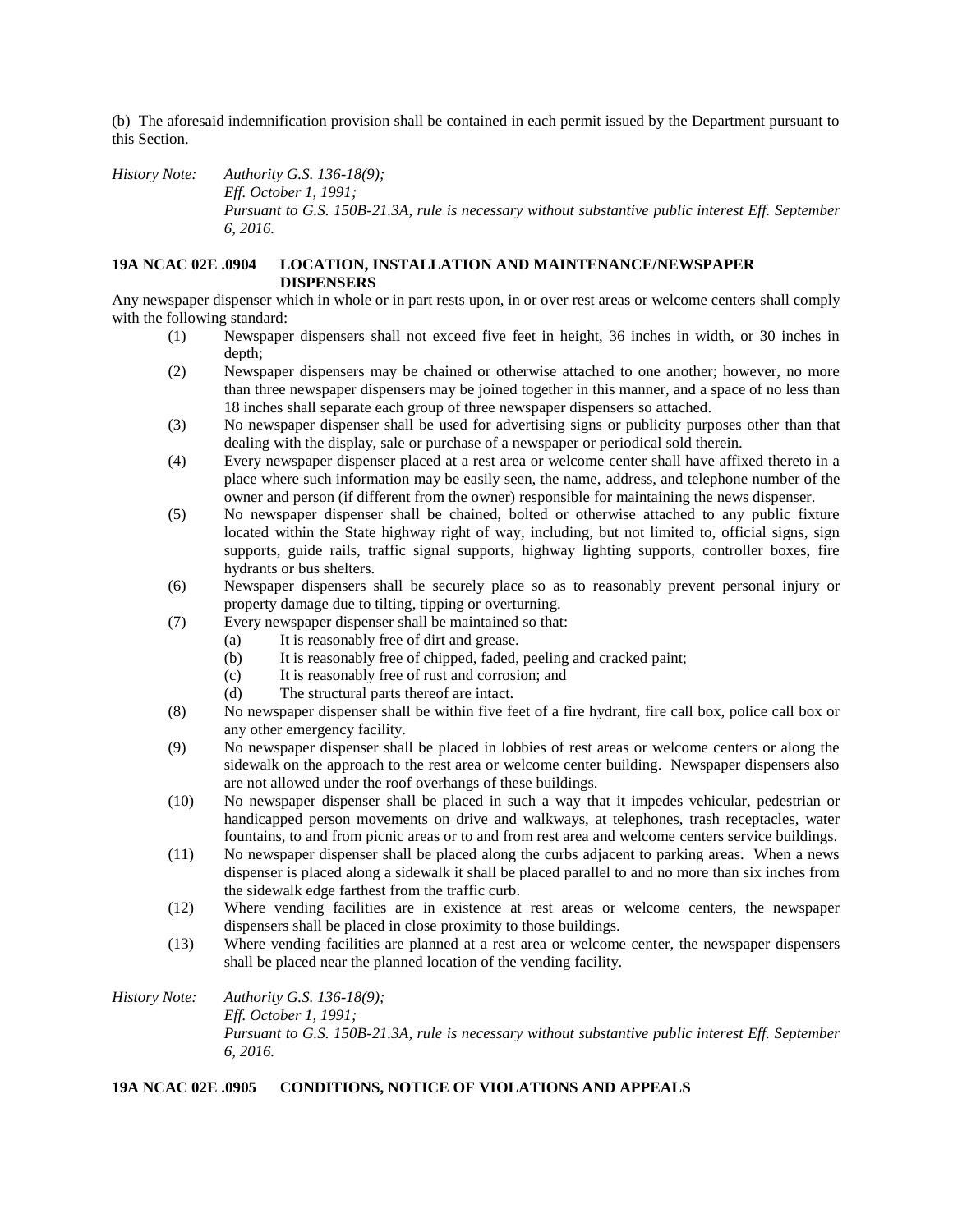(a) The continued placement, use and maintenance of newspaper dispensers is conditioned upon compliance with all the provisions of this Section. If any of the provisions of this Section are alleged to have been violated or if the location, installation, or condition of the newspaper dispenser no longer meets with the specifications of this Section the permittee shall be notified of the non-compliance by registered mail, return receipt requested.

(b) The notice shall state the specific provision(s) of this Section which are alleged to have been violated.

(c) The notice shall further state that, upon request by the permittee within 15 days of the receipt of said notice, the official issuing the notice of violation shall meet with the permittee to discuss the basis for the determination that a violation exists and any proposed means of eliminating any violations. That meeting shall take place within 30 days of said request. A request for such a meeting shall stay the further enforcement of this Section, except in emergency situations. Following any such meeting, the official issuing the notice of violation may rescind the notice if it is determined that there was no violation or in the event the alleged violation is otherwise eliminated. The official may also grant time for the correction of any violation upon request.

(d) If, within 30 days after mailing the notice of non-compliance, or within 30 days after the meeting referred to in Paragraph (c) of this Rule, in the event a meeting is requested and does not resolve the dispute in a mutually acceptable manner, or the permittee has failed to remove the newspaper dispenser or otherwise correct the violation or reason for non-compliance, the permit shall be revoked and the permittee shall be notified by registered mail that the permit has been revoked.

(e) The decision as provided for in Paragraph (d) of this Rule shall be the final agency decision.

(f) If the permittee (or applicant where no permit has been issued) fails to appeal from the revocation of a permit or a decision not to grant a permit, and does not remove or have removed the newspaper dispenser in question within 30 days from the receipt of a revocation notice, the newspaper dispenser shall be removed by the Department of Transportation maintenance personnel and stored at a Department of Transportation maintenance yard. The permittee shall be notified by registered mail of the location of the newspaper dispenser and the hours when it may be obtained. The Department of Transportation shall not be liable for any damage to the newspaper dispenser, to any material contained therein, or for any lost sales caused by the removal, transportation or storage of the newspaper dispenser.

*History Note: Authority G.S. 136-18(9); Eff. October 1, 1991; Amended Eff. December 1, 1993; Pursuant to G.S. 150B-21.3A, rule is necessary without substantive public interest Eff. September 6, 2016.*

**19A NCAC 02E .0906 COMPLIANCE WITH DIV OF SERVICES FOR THE BLIND REQUIREMENTS**

Permittees must comply with the requirements of the Division of Services for the Blind, Department of Human Resources, as the State licensing agency designated pursuant to Section 2(a)(5) of the Randolph-Sheppard Act [20 USC 107a(a)(5)].

*History Note: Authority G.S. 111-41 et seq.; 136-18(9); Eff. October 1, 1991; Pursuant to G.S. 150B-21.3A, rule is necessary without substantive public interest Eff. September 6, 2016.*

## **SECTION .1000 - SCENIC BYWAYS**

# **19A NCAC 02E .1001 DEFINITIONS**

This Section establishes the Department's rules for the administration, designation and removal of the North Carolina Scenic Byways Program. For purposes of this Section, the following definitions shall apply:

- (1) "Board" means North Carolina Board of Transportation.
- (2) "Byway" means a scenic highway.
- (3) "Designate" means a process for approving a road or a system of roads to the state system of Scenic Byways.
- (4) "D.O.H." means Division of Highways of the Department of Transportation.
- (5) "Interested Party" means any proponent or opponent of the proposal for the designation or removal of the Byway.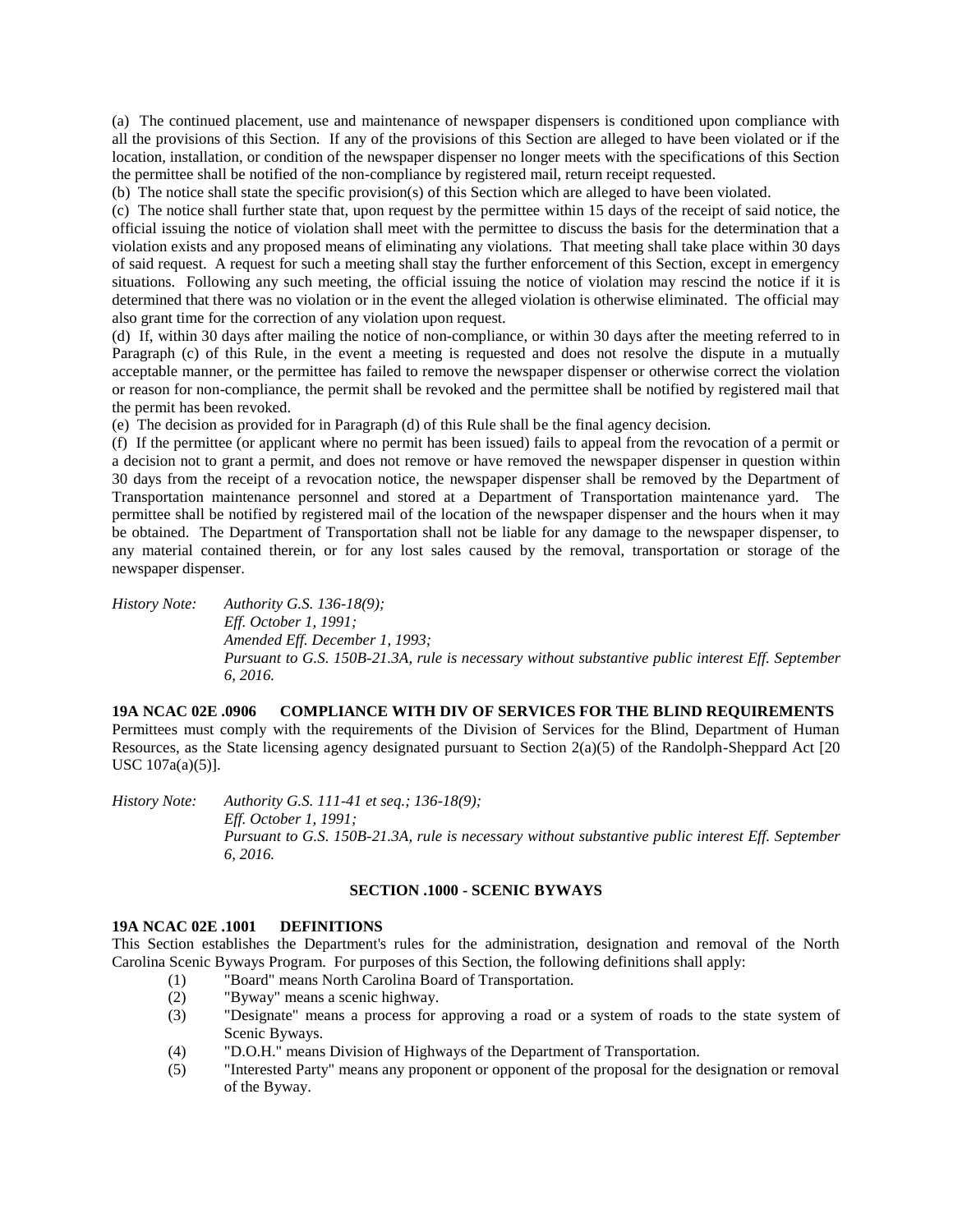- (6) "Intrinsic Qualities/Resources" means unusual, exceptional, or distinctive scenic, recreational, historical, educational, scientific, geological, natural, wildlife, cultural, or ethnic features.
- (7) "Merit" means applications with all facts substantiated and considered suitable for further consideration.
- (8) "N.C.D.O.T./Department" means North Carolina Department of Transportation.
- (9) "Program" means the Scenic Byways Program and its associated administrative tasks.
- (10) "Promote" means to foster and encourage the advancement of the Scenic Byways Program.
- (11) "Removal" means the process of removing a Byway or a section of a byway from the state system of Scenic Byways.
- (12) "Report" means a summary of information prepared by the Roadside Environmental Unit.
- (13) "Roadside Environmental Unit" means a unit of the Department of Transportation.
- (14) "Scenic Byway/Highway" means a defined road or system of roads, designated by the Board of Transportation, having distinct natural, cultural, historical, and aesthetic qualities.
- (15) "Scenic Byway/Highway Management Plan" means strategic goals specifically outlined to preserve or enhance the scenic integrity along a state highway or state byway.
- (16) "Scenic Value" means a measurement of the aesthetic quality of an area determined through a visual inventory conducted by the Roadside Environmental Unit.
- (17) "T.I.P." means the Transportation Improvement Program.

*History Note: Authority G.S. 136-18(5); 136-122 through 136-125; 136-129.2; 143B-348; Eff. March 1, 1995; Pursuant to G.S. 150B-21.3A, rule is necessary without substantive public interest Eff. September 6, 2016.*

# **19A NCAC 02E .1002 PURPOSE**

(a) The Scenic Byway/Highway system shall be established to provide the public with the opportunity to travel on a system of roads featuring the intrinsic qualities of the State within the existing highway system.

(b) The Scenic Byway/Highway program is intended to identify not create scenic byways/highways.

(c) The program and rules prescribed to sustain the integrity and safety of the scenic byway/highway system shall be incorporated into N.C.D.O.T. planning and maintenance operations.

(d) All lawfully erected outdoor advertising signs adjacent to a Scenic Byway/Highway designated as a part of the interstate or federal-aid primary highway system as of June 1, 1991, or any highway which is or becomes a part of the National Highway System shall become nonconforming signs and shall be allowed to remain until such time as funds become available for purchase.

(e) The implementation of the system provides an alternative for safe travel, encourages tourism and economic growth, and promotes intrinsic qualities/resources along the highway system.

*History Note: Authority G.S. 136-18(5); 136-122 through 136-125; 136-129.2; 143B-348; Eff. March 1, 1995; Pursuant to G.S. 150B-21.3A, rule is necessary without substantive public interest Eff. September 6, 2016.*

# **19A NCAC 02E .1003 ADMINISTRATION OF PROGRAM**

(a) The responsibilities and execution of duties of implementing and carrying out the goals of the Scenic Byway/Highway program are vested in the Division of Highways (DOH) of the NCDOT. The DOH is authorized:

- (1) to plan, design, and develop the Scenic Byway/Highway System and Program;
- (2) to develop and make recommendations, including routes to be designated or removed, to the Board of Transportation on the organization and operation of the Scenic Byway/Highway Program;
- (3) to support the protection of historical, cultural, natural and aesthetic resources in areas adjacent to the highway.
- (b) Other administrative duties which shall be conducted by the Department are:
	- (1) to compose and provide application forms for proposed Scenic Byway/Highway locations and for removal of Scenic Byway/Highway locations from the system;
	- (2) to coordinate and manage Scenic Byway/Highway system signing;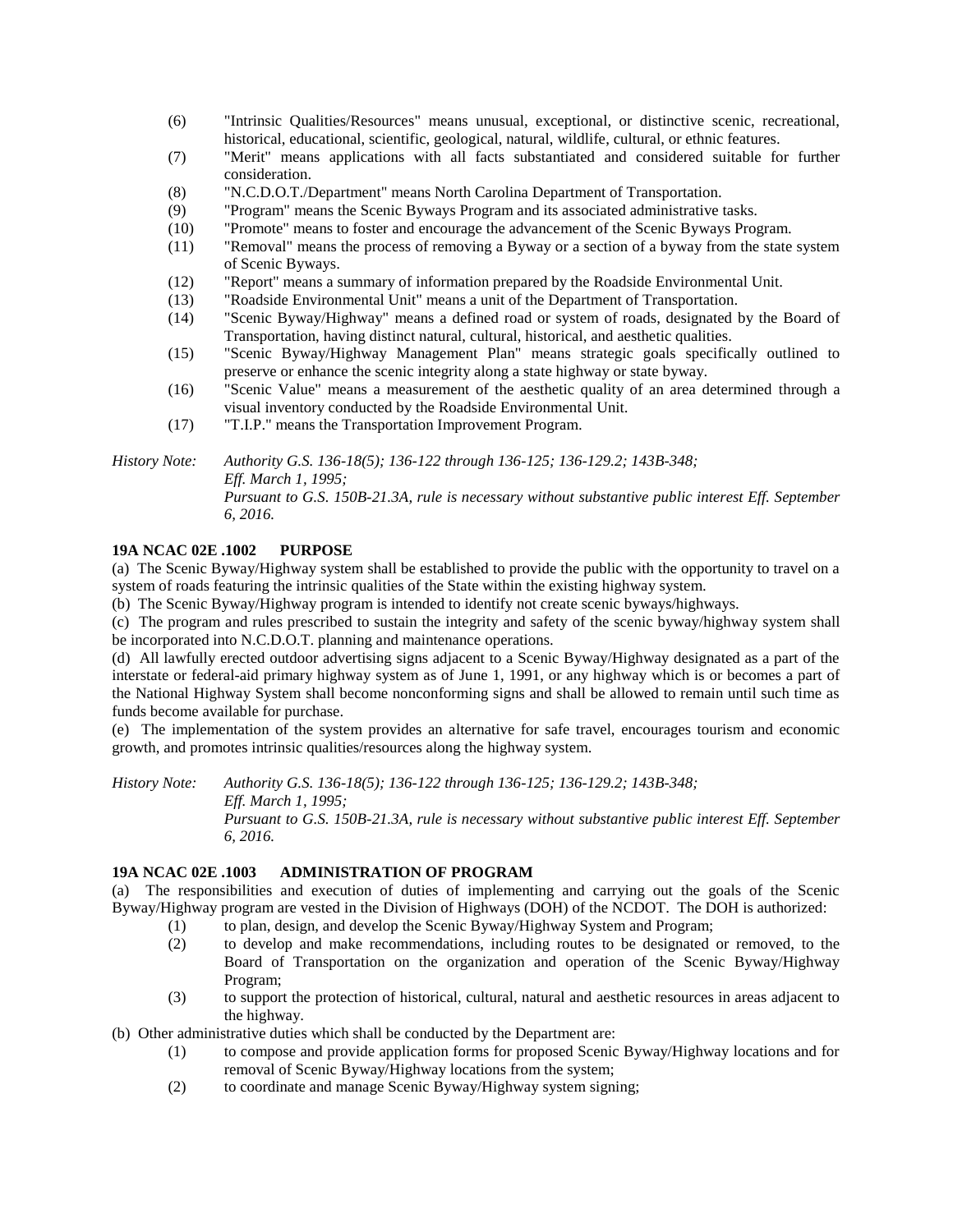- (3) to annually review and file a report by February 1 each year with the Secretary of Transportation on the existing Scenic Byways/Highways in the system and those highways offered for both designation and removal in the system;
- (4) to oversee interaction between the Department of Transportation and public/private entities interested in the development or management of the State Byway/Highway system;
- (5) to develop and make available to the public interpretive information about the Scenic Byways and Highways.

*History Note: Authority G.S. 136-18(5); 136-122 through 136-125; 136-129.2; 143B-348; Eff. March 1, 1995; Pursuant to G.S. 150B-21.3A, rule is necessary without substantive public interest Eff. September* 

# **19A NCAC 02E .1004 DESIGNATION CRITERIA**

*6, 2016.*

(a) The following criteria shall be required for a route to be included in the Scenic Byway/Highway system:

- (1) highway design which preserves and protects the natural beauty or scenery of the area;
- (2) location on an existing highway or roadway having legal public access;
- (3) minimum consecutive length of one mile;
- (4) adequate land area to accommodate safe enjoyment of scenic attractions;
- (5) evidence of strong local support for the designation established by the proponent of the designation, which includes but is not limited to petitions, letters, and newspaper articles;
- (6) significant natural or aesthetic features visible from and adjacent to the roadway. Such features include but are not limited to agricultural lands, vistas of marshes, shorelines, forests, and other areas of dense vegetation or notable geographic characteristics;
- (7) intrinsic qualities such as but not limited to historical, cultural, or recreational resources in the area.

(b) The NCDOT shall determine that development of the designated area shall not detract from the scenic natural character and visual quality of the route. The Department shall ensure the route is compatible with recreational, aesthetic, and environmental management needs of the area.

(c) Designation of a highway as a Scenic Byway/Highway shall not significantly interfere with the operation or maintenance of existing public utility lines and facilities.

(d) Designation of a highway as a Scenic Byway/Highway shall not be construed to require any modification in local land use regulations or restrictions, require any change in commercial or agricultural activities, or affect future highway rehabilitation, development, or the need to maintain or improve the roads.

(e) Preference shall be given to a Scenic Byway/Highway with existing protected areas such as national forests or federal or state park land near or adjacent to the proposed route.

*History Note: Authority G.S. 136-18(5); 136-122 through 136-125; 136-129.2; 143B-348; Eff. March 1, 1995; Pursuant to G.S. 150B-21.3A, rule is necessary without substantive public interest Eff. September 6, 2016.*

# **19A NCAC 02E .1005 DESIGNATION PROCESS**

The process for designation as a Scenic Byway shall be as follows:

- (1) A non-profit organization, which includes but shall not be limited to a county commission or the governing body of any municipality, may submit an application to the Roadside Environmental Unit of the Department of Transportation with proper Scenic Byway/Highway identification on the envelope;
- (2) Roadside Environmental Unit shall review the application and prepare a written report, which includes findings on the designation criteria set in 19A NCAC 02E .1004 and a recommendation on whether the proposal should be adopted or rejected;
- (3) Proposed routes deemed to have merit based on criteria in 19A NCAC 02E .1004 shall be submitted by the DOH staff to the Board of Transportation for approval or denial;
- (4) At the request of any interested party, the Citizens Participation Unit of the N.C.D.O.T. shall hold a public hearing to consider any proposal recommended for approval;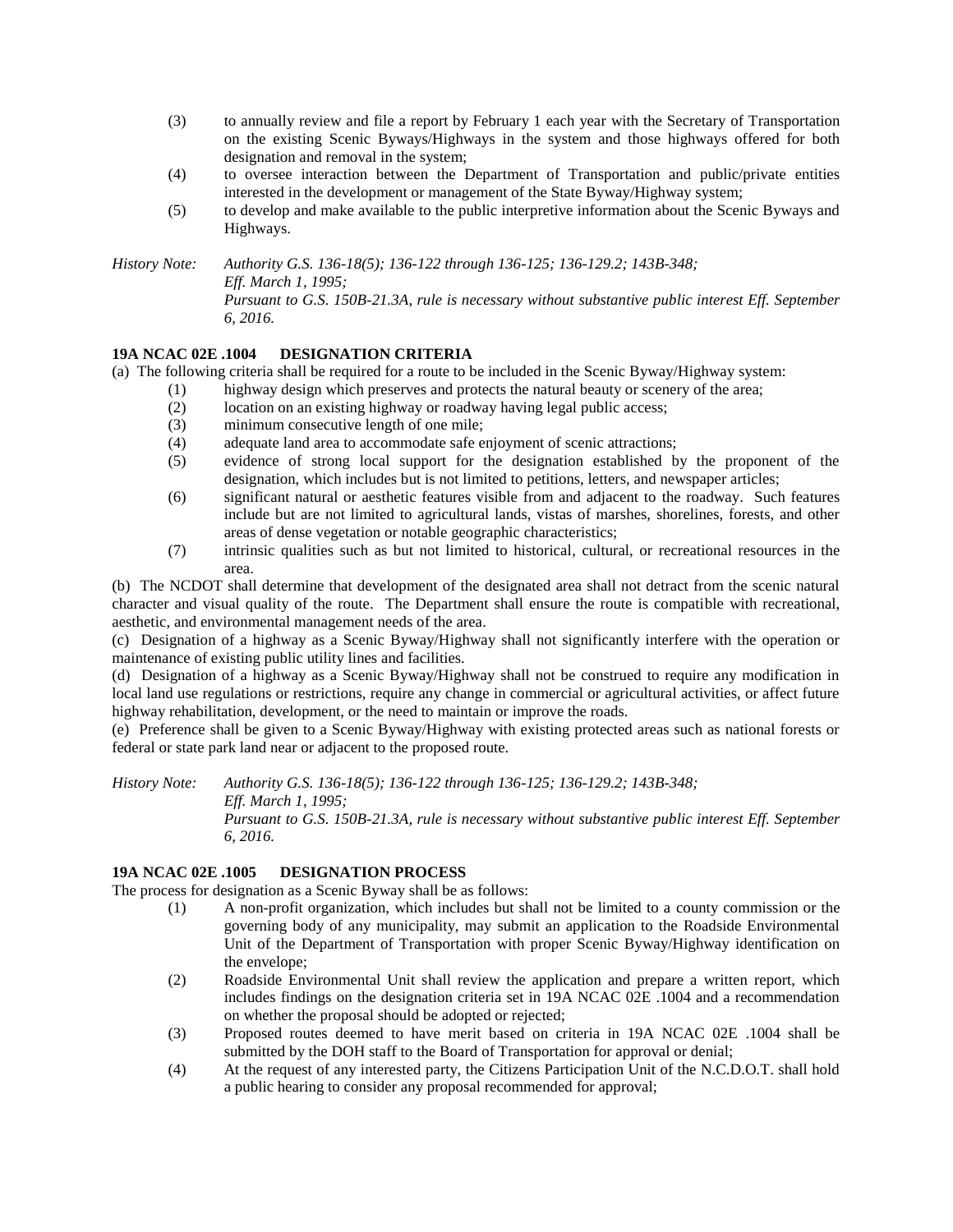- (5) If a hearing is requested the proponents of the Byway shall place a legal notice in at least one newspaper in the municipality nearest the proposed Scenic Byway/Highway and in three successive issues. The notice shall contain the date, time, and location of the hearing and a summary of the proposed designation. Proponents of the Byway/Highway shall be responsible for the cost of the legal notice. In addition to the hearing, written comments shall be accepted by the Roadside Environmental Unit for 30 days from the publication of the hearing notice. If no hearing is requested, written comments may be submitted and shall be accepted for 90 days from the date of application. A request for public hearing shall be made within 60 days from the receipt of the application. The hearing shall be held no sooner than 14 days following the last day of the legal notice and no later than 30 days following the last day of the legal notice;
- (6) The Department shall notify the proponent in writing of the Board of Transportation's approval or denial of the proposal;
- (7) The Board may designate any route or section of a route at anytime so long as the Board meets the criteria in 19A NCAC 02E .1004.
- *History Note: Authority G.S. 136-18(5); 136-122 through 136-125; 136-129.2; 143B-348; Eff. March 1, 1995; Pursuant to G.S. 150B-21.3A, rule is necessary without substantive public interest Eff. September 6, 2016.*

# **19A NCAC 02E .1006 APPLICATION FOR DESIGNATION**

(a) The following items shall be included for a Scenic Byway application:

- (1) the proponent's name, address, telephone number, and email address, and the name, address, email address, and telephone number of the organization, if applicable;
- (2) a written description of the section of highway to be designated, including a description of the section's unusual, exceptional, or distinctive scenic, recreational, historical, educational, scientific, geological, natural, wildlife, cultural or ethnic features;
- (3) photographic files of the area that demonstrate the section's qualities of significance;
- (4) county maps with the proposed route marked;
- (5) copies of zoning ordinances applicable to the route or a written list of existing land-use areas for unzoned areas;
- (6) documentation of notice given to local governments adjacent to proposed route;
- (7) for unzoned areas, a written list of commercial or industrial activities adjacent to or within 800 feet of the pavement of the proposed route; and
- (8) an optional Scenic Byway Management Plan may be submitted with an application.

(b) Completed applications shall be sent to the Roadside Environmental Unit, 1557 Mail Service Center, Raleigh, NC 27699-1557, no later than August 31 of each year. Incomplete applications shall not be accepted and will be returned to the proponent.

(c) The application and all application materials are public records pursuant to Chapter 132 of the North Carolina General Statutes.

*History Note: Authority G.S. 136-18(5); 136-18(31); 136-122 through 136-125; 136-129.2; 143B-348; Eff. March 1, 1995; Readopted Eff. March 1, 2019.*

# **19A NCAC 02E .1007 REMOVAL PROCESS**

(a) A route or section of a route may be removed if its character has changed such that it meets the criteria for removal as specified in G.S. 136-18(31) and taking into consideration that it no longer meets the criteria as set out in 19A NCAC 02E .1004.

- (b) The process of removal shall be as follows:
	- (1) A non-profit organization, which includes but shall not be limited to a county commission or the governing body of any municipality, may submit an application for removal to the Roadside Environmental Unit of the Department of Transportation with proper Scenic Byway/Highway identification label on the envelope;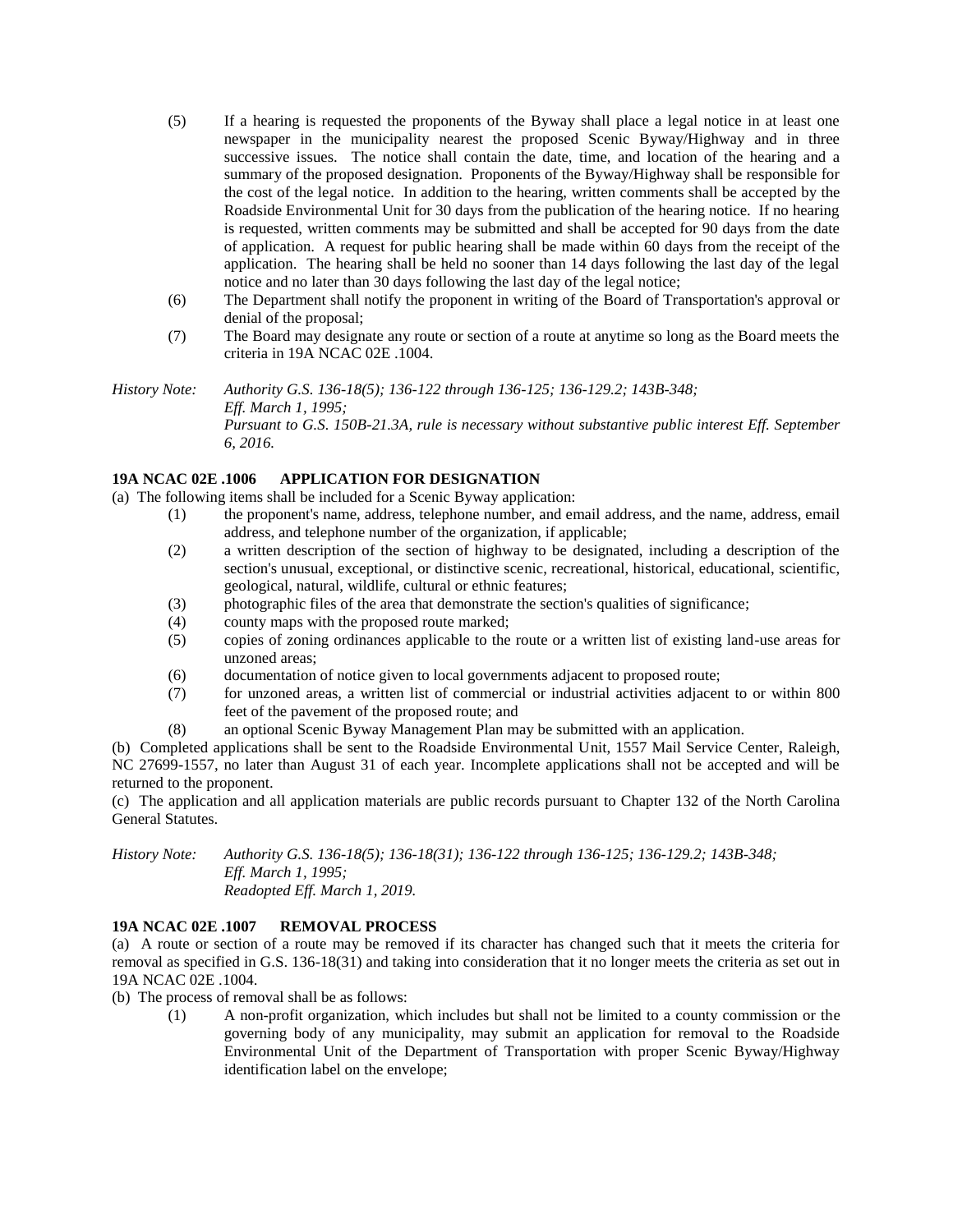- (2) The Roadside Environmental Unit shall review application, prepare a report incorporating a study of the scenic value of the submitted route or section of route and submit proposals deemed to have merit as specified in 19A NCAC 02E .1004 to the Board of Transportation;
- (3) At the request of any interested party, the Citizens Participation Unit of the N.C.D.O.T. shall hold a public hearing to consider any proposal recommended for removal;
- (4) If a hearing is requested the proponent of the Byway removal shall place a legal notice in at least one newspaper in the municipality nearest the route or section of a route proposed for removal and in three successive issues. The notice shall contain the date, time, and location of the hearing and a summary of the removal proposal. Proponents of the removal shall be responsible for the cost of the legal notice. In addition to the hearing, written comments shall be accepted by the Roadside Environmental Unit for 30 days from the publication of the hearing notice. If no hearing is requested, written comments may be submitted and shall be accepted for 90 days from the date of application. A request for public hearing shall be made within 60 days from the receipt of the application. The hearing shall be held no sooner than 14 days following the last day of the legal notice and no later than 30 days following the last day of the legal notice;
- (5) The Board of Transportation shall approve or deny application; and
- (6) The Department shall notify the applicant of approval or denial.

(c) The Board may remove any route or section of a route from the Scenic Byway System at anytime so long as the Board meets the criteria for removal outlined in these Rules and in G.S. 136-18.

*History Note: Authority G.S. 136-18(5); 136-122 through 136-125; 136-129.2; 143B-348; Eff. March 1, 1995;*

*Pursuant to G.S. 150B-21.3A, rule is necessary without substantive public interest Eff. September 6, 2016.*

# **19A NCAC 02E .1008 REMOVAL APPLICATION**

(a) The following shall be included in a Scenic Byway removal application, but is not limited to such items, to be considered.

- (1) Characteristic which has changed such that it no longer meets criteria for designation;
- (2) Documentation of current zoning, ordinances, and other land-use controls;
- (3) Documentation of public notification of removal to relative parties and legal notice of public notification;
- (4) Written route or section of route description, including elements supporting the proposal to remove;
- (5) Written applicant information including name, address, and telephone number;
- (6) Photographic slides of characteristics supporting proposal to remove;
- (7) County maps with route or section of route marked.

(b) Application must be received by the Roadside Environmental Unit, N.C.D.O.T., P.O. Box 25201, Raleigh, NC 27611 at least six months prior to the annual Board meeting set aside for Scenic Byway review. Incomplete applications shall not be accepted and will be returned to the proponent.

(c) All applications and application materials shall become property of the North Carolina Department of Transportation.

*History Note: Authority G.S. 136-18(5); 136-122 through 136-125; 136-129.2; 143B-348; Eff. March 1, 1995;*

*Pursuant to G.S. 150B-21.3A, rule is necessary without substantive public interest Eff. September 6, 2016.*

# **19A NCAC 02E .1009 BOARD OF TRANSPORTATION EVALUATION**

- (a) The Board of Transportation shall annually evaluate the Scenic Byway/Highway Program at its March meeting.
- (b) The review and evaluation shall include, but not be limited to, the following:
	- (1) An examination of funding for the program;
	- (2) A determination of suitability of those proposed routes for designation and removal. A request for further information on the proposed route may be made by the Board. The suitability of the route shall be decided at a later date.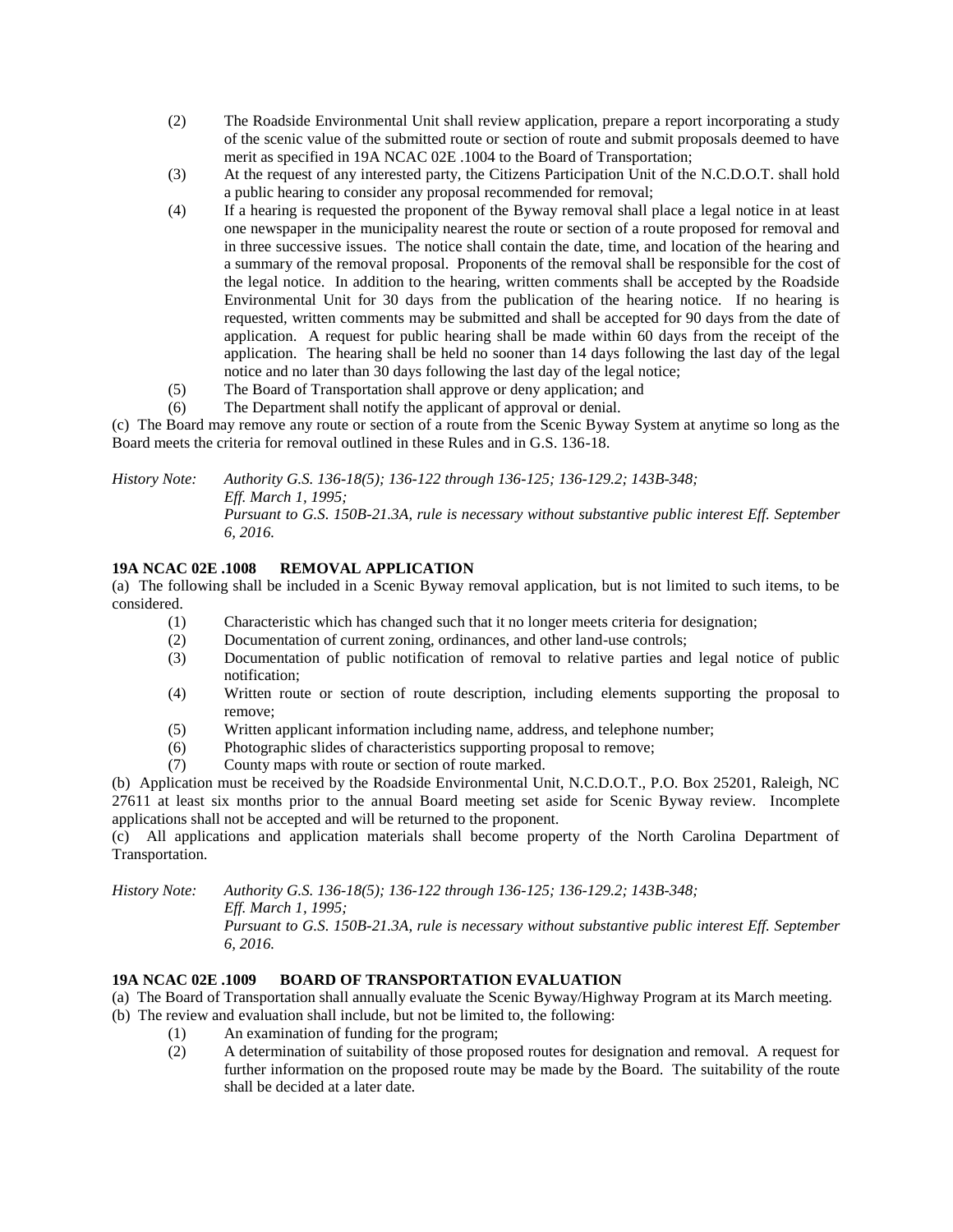(c) The annual meeting date, place, and time shall be determined by the Board of Transportation and shall be consistent within each calendar year and with the annual Transportation Improvement Program (TIP) public hearings.

(d) The Board of Transportation retains the authority to designate or remove a route or a section of a route from the Scenic Byway/Highway system at any time. Prior to making its decision, the DOH shall prepare a recommendation to the Board.

*History Note: Authority G.S. 136-18(5); 136-122 through 136-125; 136-129.2; 143B-348; Eff. March 1, 1995; Pursuant to G.S. 150B-21.3A, rule is necessary without substantive public interest Eff. September 6, 2016.*

### **SECTION .1100 – TOURIST-ORIENTED DIECTIONAL SIGN PROGRAM**

#### **19A NCAC 02E .1101 TOURIST-ORIENTED DIRECTIONAL SIGN (TODS) PROGRAM**

(a) The Tourist-Oriented Directional Sign Program, hereinafter "Program," offered by the North Carolina Department of Transportation, hereinafter "Department," provides directional signing for eligible tourist attractions located on the state non-freeway system which is located within the right-of-way at intersections as specified in the Manual on Uniform Traffic Control Devices (MUTCD).

(b) Requests for information may be directed to the State Traffic Engineer, Division of Highways, Department of Transportation, 1592 Mail Service Center, Raleigh, North Carolina 27699-1592.

(c) Applications for participation in the program shall be accepted by the Division Engineer who is responsible for the county where the attraction is located.

*History Note: Authority G.S. 136-130; 136-140.15; 136-140.16; 136-140.17; 136-140.18; 136-140.19; 143B-346; 143B-348; 143B-350(f); Temporary Adoption Eff. January 1, 2003; Eff. August 1, 2004; Pursuant to G.S. 150B-21.3A, rule is necessary without substantive public interest Eff. September 6, 2016.*

# **19A NCAC 02E .1102 DEFINITIONS**

*History Note: Authority G.S. 136-89.56; 136-130; 136-140.15; 136-140.16; 136-140.17; 136-140.18; 136- 140.19; 143B-346; 143B-348; 143B-350(f); Temporary Adoption Eff. January 1, 2003; Eff. August 1, 2004; Expired Eff. October 1, 2016 pursuant to G.S. 150B-21.3A.*

### **19A NCAC 02E .1103 LOCATION OF TODS**

The Department shall administer the erection and maintenance of official signs giving specific information of interest to the traveling public in accordance with this Rule.

- (1) The Department shall only erect panels at at-grade intersections. An at-grade intersection is an intersection that is controlled by stop signs or traffic signals. A TODS Trailblazer shall be installed if further direction is needed to guide the tourist from the intersection to the attraction.
- (2) Panel placement shall be determined by the Department according to the natural terrain and shall not block scenic vistas.
- (3) A separate sign panel shall be provided on the intersection approach for each eligible attraction in accordance with G.S. 136-140.16. Panels shall be allowed in each direction only when lateral spacing is available.
- (4) TODS panels shall be located at least 200 feet in advance of the main intersection. Signs shall be spaced at least 200 feet apart and at least 200 feet from other traffic control devices. TODS panels shall not be located more than one-half (0.5) mile from the center of the main intersection and shall not be placed in the signing sequence for any other prior intersections.
- (5) Warning, regulatory, guide, or other official highway signs shall take precedence over TODS.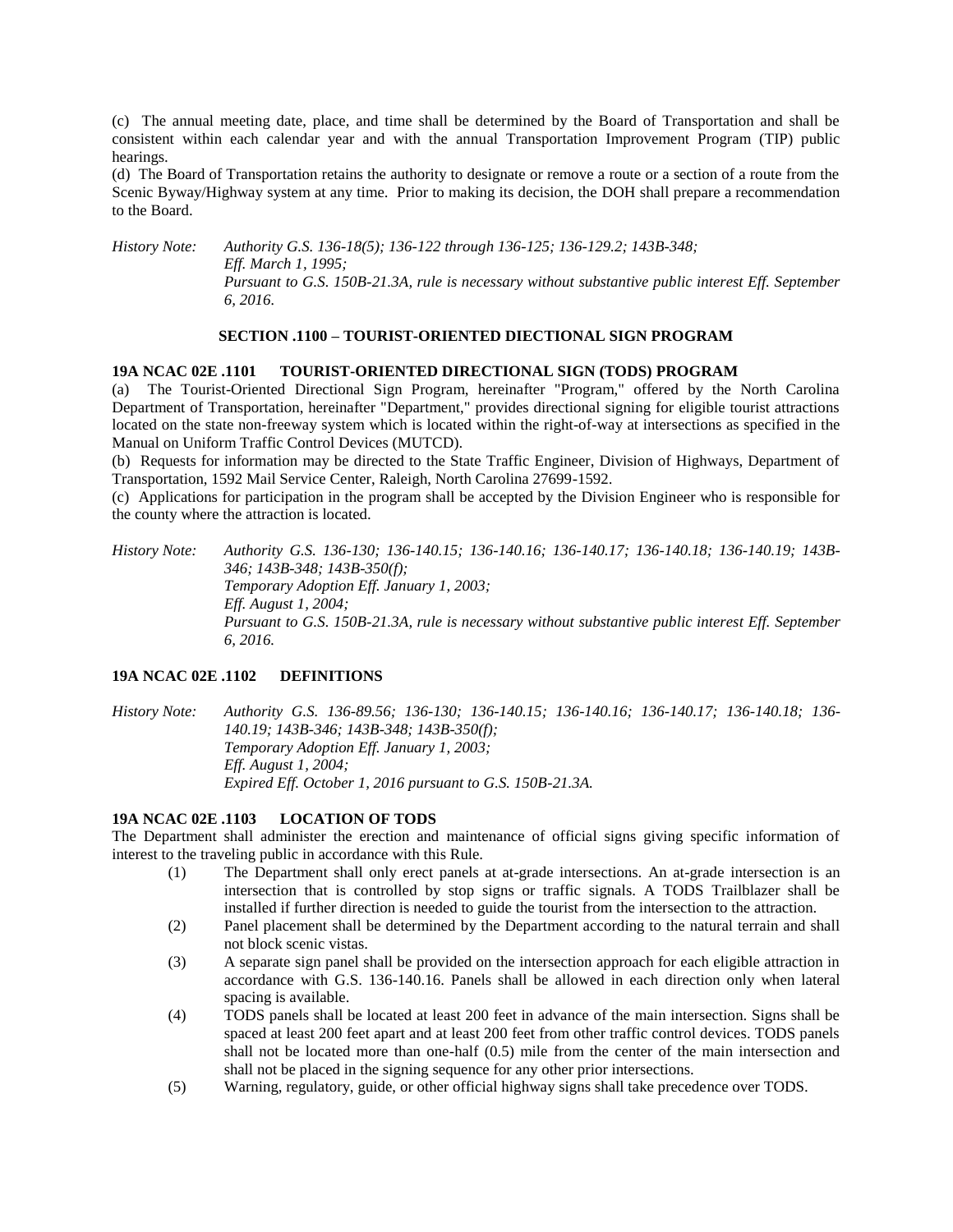*History Note: Authority G.S. 136-89.56; 136-140.15; 136-140.16; 136-140.17; 136-140.18; 136-140.19; Temporary Adoption Eff. January 1, 2003; Eff. August 1, 2004; Readopted Eff. August 1, 2019.*

# **19A NCAC 02E .1104 ELIGIBILITY FOR PROGRAM**

*History Note: Authority G.S. 136-89.56; 136-130; 136-140.15; 136-140.16; 136-140.17; 136-140.18; 136- 140.19; 143B-346; 143B-348; 143B-350(f); Temporary Adoption Eff. January 1, 2003; Eff. August 1, 2004; Expired Eff. October 1, 2016 pursuant to G.S. 150B-21.3A.*

### **19A NCAC 02E .1105 COMPOSITION OF SIGNS**

(a) No TODS panel shall be displayed in a manner that would mislead or misinform the traveling public.

(b) No message shall interfere with, imitate, or resemble any official warning or regulatory traffic sign, signal, or similar device.

(c) Each TODS panel shall include only information related to that attraction.

(d) TODS panel and trailblazer designs shall be in conformance with the standards as specified in the MUTCD, as defined in G.S. 136-130, and approved by the Department, prior to fabrication and shipment.

*History Note: Authority G.S. 136-130; 136-140.15; 136-140.16; 136-140.17; 136-140.18; 136-140.19; Temporary Adoption Eff. January 1, 2003; Eff. August 1, 2004; Readopted Eff. August 1, 2019.*

# **19A NCAC 02E .1106 TODS PROGRAM FEES**

(a) The annual fee for each TODS panel or TODS Trailblazer shall be two hundred dollars (\$200.00).

(b) All participating businesses shall pay the annual fee prior to installation of the TODS panel(s).

(c) The annual fee shall be paid by check or money order and due in advance of the period of service requested. Failure to pay a fee when due shall be grounds for removal of the TODS panel.

*History Note: Authority G.S. 136-140.15; 136-140.16; 136-140.17; 136-140.18; 136-140.19; Temporary Adoption Eff. January 1, 2003; Eff. August 1, 2004; Readopted Eff. August 1, 2019.*

## **19A NCAC 02E .1107 CONTRACTS WITH THE DEPARTMENT 19A NCAC 02E .1108 APPEAL OF DECISION**

*History Note: Authority G.S. 136-89.56; 136-130; 136-140.15; 136-140.16; 136-140.17; 136-140.18; 136- 140.19; 143B-346; 143B-348; 143B-350(f); Temporary Adoption Eff. January 1, 2003; Eff. August 1, 2004; Expired Eff. October 1, 2016 pursuant to G.S. 150B-21.3A.*

### **SECTION .1200 – PRIVATE PROPERTY OWNERS**

### **19A NCAC 02E .1201 PURPOSE**

The North Carolina Department of Transportation's Public Vehicular Area designation exists to allow private property to be designated as a public vehicular area by the private property owner.

*History Note: Authority G.S. 20-4.01(32); 20-219.4; 143B-346; 143B-348; 143B-350(f); Temporary Adoption Eff. January 1, 2003; Eff. August 1, 2004;*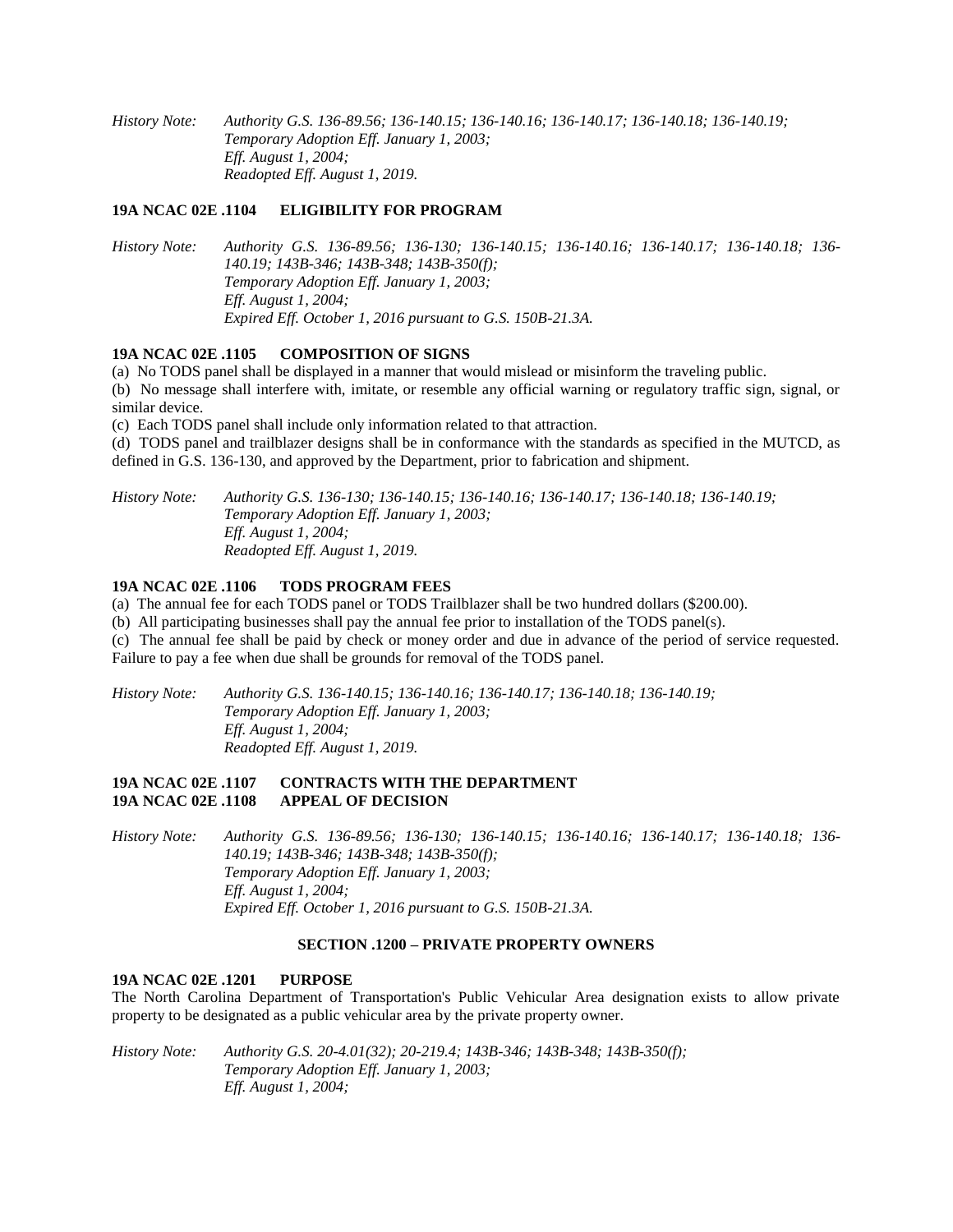*Pursuant to G.S. 150B-21.3A, rule is necessary without substantive public interest Eff. September 6, 2016.*

# **19A NCAC 02E .1202 DEFINITIONS**

For the purposes of the rules in this Section, the following definitions shall apply:

- (1) "Department" shall mean the North Carolina Department of Transportation.
- (2) "Participants" shall mean the private property owners who have registered property as a Public Vehicular Area.

*History Note: Authority G.S 20-4.01(32); 20-219.4; 143B-346; 143B-348; 143B-350(f); Temporary Adoption Eff. January 1, 2003; Eff. August 1, 2004; Pursuant to G.S. 150B-21.3A, rule is necessary without substantive public interest Eff. September 6, 2016.*

### **19A NCAC 02E .1203 PARTICIPATION**

(a)The Division Engineer or his designee shall acknowledge receipt and registration of applications from participants applying to participate in designating a Public Vehicular Area.

(b) By certified check or money order, each participant shall pay a one time non-refundable fee of two hundred dollars (\$200.00) for each registration. If the property is sold, the PVA registration shall transfer to the new owner unless the new owner chooses to amend or modify the agreement. This registration fee shall cover the cost of one certified copy of the registration of the Public Vehicular Area. Requests for additional certified copies shall be submitted to the Division Engineer in writing along with a check or money order for five dollars (\$5.00) per copy. (c) All applications shall be submitted on a form furnished by the Department.

*History Note: Authority G.S. 20-4.01(32); 20-219.4; 143B-346; 143B-348; 143B-350(f); Temporary Adoption Eff. January 1, 2003; Eff. August 1, 2004; Pursuant to G.S. 150B-21.3A, rule is necessary without substantive public interest Eff. September 6, 2016.*

# **19A NCAC 02E .1204 RESPONSIBILITIES OF PARTICIPANTS AND DEPARTMENT**

(a) The Department shall provide a copy of the official design of the signs that shall state "Public Vehicular Area G.S. 20-219.4."

(b) Any participant shall:

- (1) Locate signs in a manner that does not inhibit sight distance or create a safety hazard;
- (2) Fabricate, install, and maintain signs in accordance with the Manual on Uniform Traffic Control Devices;
- (3) Erect signs so as to provide reasonable notice to the motorist. Signs indicating Public Vehicular Area shall be placed at the driveway entrances to the area and within the limits of the Public Vehicular Area. The signs shall not be placed in the public right of way.

*History Note: Authority G.S. 20-4.01(32); 20-219.4; 143B-346; 143B-348; 143B-350(f); Temporary Adoption Eff. January 1, 2003; Eff. August 1, 2004; Pursuant to G.S. 150B-21.3A, rule is necessary without substantive public interest Eff. September 6, 2016.*

# **19A NCAC 02E .1205 TERMINATION OF THE AGREEMENT**

(a) Any participant may choose to cancel the agreement by notifying the Department. No prorated refund shall be given to the participant due to cancellation of agreement.

(b) A participant may choose to modify the agreement by resubmitting an application and two hundred dollars (\$200.00) fee for each registration.

*History Note: Authority G.S. 20-4.01(32); 20-219.4; 143B-346; 143B-348; 143B-350(f); Temporary Adoption Eff. January 1, 2003;*